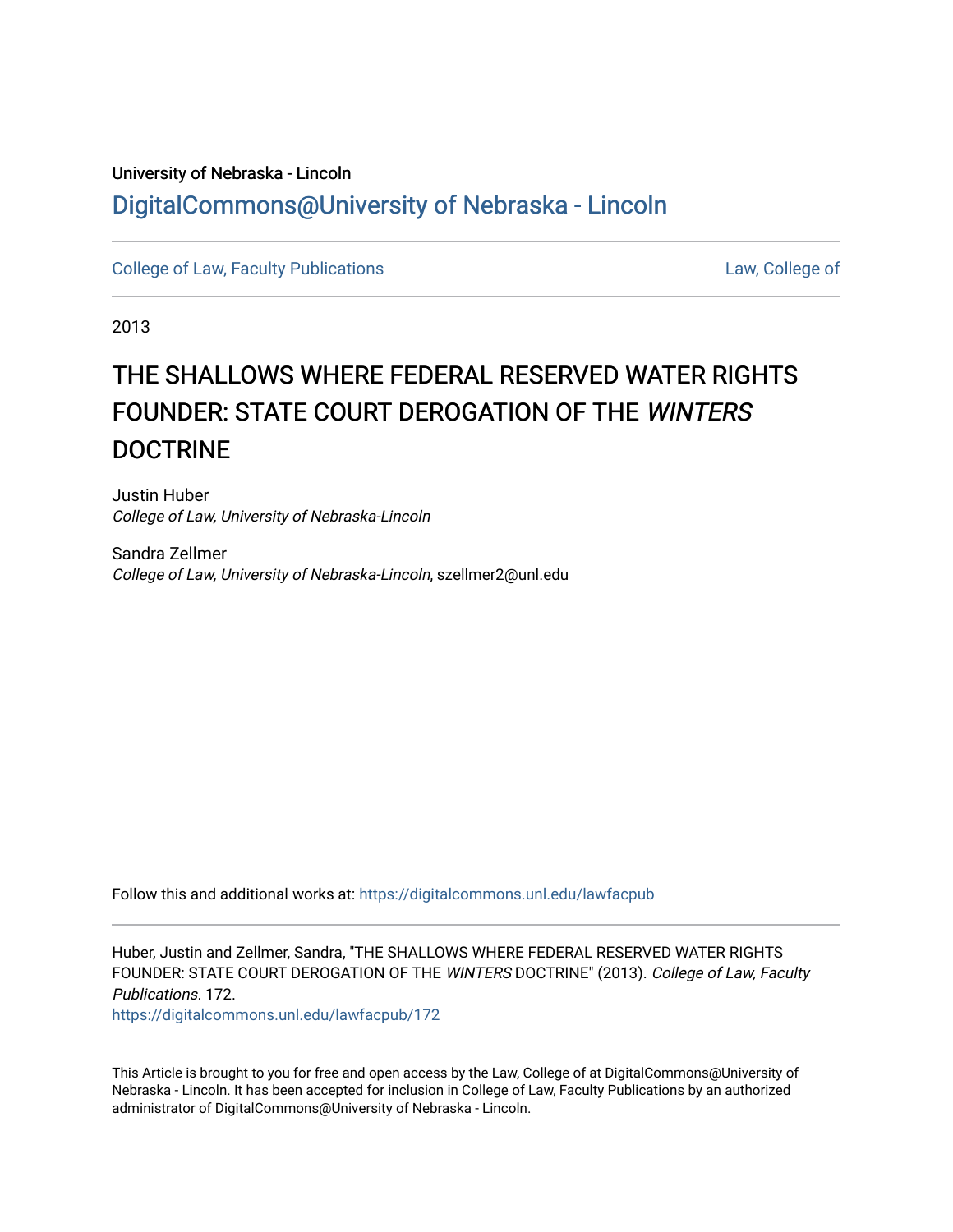# THE SHALLOWS WHERE FEDERAL RESERVED WATER RIGHTS FOUNDER: STATE COURT DEROGATION OF THE WINTERS DOCTRINE

# JUSTIN HUBER\* SANDRA ZELLMER\*\*

| I.   |                                                                      |                                                                        |     |
|------|----------------------------------------------------------------------|------------------------------------------------------------------------|-----|
| H.   |                                                                      |                                                                        |     |
|      |                                                                      |                                                                        |     |
|      |                                                                      |                                                                        |     |
| III. | Factors Leading to State Court Derogation of the Winters Doctrine267 |                                                                        |     |
|      |                                                                      |                                                                        |     |
|      |                                                                      |                                                                        |     |
|      |                                                                      | 1. The Assertion That Congress Has "Invariably Deferred"               |     |
|      |                                                                      |                                                                        |     |
|      |                                                                      | Introduction of the Primary Purpose Rule  272<br>2.                    |     |
|      |                                                                      | 3.<br>Introduction of the Selective Use of Legislative History         |     |
|      |                                                                      |                                                                        |     |
|      |                                                                      | C. State Hostility to the Assertion of Federally Reserved Water        |     |
|      |                                                                      |                                                                        |     |
|      |                                                                      |                                                                        |     |
| IV.  |                                                                      | Post-United States v. New Mexico State Court Derogations of            |     |
|      |                                                                      |                                                                        |     |
| V.   |                                                                      |                                                                        |     |
|      |                                                                      |                                                                        |     |
|      | B.                                                                   | Express Reservations in Federal Public Lands Organic and               |     |
|      |                                                                      |                                                                        | 291 |
|      | C.                                                                   | Managing the <i>Winters</i> Rights of Federal Lands Absent Legislative |     |
|      |                                                                      |                                                                        |     |
| VI.  |                                                                      |                                                                        |     |

# ABSTRACT

The doctrine of implied federally reserved water rights, as established over a century ago by *Winters v. United States*, is critical to realizing federal land management goals. Recently, the doctrine's ability to protect those goals, particularly with respect to federal lands set aside for non-Indian purposes, has

<sup>\*</sup> Juris Doctor 2013, University of Nebraska College of Law.<br>\*\* Robert B. Daugherty Professor of Law. University of M. L.

<sup>\*\*</sup> Robert B. Daugherty Professor of Law, University of Nebraska College of Law.

 <sup>1. 207</sup> U.S. 564 (1908).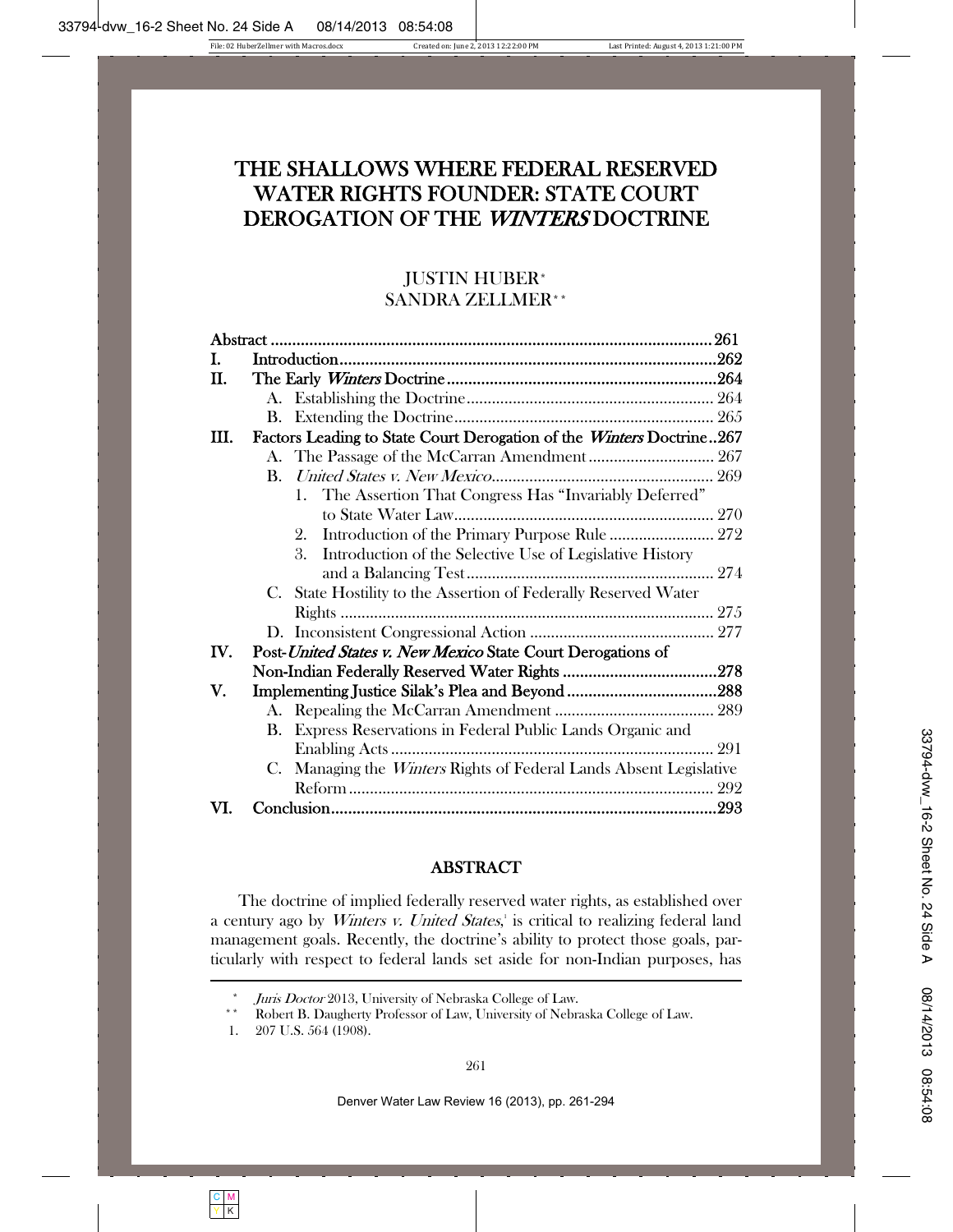been greatly limited by several poorly reasoned and result-oriented state court decisions. The primary factors that have led to the erosion of the Winters doctrine's utility are: (i) the McCarran Amendment,<sup>2</sup> which allows states to force the federal government to assert its reserved water rights claims in state court general stream adjudications; (ii) state hostility to the assertion of Winters claims for political and economic reasons; (iii) state court expansion of the US Supreme Court's restrictive interpretation of reserved water rights in United States v. New Mexico;<sup>3</sup> and (iv) state court abuse of the inconsistent and often ambiguous language included in executive and congressional public land reservations.

The arid western states are unlikely to become more amenable to the assertion of federally reserved water rights, and the US Supreme Court is almost as unlikely to issue a more enlightening exposition of the Winters doctrine anytime soon. It is fair to surmise that the problem can only be fully and, due to its political nature, appropriately resolved by Congress. Ideally, Congress would repeal the McCarran Amendment to undo some of the damage done and to prevent the future derogation of this important aspect of federal land management law. This, too, may be unlikely given the current political climate, which tends to prioritize states' rights over federal interests and also tends to be antagonistic to environmental concerns. An alternative congressional fix would be to amend the organic acts or the enabling statutes governing the establishment and management of federal lands. Should Congress fail to respond to the problem, federal agencies might be more proactive in litigating their reserved water rights in federal court in order to ensure the integrity of water bodies and water-dependent resources.

#### I. INTRODUCTION

Congress has well-established authority to reserve water necessary for federal lands pursuant to the Commerce Clause and the Property Clause.<sup>4</sup> Since 1908, the US Supreme Court has held that when the federal government sets aside land from the public domain without specifically reserving the requisite water, the government has implicitly exercised its constitutional power to reserve water sufficient to accomplish the purposes of that reservation.<sup>5</sup> This particular exercise of the federal government's constitutional power over water has become known as the doctrine of implied federally reserved water rights or, more commonly, the "Winters doctrine."6

Despite the Supreme Court's long-standing recognition of the Winters doctrine, western states, fearing the doctrine's potential effect on water rights acquired under state law, have met the federal government's exercise of its

 <sup>2. 43</sup> U.S.C. § 666(a) (2012).

 <sup>3. 438</sup> U.S. 696 (1978).

 <sup>4.</sup> Cappaert v. United States, 426 U.S. 128, 138 (1976).

 <sup>5.</sup> Winters, 207 U.S. at 577-78.

 <sup>6.</sup> See Arizona v. San Carlos Apache Tribe of Ariz., 463 U.S. 545, 573 (1983) (referring to the doctrine of federally reserved water rights as the "*Winters* doctrine").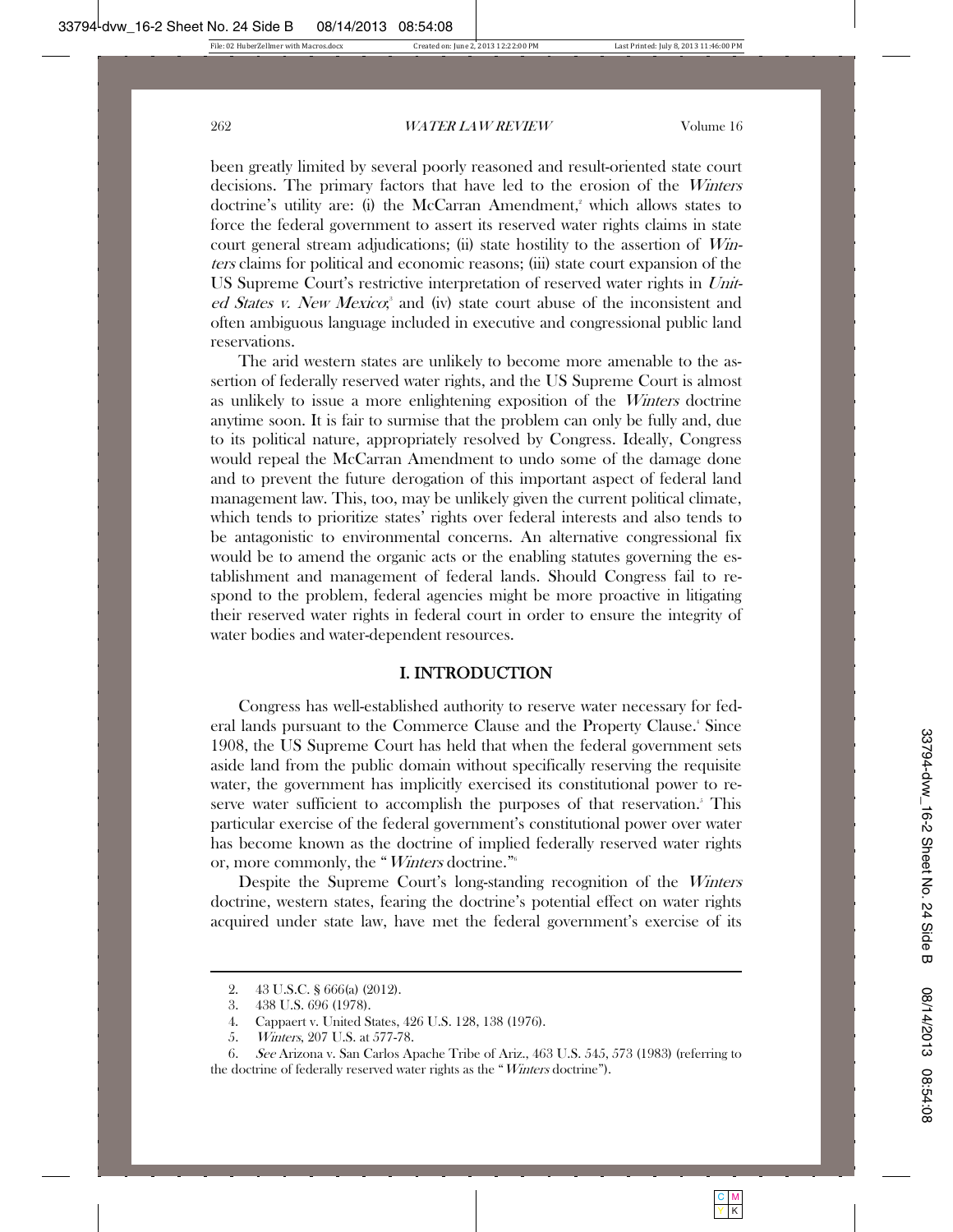constitutionally-granted power with vehement resistance.' The states' resistance has led to several poorly reasoned, result-oriented state court decisions that have greatly reduced the doctrine's utility.<sup>8</sup> This development is especially disconcerting because the Winters doctrine was created to ensure that the purposes of federal land withdrawals would not be defeated.<sup>9</sup> For example, the early doctrine recognized water rights for an Indian reservation where the Indian tribe would have otherwise had none under state law,<sup>10</sup> and, in another instance, the doctrine prevented the likely extinction of the desert pupfish by preserving the water levels in Devil's Hole National Monument.<sup>11</sup> In sharp contrast to those early successes, several state court holdings have since failed to acknowledge the existence of non-Indian federally reserved water rights, even in the most compelling situations.<sup>12</sup> These derogations of the *Winters* doctrine inhibit the federal agencies' ability to effectuate fundamental land management goals, many of which depend upon adequate quantity and flow of water.<sup>13</sup>

This Article strives to identify the factors that led to this problem and to explore ways it could be resolved or, at least, to discern a means of mitigating further damage to the doctrine of implied federally reserved water rights. Part II of this Article examines the US Supreme Court's creation and early extension of the Winters doctrine. Part III identifies factors that have adversely affected the doctrine's development and implementation, including (i) the passage of the McCarran Amendment, $\cdot$  (ii) state court bias, (iii) the US Supreme Court's decision in *United States v. New Mexico*;<sup>55</sup> and (iv) inconsistent, and often ambiguous, congressional action. Part IV then analyzes the role of these factors in several recent state adjudications of non-Indian federally reserved water rights. Ultimately, Part V concludes that Congress, as the only government branch with the ability to provide a comprehensive solution, should respond. Congress could prevent future state court mistreatment of the federal government's reserved water rights by repealing the McCarran Amendment

 <sup>7.</sup> See infra Parts III-IV.

 <sup>8.</sup> Id.

 <sup>9.</sup> See infra Part II.

 <sup>10.</sup> Arizona, 463 U.S. at 575-76.

 <sup>11.</sup> Cappaert v. United States, 426 U.S. 128, 133-34, 147 (1976).

<sup>12.</sup> See infra Part IV. Federally reserved water rights claims for Indian reservations have generally received better treatment in state courts than those asserted for non-Indian purposes. See, e.g., In re Gila River Gen. Stream Adjudication, 35 P.3d 68, 76-77 (Ariz. 2001) (rejecting New Mexico's primary-secondary purpose rule on the basis that non-Indian reservations of land are significantly different than Indian reservations). This may be due, in part, to the liberal construction courts give Indian treaties. See Potlatch v. United States (In re SRBA) (Potlatch II), 12 P.3d 1260, 1264 (Idaho 2000) (citing *Winters* for the rule that ambiguities in treaties with Native Americans are to be interpreted in the tribes' favor and stating that where there has been no bargained-for exchange, as is the case with a treaty, "[t]he opposite inference should apply.").

<sup>13.</sup> See Michael C. Blumm, Reversing the Winters Doctrine?: Denying Reserved Water Rights for Idaho Wilderness and Its Implications, 73 U. COLO. L. REV. 173, 173 (2002) (stating that the Winters doctrine "is central to achieving federal land management goals in the arid West, because without water most federal goals cannot be achieved.").

 <sup>14. 43</sup> U.S.C. § 666(a) (2012).

 <sup>15. 438</sup> U.S. 696 (1978).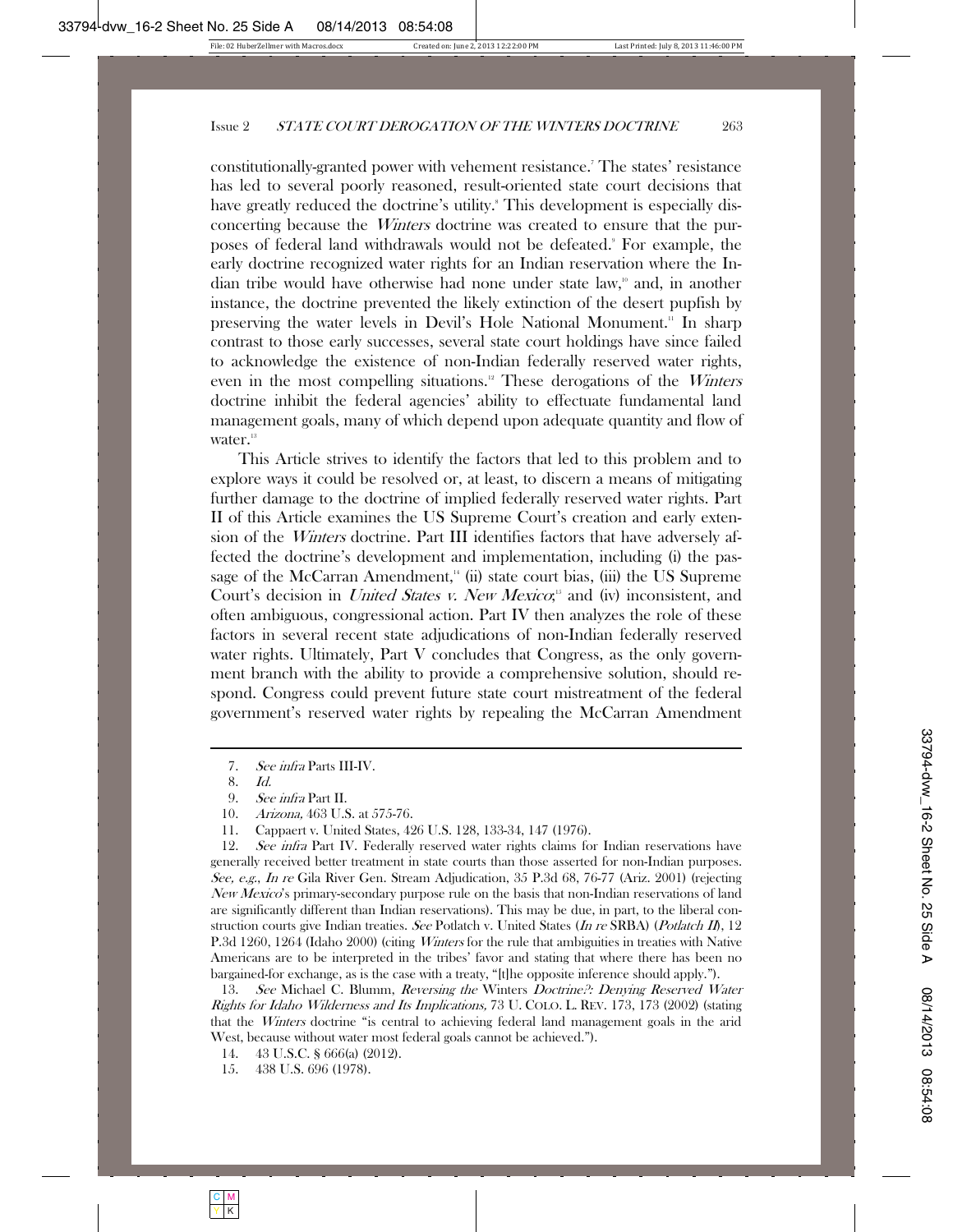or, alternatively, it could at least mitigate further damage by amending the various organic and enabling statutes under which Congress designates federal land reservations and directs their management. Absent a congressional response, however, federal agencies likely can and should make efforts to circumvent damage to the *Winters* rights associated with federal lands by proactively asserting those rights in federal courts.

# II. THE EARLY WINTERS DOCTRINE

#### A. ESTABLISHING THE DOCTRINE

In *Winters v. United States*, the US Supreme Court established the doctrine of implied federally reserved water rights.<sup>16</sup> In that case, the Court affirmed a lower court order enjoining several Milk River appropriators, who had acquired water rights under Montana state law, from interfering with that river's flow into the Fort Belknap Indian Reservation downstream.<sup>17</sup>

In the 1888 treaty creating Fort Belknap, various Indian tribes ceded their rights to a larger portion of land in exchange for the United States' creation of a "permanent home and abiding place" for them within Montana.<sup>18</sup> Although the treaty was silent with respect to water, the Supreme Court looked to the surrounding circumstances to discover the intent underlying the treaty.<sup>19</sup> The Court explained that, prior to the treaty, the "Indians had command of the lands and the waters, [and] command of all their beneficial use, whether kept for hunting, 'and grazing roving herds of stock,' or turned to agriculture and the arts of civilization."20 It found that the treaty lands were arid and "practically valueless" without water to irrigate them, $a<sup>1</sup>$  and asked whether one could believe the tribes would have agreed to "reduce the area of their occupation and give up the waters which made it valuable or adequate?"<sup>2</sup> It concluded that the tribes would not have assented to such a treaty, and therefore the creation of the Fort Belknap reservation had implicitly reserved sufficient water for the survival of that reservation and its people.<sup>23</sup> The Court emphasized that "[t]he power of the government to reserve the waters and exempt them from appropriation under the state laws is not denied, and could not be."<sup>24</sup>

 <sup>16. 207</sup> U.S. 564 (1908).

<sup>17.</sup> *Id.* at 565, 578.

<sup>18.</sup> *Id.* at 565-68, 576 (internal quotation marks omitted) ("It was the policy of the government, it was the desire of the Indians, to change [their nomadic] habits and to become a pastoral and civilized people.").

 <sup>19.</sup> Id.

<sup>20.</sup> Id. at 576.

 <sup>21.</sup> Id.

 <sup>22.</sup> Id.

 <sup>23.</sup> Id. at 576-77.

<sup>24.</sup> Id. at 577 (emphasis added) (citation omitted). The rectitude of such an assertion cannot be doubted. See U.S. CONST. art. VI, cl. 2 ("The Constitution, and the Laws of the United States which shall be made in Pursuance thereof; and all Treaties made, or which shall be made, under the Authority of the United States, shall be the supreme law of the Land . . . .").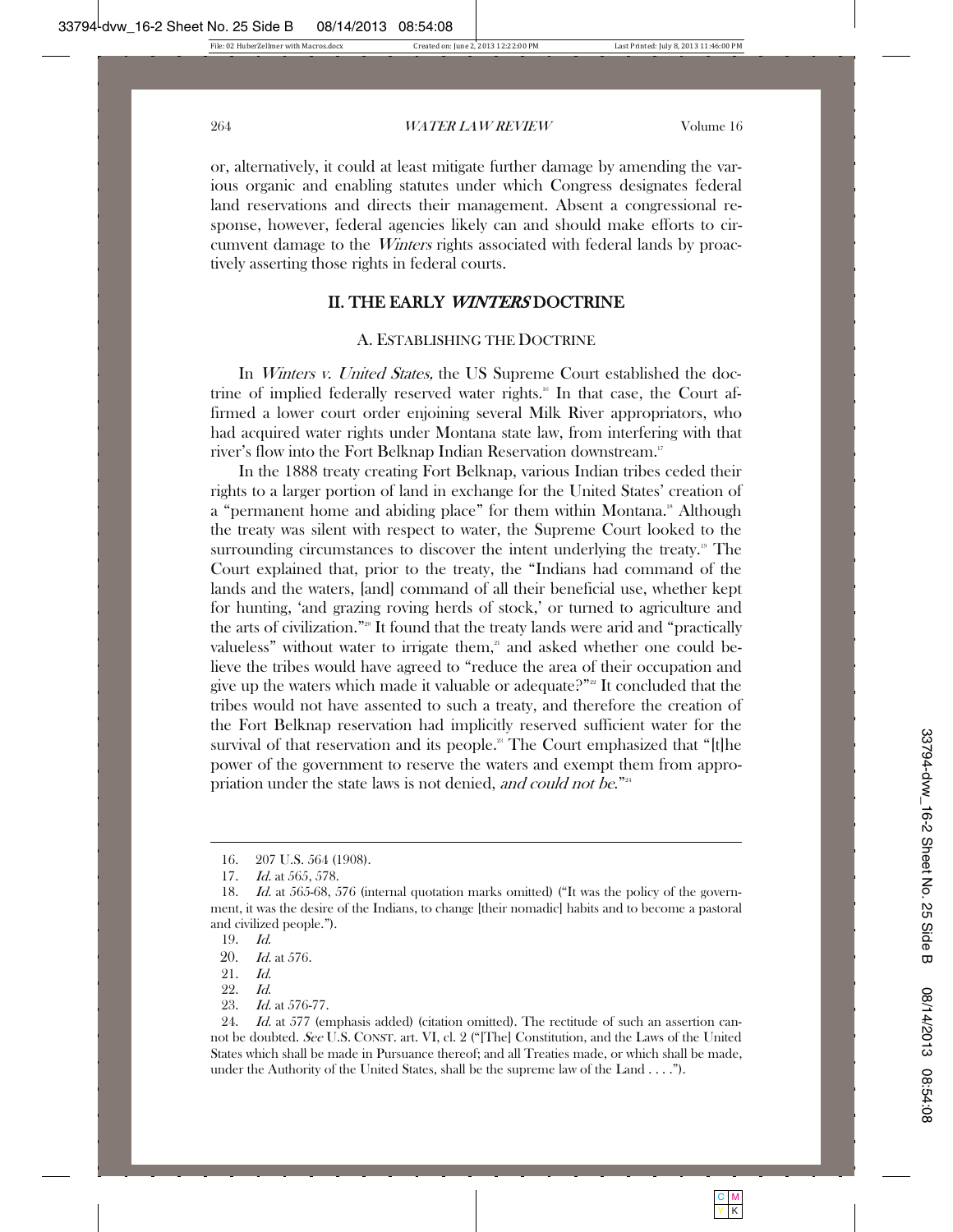Consequently, despite the potential damage to the upstream appropriators' sizeable investments (and thus the potential frustration of those appropriators' expectations), the Court rejected the appropriators' argument that the Indian tribes ceded their right to use the Milk River's water.<sup>25</sup>

#### B. EXTENDING THE DOCTRINE

Although the US Supreme Court established the doctrine of implied federally reserved water rights in *Winters*, that sparse decision left a number of questions open. Central among them was whether the Winters doctrine applied only to Indian reservations or extended to other federal reservations of land as well. The Court did not address this important issue until several decades later. When it finally did so, the Court's answer was rendered without equivocation.<sup>26</sup>

In its 1963 decision in *Arizona v. California*, the Court considered whether the Winters doctrine applied to federal land withdrawn from the public domain for non-Indian purposes.<sup>27</sup> The Court found "that the principle underlying the reservation of water rights for Indian Reservations was *equally appli*cable to other federal establishments  $\ldots$ ."<sup>28</sup> It held the federal government had intended to reserve water from the Colorado River when it created two national wildlife refuges, a national recreation area, and the Gila National For $est.<sup>29</sup>$ 

Following *Arizona v. California*, in 1976, the Court issued its first opinion that examined non-Indian federally reserved water rights in depth.<sup>30</sup> In *Cappa*ert v. United States, the Court considered whether the Presidential proclamation reserving Devil's Hole as a detached component of Death Valley National Monument also reserved sufficient water to sustain a pool situated within the Devil's Hole cavern.<sup>31</sup> The Court began its analysis with what is, to date, its best explanation of the Winters doctrine:

This Court has long held that when the Federal Government withdraws its land from the public domain and reserves it for a federal purpose, the Government, by implication, reserves appurtenant water then unappropriated to the extent needed to accomplish the purpose of the reservation. In so doing the United States acquires a reserved right in unappropriated water which vests on the date of the reservation and is superior to the rights of future appropriators.<sup>32</sup>

29. Id.

- 31. Id. at 131-38.
- 32. Id. at 138.

<sup>25.</sup> Id. at 569-70, 576-78 (state appropriators alleging that they had invested more than \$100,000 and that "[i]f they [were] deprived of waters 'their lands [would] be ruined, it [would] be necessary to abandon their homes, and they [would] be greatly and irreparably damaged[.]'"). 26. Arizona v. California, 373 U.S. 546, 601 (1963).

<sup>27.</sup> *Id.* at 600-01.

<sup>28.</sup> Id. (emphasis added).

 <sup>30.</sup> Cappaert v. United States, 426 U.S. 128, 138 (1976).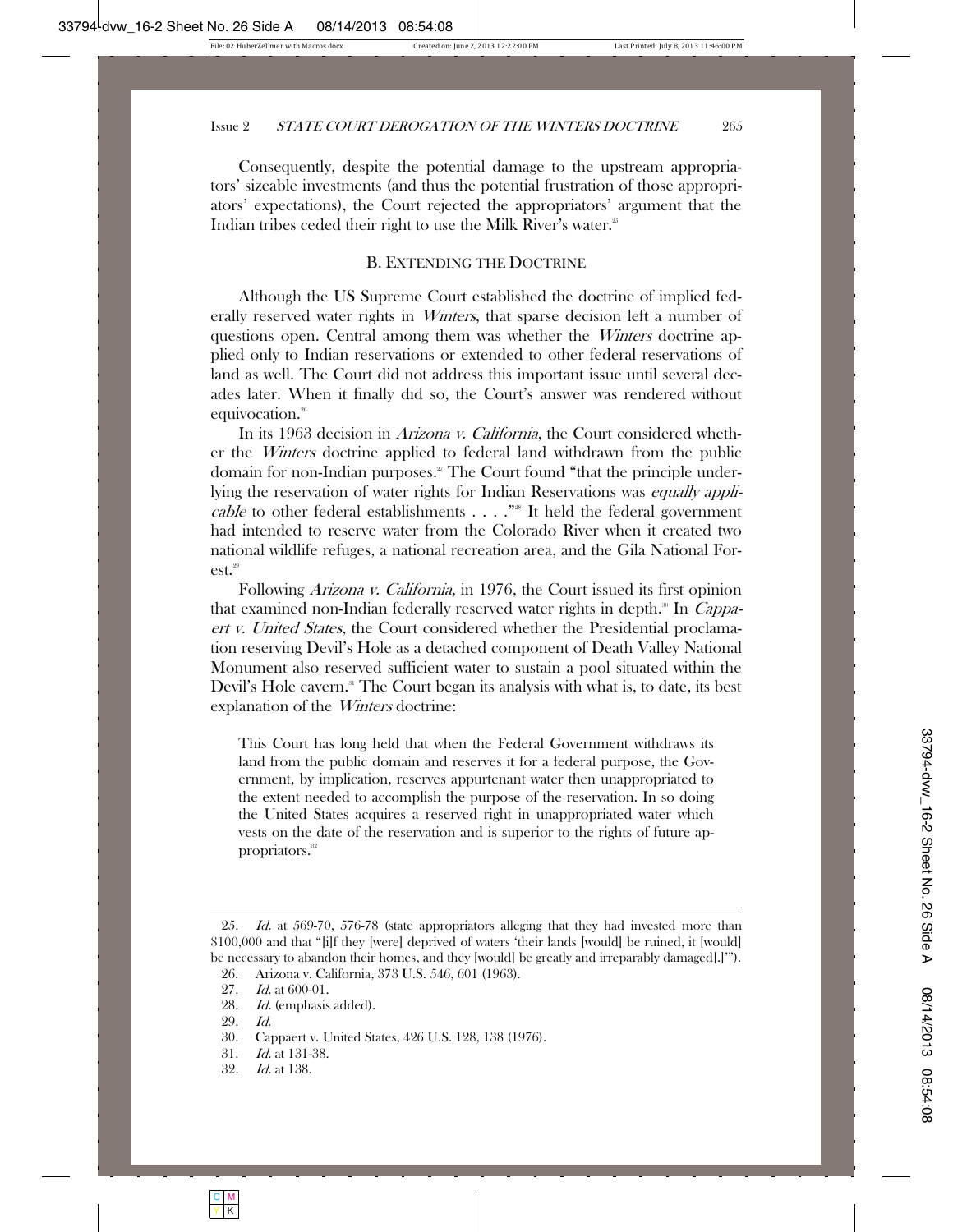The Court continued with a description of the doctrine's constitutional foundation and scope:

Reservation of water rights is empowered by the Commerce Clause, Art. I, [§] 8, which permits federal regulation of navigable streams, and the Property Clause, Art. IV, [§] 3, which permits federal regulation of federal lands. The doctrine applies to Indian reservations and other federal enclaves, encompassing water rights in navigable and nonnavigable streams.<sup>33</sup>

As it had in *Winters*, the Court in *Cappaert* again adamantly refused to complicate the doctrine of federal reserved water rights by weighing the gravity of the interests competing for the water at issue.<sup>34</sup> In *Cappaert*, because a finding of federally reserved water rights for the Monument would adversely affect a nearby commercial ranch's groundwater pumping, Nevada argued the Winters doctrine was an equitable one, "calling for a balancing of competing interests."35 The Court roundly rejected this argument, stating that "[i]n determining whether there is a federally reserved water right implicit in a federal reservation of public land, the issue is whether the Government intended to reserve unappropriated and thus available water," and that such an "[i]ntent is inferred if the previously unappropriated waters are necessary to accomplish the purposes for which the reservation was created."36

After rejecting the balancing test suggested by Nevada, the Court in Cappaert looked to whether an intent to reserve water could be inferred from the language of the Devil's Hole reservation and the circumstances surrounding the reservation.<sup>37</sup> In doing so, the Court observed " $[t]$ he Proclamation discussed the pool in Devil's Hole in four of the five preambles and recited that the 'pool . . . should be given special protection.'"<sup>38</sup> This led the Court to conclude that the 1952 reservation of Devil's Hole pool constituted a reservation of then unappropriated water sufficient to preserve its scientific value, despite the impact on other water users, "[because] a pool is a body of water, [therefore, the protection contemplated is meaningful only if the water remains."<sup>39</sup>

As is evident from these cases, the doctrine of implied federal reserved water rights enjoyed a relative lack of complexity from the time the Court established it in the Winters case up until the Court's first full explanation of the doctrine in Cappaert, despite the contentious nature of water allocation in the West.<sup>40</sup> As a judicially-created rule of construction, the doctrine prevented federal lands withdrawn from the public domain for a specific purpose from

39. Id. at 140, 147.

40. Harold A. Ranquist, *The Winters Doctrine and How It Grew: Federal Reservation of* Rights to the Use of Water, 1975 BYU L. REV. 639, 674-77 (1975).

 <sup>33.</sup> Id.

 <sup>34.</sup> Id. In Winters, the US Supreme Court found implied federally reserved water rights despite the adverse effect those rights would have on heavily-invested state appropriators. See supra note 28 and accompanying text.

 <sup>35.</sup> Cappaert, 426 U.S. at 138.

 <sup>36.</sup> Id. at 138-39.

 <sup>37.</sup> See id. at 139-42.

 <sup>38.</sup> Id. at 139-40.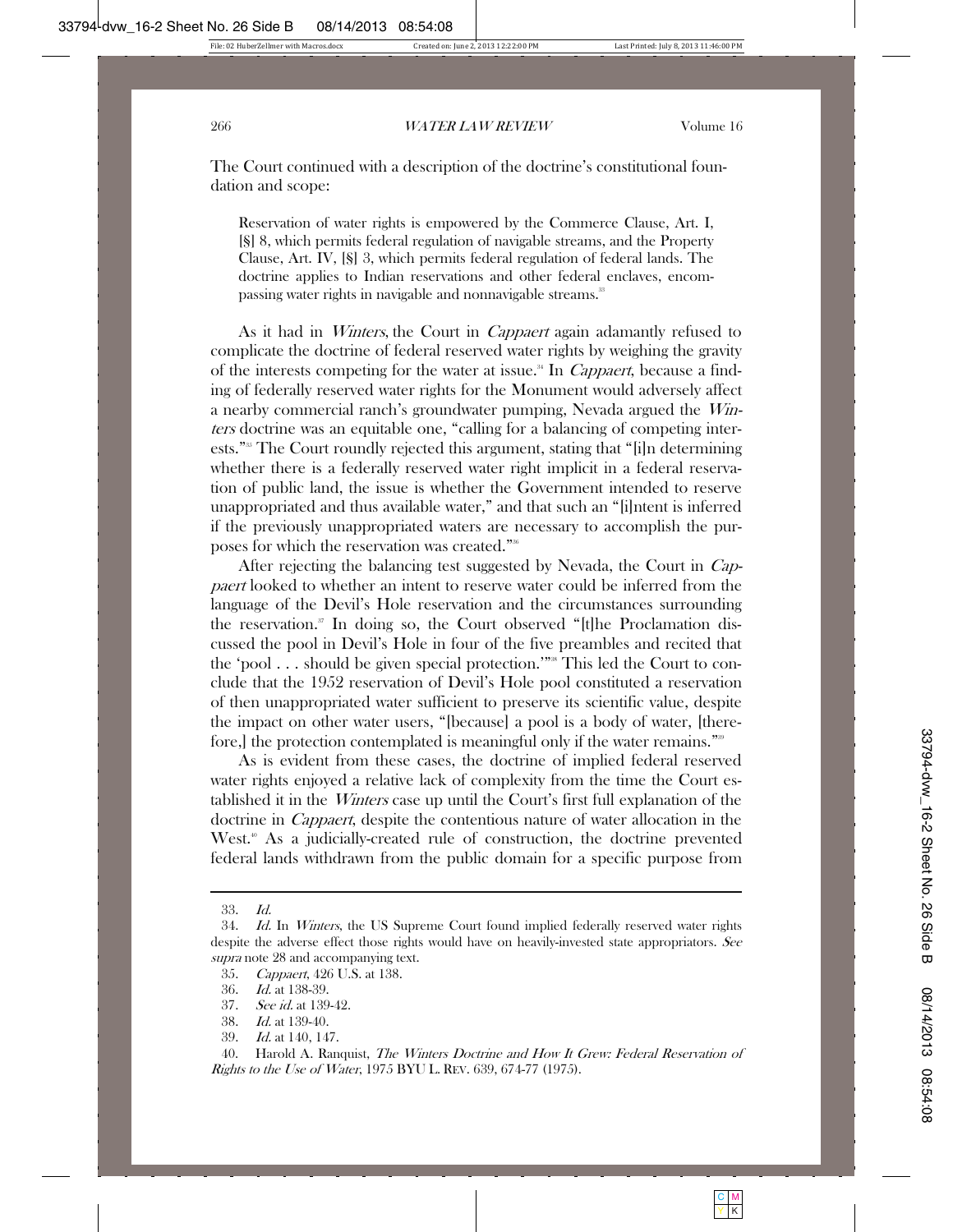being denied the water necessary to accomplish that purpose. It did so by examining the sparse language of the reservation at issue, as well as the statutory authority for the reservation, and by giving effect to both the expressed intent and what was logically required to accomplish that intent.<sup>41</sup> In sum, as evidenced by the Supreme Court's decision in *Cappaert*, the *Winters* doctrine served as a common-sense judicial interpretation of federal reservations and their unique circumstances. However, this would not continue.

# III. FACTORS LEADING TO STATE COURT DEROGATION OF THE WINTERS DOCTRINE

Despite its status as a relatively straightforward and common-sense doctrine for the first sixty-eight years of its existence, the years since have not been kind to the Winters doctrine. Recent years have witnessed repeated efforts by state courts to side-step non-Indian federal reserved water rights.<sup>42</sup> Those efforts have led to a patchwork of result-oriented state court decisions of questionable reasoning, which have impaired the ability of the Winters doctrine to effectuate federal land management goals.<sup>43</sup> As detailed in this section, this impairment has been caused by: (i) the McCarran Amendment, which allows states to force the United States to assert its federally reserved water rights claims in state court general stream adjudications;<sup>44</sup> (ii) state hostility to the assertion of *Winters* claims for political and economic reasons; $\frac{6}{10}$  (iii) state court manipulation of the reasoning utilized by the US Supreme Court in its most recent substantive decision on non-Indian federal reserved water rights, United States v. New Mexico;<sup>6</sup> and (iv) state court abuse of the inconsistent and often ambiguous language included in the various congressional reservations.<sup>47</sup>

#### A. THE PASSAGE OF THE MCCARRAN AMENDMENT

After Cappaert, a confluence of four factors significantly increased the complexity of federally reserved water rights law and facilitated the erosion of the doctrine's usefulness. The first of these factors was the expansion of state court jurisdiction with the passage of the McCarran Amendment in 1952.<sup>88</sup>

- 44. See infra Part III.a
- 45. *See* discussion *infra* Part III.c.
- 46. See discussion *infra* Part III.b.
- 47. See discussion infra Part III.d.
- 48. 43 U.S.C. § 666(a) (2012).

 <sup>41.</sup> See Cappaert v. United States, 426 U.S. 128, 147 (1976) (reasoning that the pool reserved by the proclamation at issue could only be protected if granted sufficient water to remain a pool); Winters v. United States, 207 U.S. 564, 576 (1908) (rejecting the argument that the Native Americans of the Fort Belknap Indian Reservation had given up water rights necessary to the viability of their Reservation by entering into a treaty with the Unite States).

 <sup>42.</sup> See infra Part IV.

 <sup>43.</sup> See infra Parts IV, VI.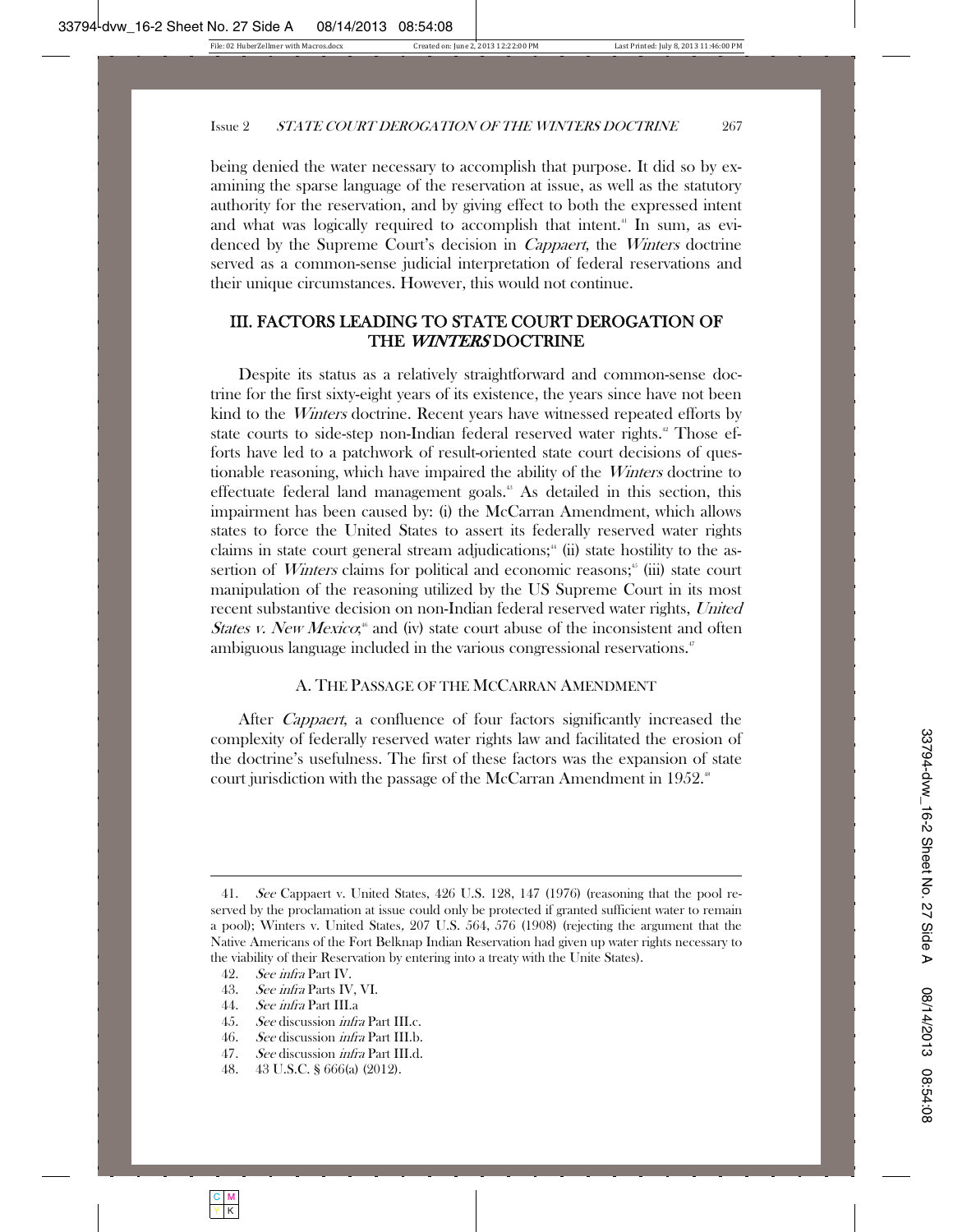Prior to the McCarran Amendment questions of the existence and scope of federal water rights were almost exclusively decided by federal courts.<sup>49</sup> Indeed, *Cappaert* arose out of litigation in federal court.<sup>30</sup> Before the 1950s, federal sovereign immunity prevented most federal water rights cases from being decided by state courts, despite the fact that many states had adopted judicial and administrative procedures for determining water rights within their boundaries.51 This led Nevada Senator Patrick McCarran and others to attack the application of sovereign immunity in the area of water rights. $\degree$  They argued that federal water rights, which could affect rights obtained under state law, should be decided in tandem with state water rights in comprehensive state court proceedings.<sup>33</sup> Despite the well-founded fears of the Departments of Justice and Interior,<sup>54</sup> their argument gained momentum, and the Amendment was passed as a rider to an appropriations bill for the Departments of State, Justice, and Commerce, and the Judiciary.<sup>55</sup>

The passage of the McCarran Amendment effectively reversed the status quo, allowing state courts to become the primary adjudicators of federal water

- 51. Feldman, *supra* note 49, at 438-39.
- 52. Id. at 439-40.
- 53. Id.

55. Feldman, *supra* note 49, at 440 n.36; see also Thorson, supra note 54, at 22-19 ("During this period, the fate of McCarran's proposed legislation became fatefully intertwined with two major California water controversies. Neither of these controversies directly related to the purpose of McCarran's bill; but, once a slight linkage was made, McCarran received considerable support for his legislation from the large and powerful California delegation."). For a discussion of the devious character of appropriations riders, see Sandra Zellmer, Sacrificing Legislative Integrity at the Altar of Appropriations Riders: A Constitutional Crisis, 21 HARV. ENVTL. L. REV. 457 (1997).

<sup>49.</sup> Stephen M. Feldman, *The Supreme Court's New Sovereign Immunity Doctrine and* the McCarran Amendment: Toward Ending State Adjudication of Indian Water Rights, 18 HARV. ENVTL. L. REV. 433, 438-39 (1994).

 <sup>50.</sup> Cappaert v. United States, 426 U.S. 128, 134-38 (1976) (noting that after the state engineer rejected the National Park Service's protest to the Cappaerts' petition for a change in their water rights during a state administrative proceeding, the United States filed an injunction against the Cappaerts under 28 U.S.C. § 1345, which gives federal district courts jurisdiction in cases where the United States is a plaintiff),  $\frac{affg}{308}$  F.2d 313 (9th Cir. 1974),  $\frac{affg}{375}$  F. Supp. 456 (D. Nev. 1974).

 <sup>54.</sup> In opposition to the Amendment as it was first proposed in 1949, the US Department of Justice argued "that the proposal would subject the United States to 'a piecemeal adjudication of water rights, in turn resulting in a multiplicity of actions.'" John Thorson, State Watershed Adjudications: Approaches and Alternatives, 42 ROCKY MTN. MIN. L. INST. 22-1, 22-18 (1996) (quoting Letter from P. Ford, Ass't U.S. Attn'y Gen., to P. McCarran (Feb. 27, 1950)). The US Department of the Interior argued that the Amendment should "only extend to water rights established under state law by the United States and specifically exclude any water rights held by the United States on behalf of Indians."  $Id$  at 22-18. In subsequent hearings before the Judiciary Subcommittee, the Justice Department's representative argued "the legislation would result in prolific litigation and 'the forward progress of the West, for which we are all fighting, would be impeded tremendously." *Id.* at 22-19 (quoting Catherine Anne Berry, The McCarran Water Rights Amendment of 1952: Policy Development, Interpretation, and Impact on Cross-Cultural Water Conflicts 111-12 (1993) (unpublished Ph.D. thesis, University of Colorado)); see also infra Part III.c.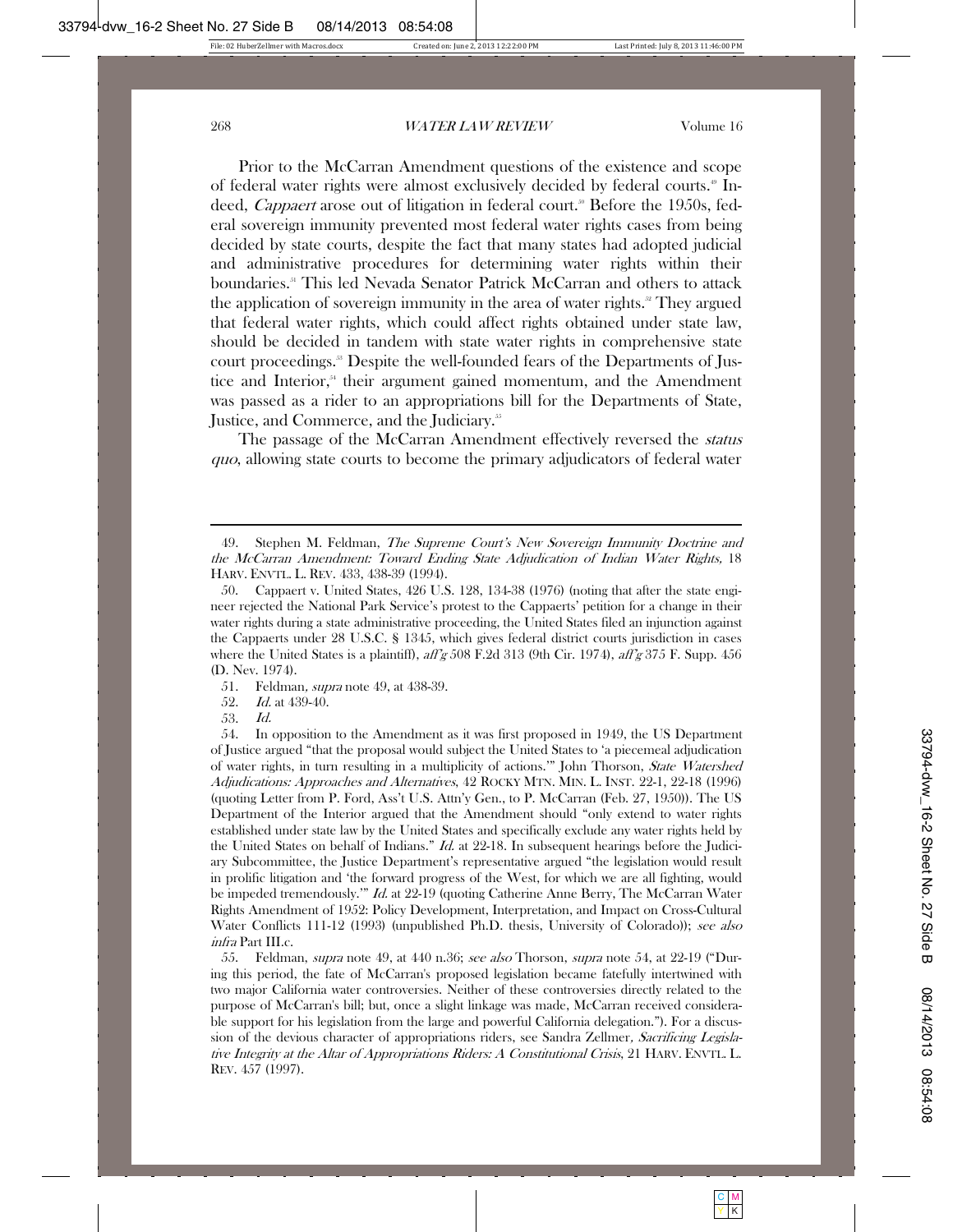rights.56 The Amendment allowed States to join the United States as a party "in any suit . . . for the adjudication of rights to the use of water of a river system," and waived the federal government's sovereign immunity for the purpose of such adjudications. $5\text{ }7$  Unfortunately for the continued utility of the *Winters* doctrine, in 1971, the US Supreme Court extended the Amendment's waiver of sovereign immunity to federally reserved water rights.<sup>38</sup> Allowing states, which are often hostile to federal control of water resources, to force the US government to litigate its Winters claims before state courts would significantly contribute to the derogation of the doctrine of implied federal water rights.<sup>39</sup>

#### B. <sup>U</sup>NITED <sup>S</sup>TATES V. <sup>N</sup>EW MEXICO

The McCarran Amendment's implementation led to the US Supreme Court's decision in *United States v. New Mexico*,<sup>®</sup> the second factor that would eventually impair the continued utility of the Winters doctrine. In New Mexico, the Court revisited the subject of the Gila National Forest's federally reserved water rights.<sup>61</sup> The Court considered what, if any, water the federal government had reserved for instream flows and recreational purposes in the Rio Mimbres River when it created the Gila National Forest, an area known for its scenic vistas, recreational trails, and wildlife.<sup> $\alpha$ </sup> Prior to the Court's consideration of that issue, the Supreme Court of New Mexico, using McCarran Amendment-derived jurisdiction, affirmed a lower court's decision that the United States did not reserve water for recreation, aesthetics, wildlife conservation, or cattle grazing when it set aside the Gila National Forest from other public lands.<sup>63</sup> It reached this conclusion despite the court-appointed special

 59. See Blumm, supra note 13, at 176 (observing that state judges "are subject to election and therefore quite sensitive to irrigation and other local uses threatened by federal instream water rights").

 60. United States v. New Mexico, 438 U.S. 696, 697-98 (1978) (arising from a state court general stream adjudication aimed at allocating water rights on the Rio Mimbres River).

 61. Id. The Gila National Forest was one of the federal reservations at issue in Arizona v. California, 373 U.S. 546, 601 (1963). See supra Part II.c.

 62. New Mexico, 438 U.S. at 697-98. The Gila is the sixth largest national forest in the country. US DEP'T. AGRIC., LAND AREAS OF THE NATIONAL FOREST SYSTEM 9 (2012), available at http://www.fs.fed.us/land/staff/lar/LAR2011/LAR2011\_Book\_A5. For details about the forest, see U.S. Forest Service, Gila National Forest, http://www.fs.usda.gov/main/ gila/about-forest (last visited Mar. 10, 2013).

 63. Mimbres Valley Irrigation Co. v. Salopek, 564 P.2d 615, 615, 617-18 (N.M. 1977). The original suit was filed in 1966 as a private action to enjoin diversions of the Rio Mimbres, a river that flows through the Gila National Forest. Id. at 615. The State of New Mexico filed a com-

 <sup>56.</sup> See Blumm, supra note 13, at 176 (noting that the passage of the McCarran Amendment and subsequent U.S. Supreme Court decisions holding that the Amendment applied to federally reserved water rights "made state judges . . . the key decisionmakers concerning the existence and scope of federal water rights").

 <sup>57. 43</sup> U.S.C. § 666(a) (2012).

<sup>58.</sup> See United States v. Dist. Ct. in & for Cnty. of Eagle, 401 U.S. 520, 524 (1971) (construing the McCarran Amendment's consent to join the United States as a defendant in suits for adjudication of rights to use water of a river system as an all-inclusive provision for adjudication of water rights, including appropriated rights, riparian rights, and reserved rights); see also United States v. Dist. Ct. Water Div. No. 5, 401 U.S. 527, 529-30 (1971) (construing "general adjudication" broadly).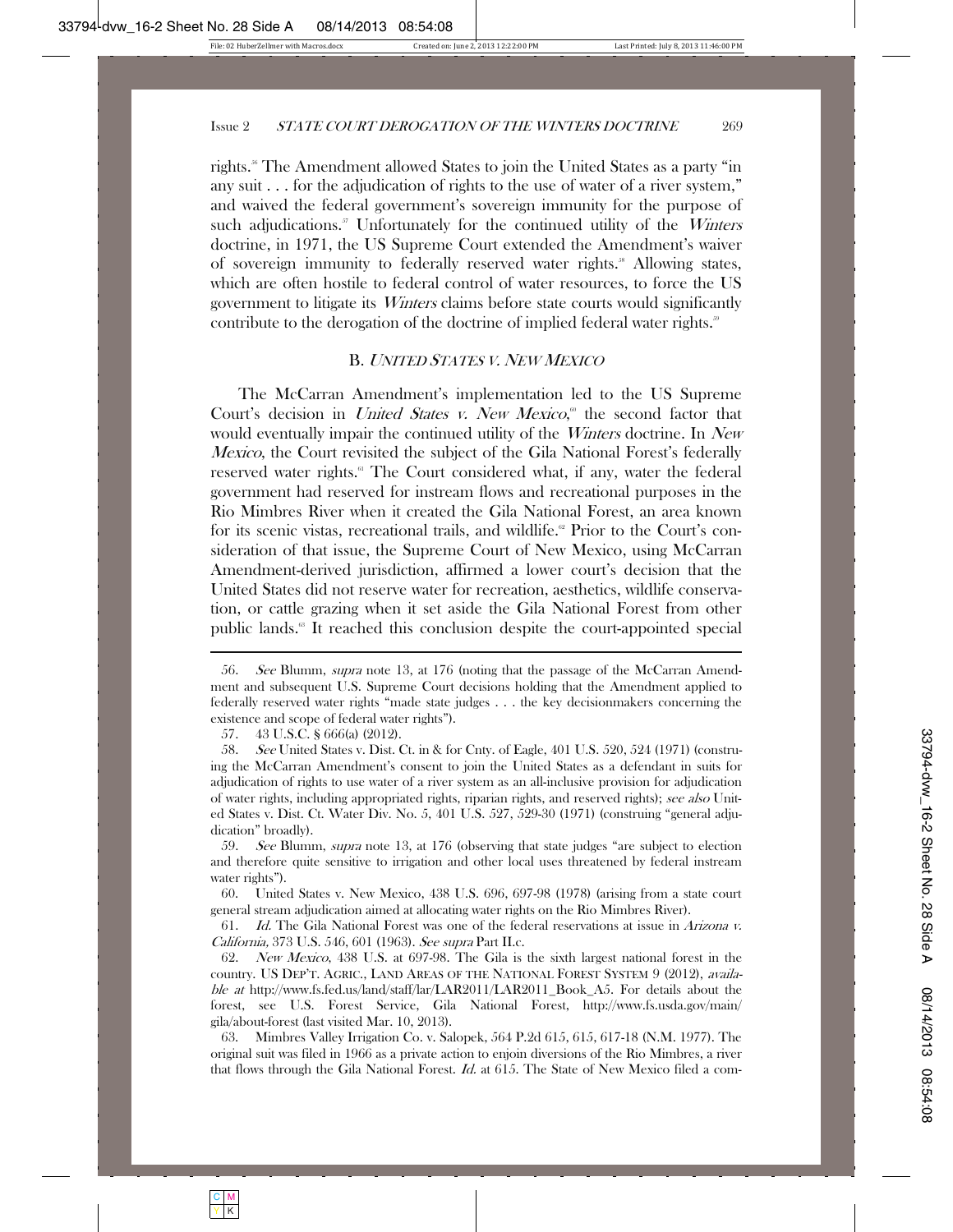master's findings of fact and conclusions of law, which supported the United States' claim to six cubic feet per second of water in the National Forest for minimum instream flows and recreational purposes.<sup>64</sup>

In its analysis of this issue, the US Supreme Court, for the first time in a Winters case, distinguished between the primary and secondary purposes of federal reservations, and it held that water rights for non-Indian reservations could only be reserved by implication for the former.<sup>65</sup> Utilizing this novel distinction, the Court concluded that the primary purposes for which the forest had been set aside could be discerned by parsing the language of the Organic Administration Act of 1897: "to conserve water flows, and to furnish a continuous supply of timber for the people."<sup>66</sup> Based on that narrow reading of the reservation's purpose, the Court in New Mexico rejected the United States' arguments that the creation of Gila National Forest had reserved water for recreation, aesthetics, wildlife, and grazing. $\mathscr{I}$ 

While it is apparent that the Supreme Court sought to restrict the scope of the *Winters* doctrine in *New Mexico*,<sup>®</sup> the manner in which it did so was deeply flawed. The problematic reasoning in New Mexico would later serve as a guide to state courts seeking to side-step federally reserved water rights.<sup>®</sup> Three significant defects in the Supreme Court's analysis are detailed below.

# 1. The Assertion That Congress Has "Invariably Deferred" to State Water Law

The first, and arguably most fundamental, problem with the Supreme Court's decision in New Mexico was its heavy reliance on Congress's so-called deference to state water law.<sup>70</sup> Early in the opinion, the Court asserted that "[w]here Congress has expressly addressed the question of whether federal entities must abide by state water law, it has almost invariably deferred to the state law," and then the Court used that purported principle of federalism as the justification for its new and more restrictive approach to the *Winters* doctrine.<sup>71</sup> For example, the Court prefaced its introduction of the primary versus secondary purpose distinction in *New Mexico* with the above quote, making clear that its belief that Congress had "invariably deferred" to state water law served as an impetus for introducing that distinction.<sup>72</sup> Additionally, later in the 

67. Id. at 705, 708-09, 711-12, 718.

plaint-in-intervention seeking a general adjudication of water rights in the river and named as defendants all parties claiming any interest in and use of the Rio Mimbres. *Id.* The State's motion to intervene was granted, the suit proceeded as a general adjudication, and the United States was joined as a defendant pursuant to 43 U.S.C. § 666(a). *Id.* 

 <sup>64.</sup> Id. at 616.

 <sup>65.</sup> New Mexico, 438 U.S. at 700-02.

 <sup>66.</sup> Id. at 707, n.14 (quoting the language of the Act to show Congress intended the national forests to be established for only two purposes).

 <sup>68.</sup> See John D. Leshy, Water Rights for New Federal Land Conservation Programs: A Turn-of-the-Century Evaluation, 4 U. DENV. WATER L. REV. 271, 276 (2001).

 <sup>69.</sup> See infra Part IV.

 <sup>70.</sup> New Mexico, 438 U.S. at 702.

 <sup>71.</sup> Id.

 <sup>72.</sup> See id.; see also infra Part III.b.ii.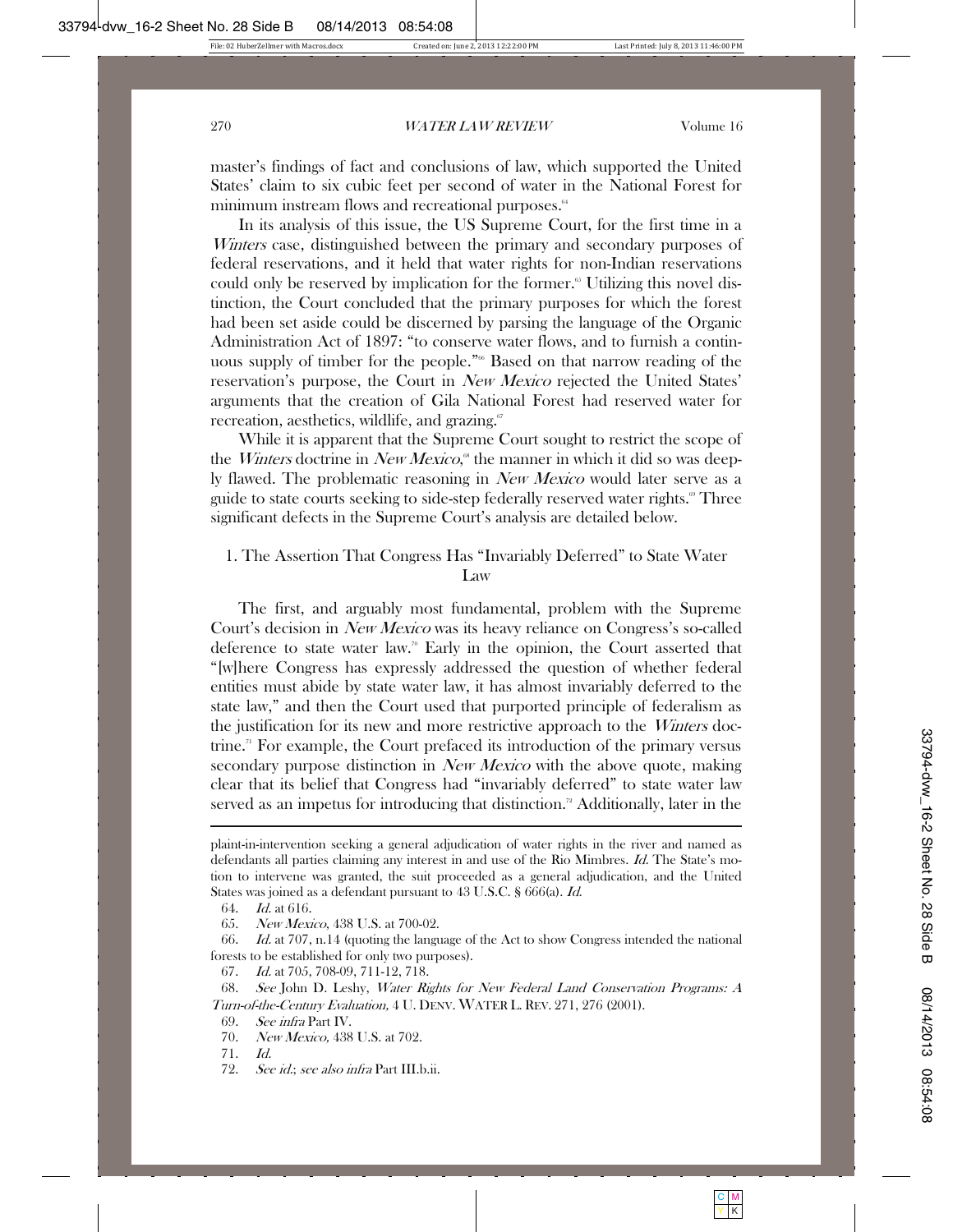opinion, the Court used its "invariable deference" reasoning as a basis for interjecting a balancing test into non-Indian water rights application of the Winters doctrine despite the Court's express rejection of such a test just two years earlier in *Cappaert*.<sup>78</sup> In doing so, the Court stated that "the reality" of the assertion of "federal reserved water rights will frequently require a gallon-forgallon reduction in the amount of water available for water-needy state and private appropriators . . . has not escaped the attention of Congress and must be weighed in determining what, if any, water Congress reserved for use in the national forests."74

The Court's characterization of Congress' past actions in this area was an expansion on a statement it had made in another case involving federal reclamation projects.75 In that case, the Court rejected the United States' argument that it could impound as much unappropriated water as it deemed necessary for a federal reclamation project without complying with state law.<sup>76</sup> However, the statute in question—the 1902 Reclamation Act—specifically provides that the Secretary of the Interior must follow state law as to the appropriation of water and condemnation of water rights." For the Court to take this statement out of context and extend it to the federal reserved water rights doctrine—a creature of federal law through and through—was inappropriate.

More generally, there has not been "invariable deference" in other waterrelated matters.<sup>78</sup> In fact, prior to the Court's blanket assertions in *New Mexico* about congressional actions and intent with regard to water law, Congress passed the Wilderness Act in 1964 and the Wild and Scenic River Act in 1968, neither of which deferred to state water law.<sup>79</sup> In addition, Congress had passed the Clean Water Act of 1972, which significantly expanded federal authority over the nation's water bodies.<sup>80</sup> Although the 1977 amendments to

 75. See Reed D. Benson, Deflating the Deference Myth: National Interests vs. State Authority Under Federal Laws Affecting Water Use, 2006 UTAH L. REV. 241, 243 (2006) ("In California v. United States, the Court declared that the history of federal-state relations over irrigation development in the West 'is both long and involved, but through it runs the consistent thread of purposeful and continued deference to state water law by Congress.") (quoting California v. United States, 438 U.S. 645, 653 (1978)) [hereinafter Benson, *Deflating the Myth*].

76. California v. United States, 438 U.S. 645, 647, 672, 674-75 (1978).

77. Reclamation Act of 1902 § 8, 43 U.S.C. §§ 372, 383 (2012).

78. See Benson, *Deflating the Myth, supra* note 75, at 249 (calling the conventional wisdom that Congress consistently defers to state authority over water "a myth" and stating "Congress and the Supreme Court have generally refused to cede control over water to the states if there was a potential conflict with an important national interest").

 79. JOSEPH L. SAX ET AL., LEGAL CONTROL OF WATER RESOURCES 936 (4th ed. 2006) (noting the language found in the Wilderness Act, 16 U.S.C. § 1133(d)(6), and the Wild and Scenic River Act, 16 U.S.C. § 1284(b)).

80. 33 U.S.C. §§ 1251-54 (2012).

 <sup>73.</sup> New Mexico, 438 U.S. at 705; see Cappaert v. United States, 426 U.S. 128, 138-39 (1976) (rejecting the State of Nevada's argument that the doctrine of federal reserved water rights was an equitable doctrine that called for the weighing of competing interests).

 <sup>74.</sup> New Mexico, 438 U.S. at 705, 713-15. The Court also invoked Congress' "invariable deference" as a justification for its conclusion regarding the limited effect of the Multiple-Use Sustained-Yield Act, 16 U.S.C. §§ 528-31 (1960), in identifying the "primary purposes" of the forest. Id. It characterized the Winters doctrine as "an exception to Congress' explicit deference to state water law in other areas." Id.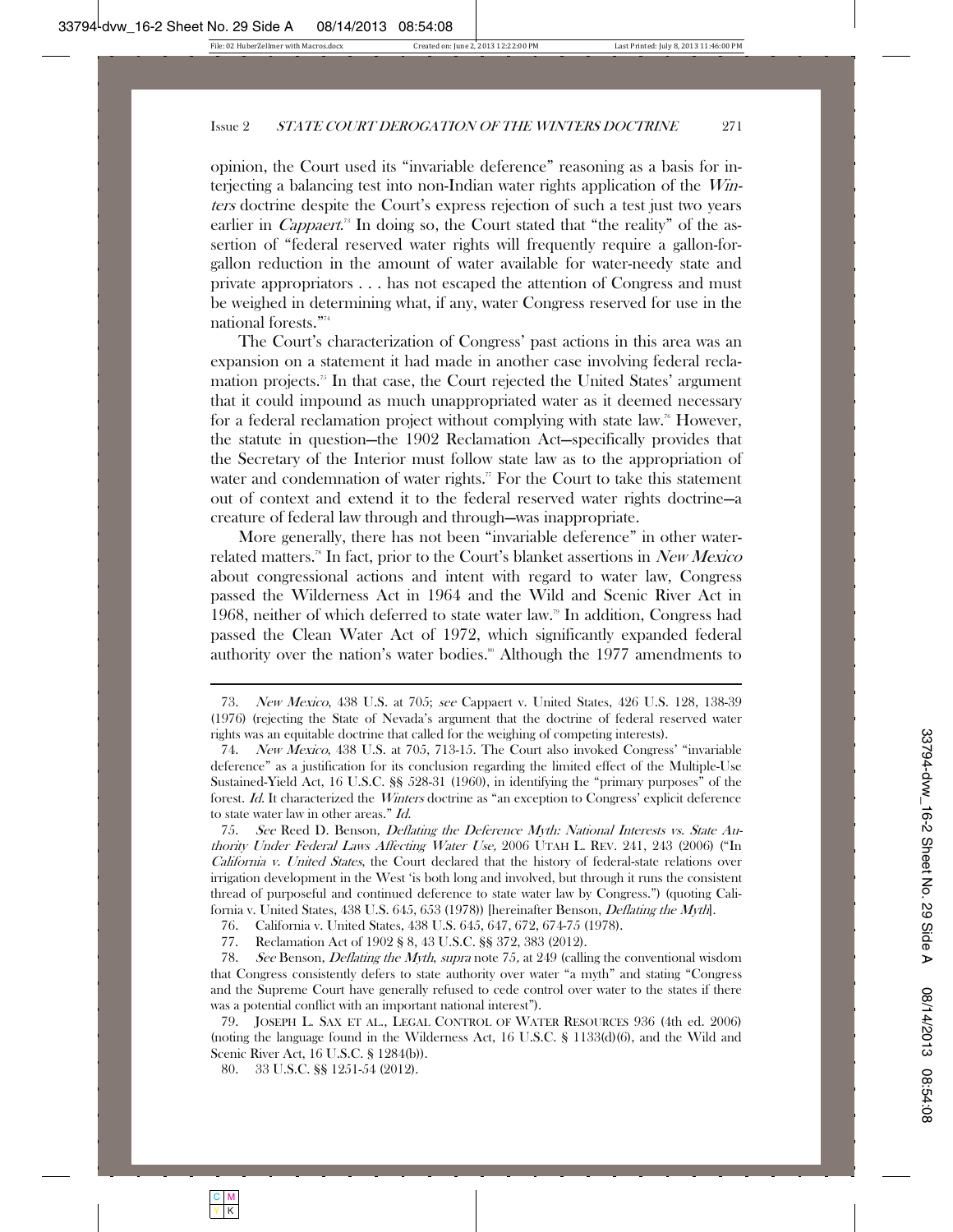the Clean Water Act included a provision stating that the states' authority "to allocate quantities of water . . . shall not be superseded, abrogated or otherwise impaired by this chapter," the Act's substantive provisions and broad jurisdictional scope remained intact.<sup>81</sup> Tellingly, the Endangered Species Act, another enactment from this era, has had tremendous impacts on water management and it simply provides that "Federal agencies shall cooperate with State and local agencies to resolve water resource issues in concert with conservation of endangered species."<sup>82</sup>

Given this backdrop, the Court's assertion was, at best, an overgeneralization about congressional action in the water arena.<sup>88</sup> It was more likely the product of the Court's own biases and federalism assumptions than that of a reasoned analysis.<sup>84</sup> Subsequent objective analysis and commentary have revealed a more nuanced picture of federal deference to state water law, the truth being that Congress has sometimes deferred to state water law and sometimes has not.<sup>85</sup>

2. Introduction of the Primary Purpose Rule

Whatever the merits (or lack of merit) of the Court's generalization about the level of congressional deference in the area of water law, it undoubtedly served as the Court's justification for limiting the application of the *Winters* doctrine to the primary purposes of a federal reservation of land.<sup>86</sup> This limitation, the primary purpose rule, was the second major flaw in the Court's rea-

 82. 16 U.S.C. § 1531(c)(2) (2012); see Reed D. Benson, So Much Conflict, Yet So Much in Common: Considering the Similarities Between Western Water Law and the Endangered Species Act, 44 NAT. RESOURCES J. 29, 41-42 (2004).

83. See Benson, *Deflating the Myth, supra* note 75, at 242-66 (questioning the conventional wisdom that the federal government had consistently deferred to state water law); George Cameron Coggins & Robert L. Glicksman, 1 PUB. NAT. RESOURCES L. § 5:36 (2d ed. 2013) ("Justice Rehnquist repeatedly emphasized the general contemporary congressional deference to state water law—at the expense of some contrary evidence in the Organic Act's legislative history.") (citing Sally K. Fairfax & A. Dan Tarlock, No Water for the Woods: A Critical Analysis of United States v. New Mexico, 15 IDAHO L. REV. 509, 533-36 (1979)).

 84. Constitutional law scholars note the "New Federalism" became evident in a number of Supreme Court opinions during the early 1970s and appeared to be in full swing by 1978, when the New Mexico opinion was handed down. See, e.g., David L. Shapiro, Mr. Justice Rehnquist: A Preliminary View, 90 HARV. L. REV. 293, 306 (1976) (framing the Court's reasoning in a federal law that extended minimum wage and maximum hours provisions to state and local employees as an "invasion of state sovereignty"); Laurence H. Tribe, Unraveling National League of Cities: The New Federalism and Affirmative Rights to Essential Government Services, 90 HARV. L. REV. 1065, 1067 (1977).

 <sup>81.</sup> Id. § 1251(g). Congress adopted the so-called "Wallop" amendment, named for Senator Malcolm Wallop from Wyoming, in response to a Water Resources Council policy paper that argued that reducing water diversions might be necessary to resolve persistent water quality problems. Water Resources Council Water Resource Policy Study, 42 Fed. Reg. 36,788, 36,793 (July 15, 1977). Senator Wallop convinced his colleagues that, in light of the report, it was necessary to "reassure the State[s]" that Congress did not intend for the Clean Water Act to be "used for the purpose of interfering with State water rights systems." 123 CONG. REC. S39,211 (daily ed. Dec. 15, 1977) (statement of Sen. Malcolm Wallop).

 <sup>85.</sup> See Benson, Deflating the Myth, supra note 75, at 243.

<sup>86.</sup> *See supra* Part III.b.i.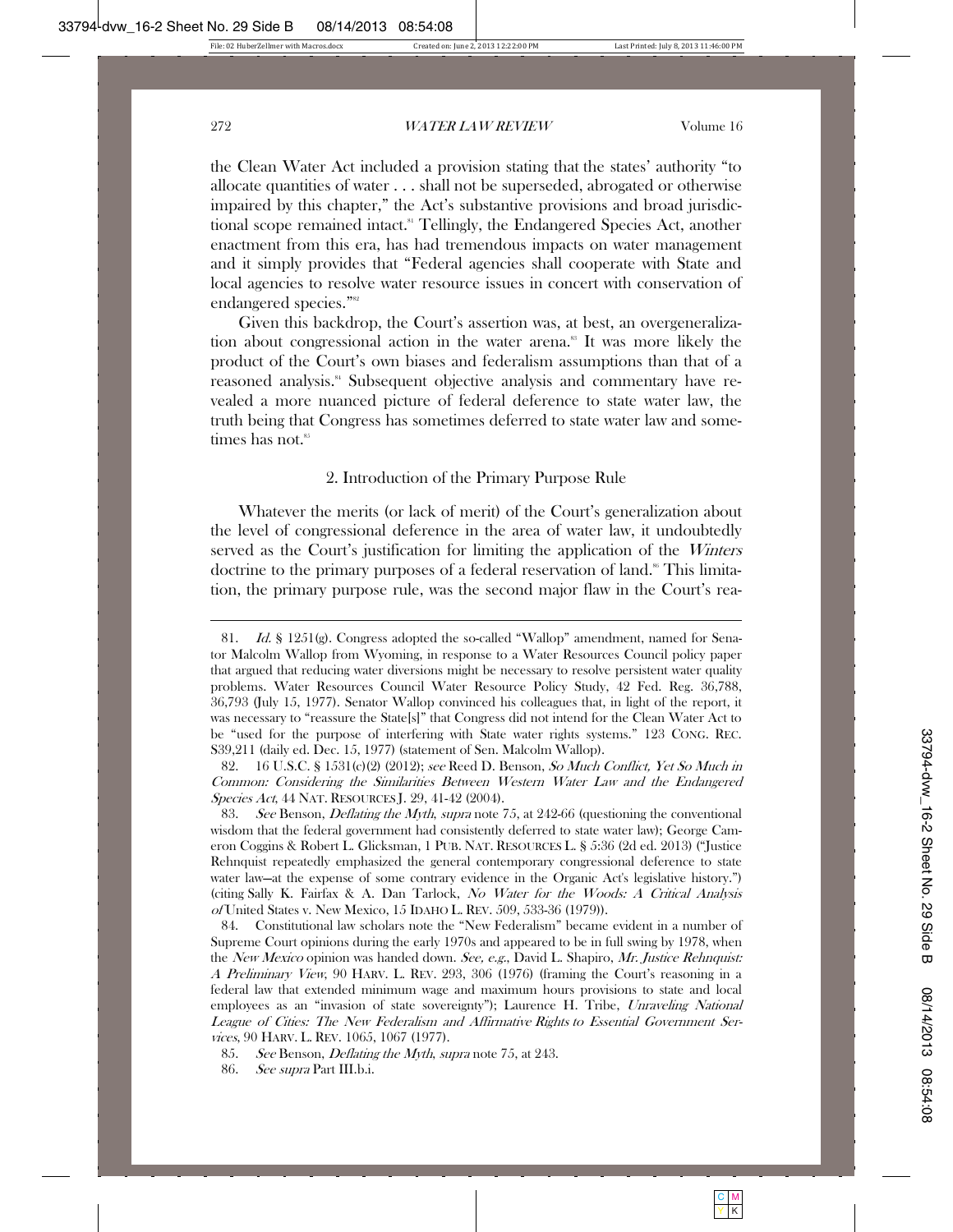soning. The Court's effort to limit the doctrine of non-Indian implied federal water rights by distinguishing between the primary and secondary purposes of federal reservations lacked any basis in precedent.<sup>87</sup> Moreover, as the New *Mexico* opinion and subsequent state court cases show, the primary purpose distinction resists principled application and invites result-oriented and arbitrary judicial line drawing.<sup>88</sup>

The arbitrariness of the Court's primary purpose rule is apparent throughout the *New Mexico* opinion. As stated above, in applying this rule, the Court concluded that the primary purposes of the Organic Administration Act of  $1897^{\circ}$  (the "Organic Act") were "to conserve water flows, and to furnish a continuous supply of timber for the people,"90 despite the Organic Act's amenability to other, arguably more reasonable, constructions.<sup>91</sup> In New Mexico, the Court reached its conclusion through a strained and puzzling parsing of the language of the Organic Act.<sup>92</sup> The actual language of the Organic Act provides "[n]o national forest shall be established, except to improve and protect the forest within the boundaries, or for the purpose of securing favorable conditions of water flows, and to furnish a continuous supply of timber.<sup>78</sup> The majority read this provision as "[f]orests would be created only 'to improve and protect the forest within the boundaries,' *or, in other words*, 'for the purpose of securing favorable conditions of water flows, and to furnish a continuous supply of timber.'"94

In so reading the language of Organic Act, the majority effectively disregarded the congressional intent to "improve and protect" any other aspect of the forest "except the usable timber and whatever other flora [that was] necessary to maintain the watershed."<sup>95</sup> After all, what is a "forest" or, for that matter a watershed, deprived of its constituent parts? With regard to the majority's finding that the Gila National Forest was not set aside for wildlife purposes, Justice Powell argued in dissent:

One may agree with the Court that Congress did not, by enactment of the Organic Administration Act of 1897, intend to authorize the creation of national forests simply to serve as wildlife preserves. But it does not follow from this that Congress did not consider wildlife to be part of the forest it wished

 <sup>87.</sup> The distinction between the primary and secondary purposes had no basis in the seventy years of Supreme Court precedent establishing the reserved water rights doctrine. See Cappaert v. United States, 426 U.S. 128, 138 (1976); Arizona v. California, 373 U.S. 546, 582, 584 (1963); Winters v. United States, 207 U.S. 564, 566 (1908).

 <sup>88.</sup> United States v. New Mexico, 438 U.S. 696, 696 (1978); see infra Part IV.

 <sup>89.</sup> Organic Administration Act, 16 U.S.C. § 473 (2012). The Court examined this because it provided the statutory authority for the reservation of Gila National Forest. See New Mexico, 438 U.S. at 706-07.

 <sup>90.</sup> New Mexico, 438 U.S. at 707 (quoting 30 CONG. REC. 967 (1897) (statement of Rep. Thomas McRae)).

<sup>91.</sup> *See id.* at 720 (Powell, J., dissenting).

 <sup>92.</sup> Id. at 706-07, 707 n.14 (majority opinion).

 <sup>93.</sup> Id. at 706-07 (alteration in original) (quoting 16 U.S.C. § 475 (1976)).

 <sup>94.</sup> Id. at 707 n.14 (alteration in original) (emphasis added) (quoting 16 U.S.C. § 475 (1976)).

<sup>95.</sup> Id. at 721 (Powell, J., dissenting).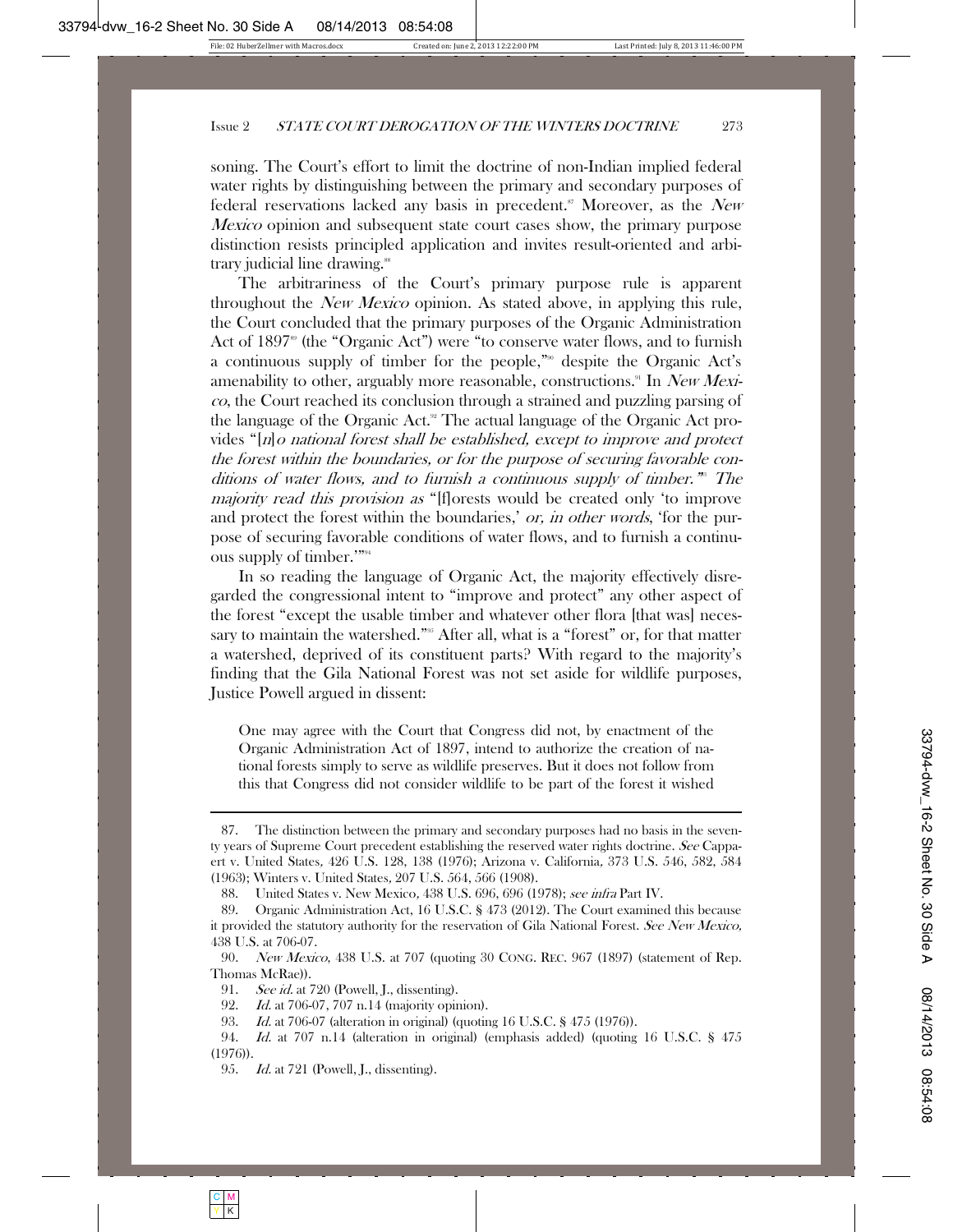to "improve and protect" for future generations. It is inconceivable that Congress envisioned the forests it sought to preserve as including only inanimate components such as the timber and the flora.<sup>96</sup>

Further, Justice Powell noted that the idea that a forest included the creatures inhabiting it had been around since early English law, and explained that this broad conceptualization of a forest has remained affixed in the American mind.<sup>97</sup> As Justice Powell pointed out, a more natural reading of the Organic Act's language would have identified three, not the majority's two, primary purposes for the establishment of a national forest: "1) improving and protecting the forest, 2) securing favorable conditions of water flows, and 3) furnishing a continuous supply of timber."98 The first of these—improving and protecting the forest—was utterly ignored by the majority. By engaging in such a contorted reading of the Act, the US Supreme Court seemingly ignored its own admonishment in *Cappaert*—that the authority for a reservation "must be read *in its* entirety."<sup>99</sup>

#### 3. Introduction of the Selective Use of Legislative History and a Balancing Test

The third and, perhaps, most confounding flaw in the reasoning of New *Mexico* was the Court's selective use of legislative history<sup>100</sup> and its weighing of state and federal interests in an effort to support its finding of no federally reserved water rights for recreational, aesthetic, wildlife, or grazing purposes.<sup>101</sup> The use of those justifications had no place in the application of the *Winters* doctrine to non-Indian federally reserved water rights.

In finding that the primary purposes of Gila National Forest were limited to "securing favorable water flows" and "providing a continuous supply of timber," the majority made such extensive use of legislative history that a reader of the opinion might believe that there were no materials supporting any inference to the contrary.<sup>102</sup> There was, however, legislative history that cut against the majority's conclusions regarding the intent behind the Organic Act.<sup>103</sup> As Justice Powell pointed out in his dissent, when the Organic Act was originally introduced, it stated that national forests were established "to preserve the timber and other natural resources, and such natural wonders and curiosities and game as may be therein, from injury, waste, fire, spoliation, or other de-

 <sup>96.</sup> Id. at 723-24.

<sup>97.</sup> Id. at 721 (citations omitted).

 <sup>98.</sup> Id. at 720 (quoting Mimbres Valley Irrigation Co. v. Salopek, 564 P.2d 615, 617 (N.M. 1977)).

 <sup>99.</sup> Cappaert v. United States, 426 U.S. 128, 141 (1976) (emphasis added).

 <sup>100.</sup> See New Mexico, 438 U.S. at 720-24 (Powell, J., dissenting).

 <sup>101.</sup> Id. at 705 ("When, as in the case of the Rio Mimbres, a river is fully appropriated, federal reserved water rights will frequently require a gallon-for-gallon reduction in the amount of water available for water-needy state and private appropriators. This reality has not escaped the attention of Congress and must be weighed in determining what, if any, water Congress reserved for use in the national forests.").

 <sup>102.</sup> Id. at 706 (majority opinion) (quoting 16 U.S.C. § 475 (1976)).

<sup>103.</sup> Id. at 720-24 (Powell, J., dissenting).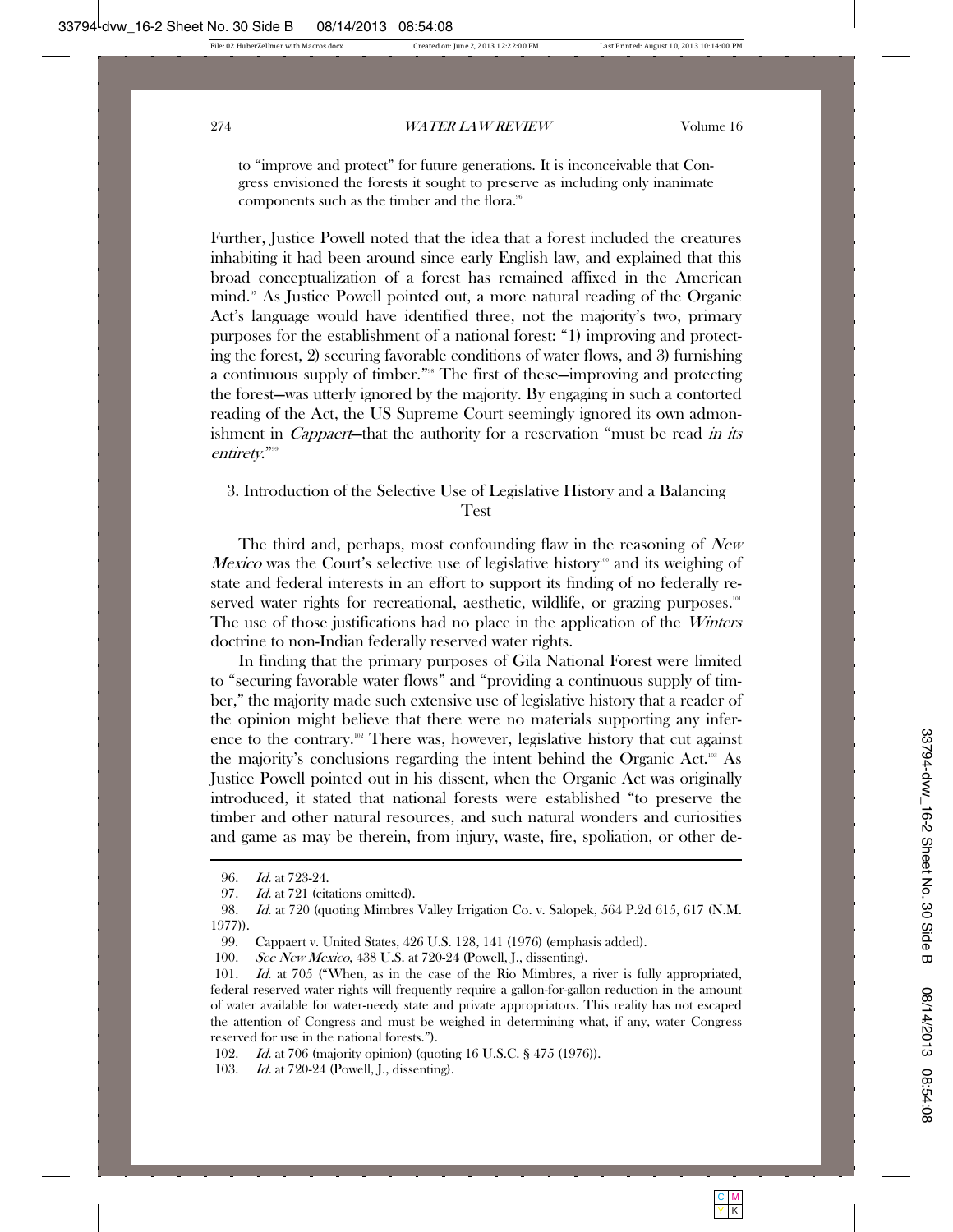struction."104 Justice Powell found no convincing evidence that Congress, in rewording the Organic Act before its passage, intended to abandon this intent.<sup>105</sup> Furthermore, prior to *New Mexico*, none of the Supreme Court cases dealing with federally reserved water rights engaged in an extensive examination of legislative history when deciding whether federal water rights existed, let alone a selective examination of the sort engaged in by the Court in  $New$  $\it ico.$ 

Finally, as mentioned above, the Court justified its finding of limited purposes for the reservation of the Gila National Forest by weighing the state and federal interests in the water at issue.<sup>107</sup> By doing so, the US Supreme Court, in effect, overruled part of its holding in *Cappaert* without acknowledging that it was doing so.<sup>108</sup> In *Cappaert*, the Court considered and expressly rejected the argument that *Winters* required an equitable balancing of competing interests, and held that the only question relevant to ascertaining the existence of federally reserved water rights was whether "the Government intended to reserve unappropriated and thus available water."<sup>109</sup> The approach adopted by the Court in Cappaert, which turned on whether water was necessary to both the expressed and the reasonably discernible purposes of a federal land reservation,<sup>110</sup> is a more logical gauge of congressional intent than the approach utilized by the Court in *New Mexico*, which led it to hypothesize about Congress' opinion on how water should be allocated between public and private users.111 By justifying its holding in such a way, the Court needlessly complicated an inquiry that *Cappaert* had left clear and, as subsequent state court decisions show, imprudently left the door open for future abuse.<sup>112</sup>

#### C. STATE HOSTILITY TO THE ASSERTION OF FEDERALLY RESERVED WATER RIGHTS

Western states' very real hostility towards the assertion of federal water rights, born of the supreme nature of federal rights and the states' desire to

 <sup>104.</sup> Id. at 722 (quoting 28 CONG. REC. 6410 (1896) (statement of Rep. Thomas McRae)). 105. Id.

 <sup>106.</sup> See generally Arizona v. California, 373 U.S. 546 (1963); Winters v. United States, 207 U.S. 564 (1908). The reservation at issue in Cappaert v. United States, 426 U.S. 128 (1976), was created by executive order, so there would have been no legislative history. Notably, in modern Supreme Court jurisprudence, the use of legislative history has fallen out of favor. See Wis. Pub. Intervenor v. Mortier, 501 U.S. 597, 617 (1991) (Scalia, J., concurring) (arguing that legislative history is "unreliable . . . as a genuine indicator of congressional intent"); *id.* (observing, with regard to Committee Reports, "We use them when it is convenient, and ignore them when it is not.").

 <sup>107.</sup> New Mexico, 438 U.S. at 722 (Powell, J., dissenting).

 <sup>108.</sup> Cappaert, 426 U.S. at 138-39; see also Barry Friedman, The Wages of Stealth Overruling (With Particular Attention to Miranda v. Arizona), 99 GEO. L.J. 1 (2010) (discussing the practice of "stealth overruling" and its costs).

<sup>109.</sup> Cappaert, 426 U.S. at 138-39; see Friedman, supra note 108.

<sup>110.</sup> Cappaert, 426 U.S. at 139; see Friedman, supra note 108.

 <sup>111.</sup> New Mexico, 438 U.S. at 722 (Powell, J., dissenting).

 <sup>112.</sup> See infra Part IV.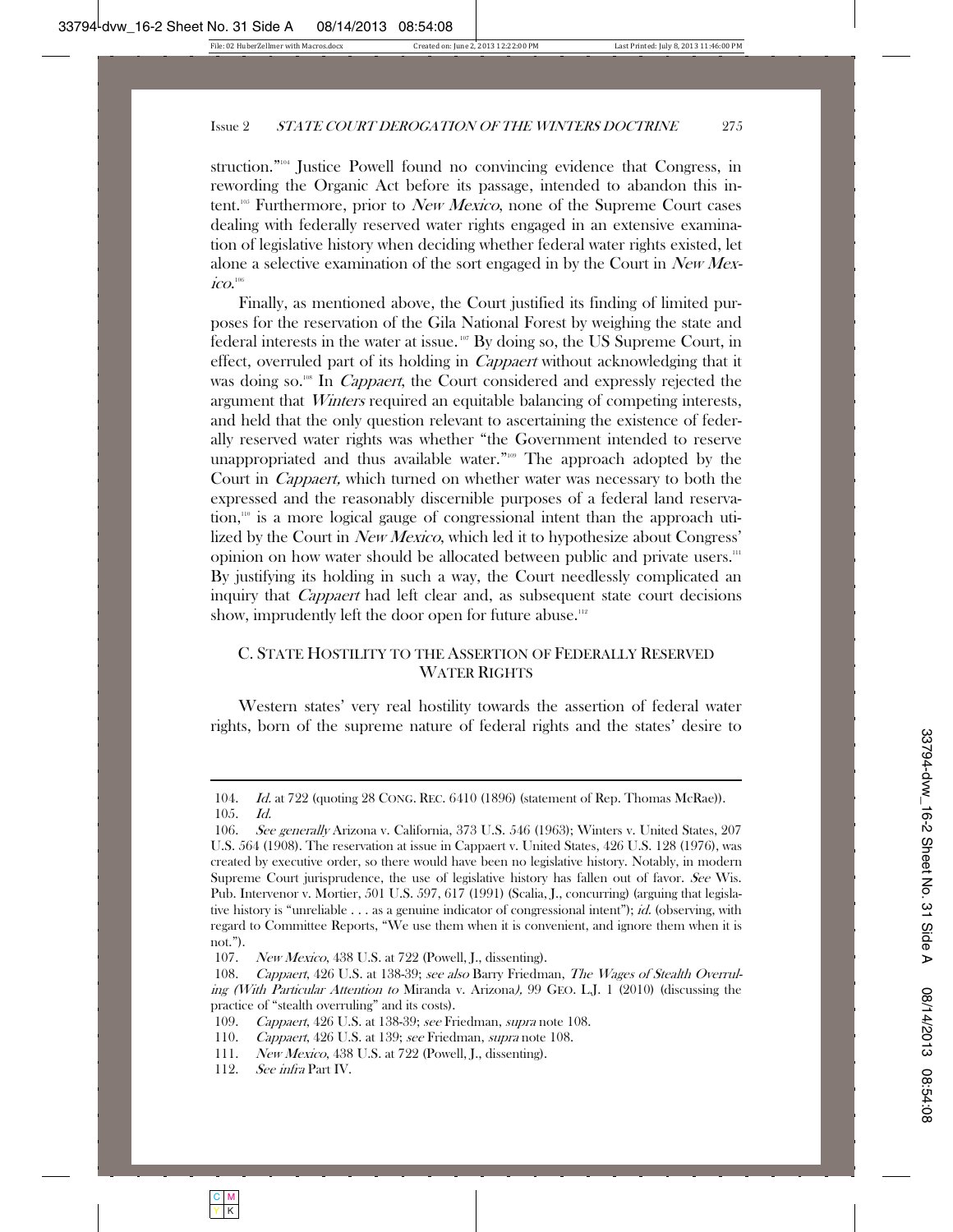protect the integrity of their own prior appropriation systems, <sup>113</sup> was a third factor that led to the erosion of the Winters doctrine's utility. Most western states have adopted the doctrine of prior appropriation for allocating the water within their boundaries.<sup>114</sup> Under the prior appropriation system, future water users must divert water for a "beneficial purpose" and receive some sort of permission or acknowledgement from the state before they possess a water right.115 Further, in times of water shortage, the doctrine of prior appropriation holds that the user who is "first in time" is "first in right."<sup>116</sup>

It is not difficult to see why western states, which have almost universally adopted comprehensive procedures for determining rights under their prior appropriation systems, $117$  do not like federally reserved water rights. First, under the Winters doctrine, neither diversion for a state-recognized "beneficial purpose," nor state approval, are prerequisites to finding a federally reserved right.<sup>118</sup> A second, and related, reason for the western states' disdain for  $W\!im$ ters rights is that a large number of federally reserved water rights do not divert water at all but are "instream" in nature.<sup>119</sup> Instream rights—water rights that require a certain amount of water to remain in the river—are not typically recognized by pro-irrigator western states unless they are held by the states themselves.<sup>120</sup> The third, and most important reason for western state enmity toward Winters water rights, is that those rights do not vest on the day they are claimed and put to use as is the case of state prior appropriative rights; rather, they vest whenever the federal government decides to reserve land for a waterdependent purpose.121 This aspect of federally reserved water rights is particularly upsetting to western states because quite a few federal land reservations were made very early on<sup>122</sup> and, as a result, any water rights attached to those reservations would have priority over many if not most water rights obtained under state law.123 Finally, the fact that federally reserved water rights, unlike water rights acquired under state law, cannot be lost through nonuse has exac-

- 114. Blumm, supra note 13, at 174-75.
- 115. Id.

- 116. Id.
- 117. See id.
- 118. Id.
- 119. Id. at 175.

 120. Id. at 174-75; see Janet Neuman, Sometimes A Great Notion: Oregon's Instream Flow Experiments, 36 ENVTL. L. 1125 (2006) (discussing details on the law of instream flow rights); Mary Mead Hammond, Federal Instream Flow Reserved Rights: New Decisions with Big Impacts, 46 ROCKY MTN. MIN. L. INST. 26 (2000).

121. Blumm, supra note 13, at 174-75.

<sup>113.</sup> See Benson, *Deflating the Myth, supra* note 75, at 242 ("The states, particularly in the West, have jealously guarded their water allocation authority against real or imagined federal interference . . . ."); A. Dan Tarlock, *General Stream Adjudications: A Good Public Investment?*, 133 J. OF CONTEMP. WATER RES. & EDUC.  $52$ ,  $57$  (2006) (noting that, by the early 1960s, "state hostility to the idea of federal water rights had become ingrained in the region's political consciousness."); see infra Part V (state court hostility typically surfaces during general stream adjudications).

 <sup>122.</sup> See, e.g., Winters, 207 U.S. at 577 (finding that the Fort Belknap Indian Reservation had a federally reserved water right that vested on the date of that Reservation's creation in 1888).

<sup>123.</sup> Blumm, *supra* note 13, at 174-176.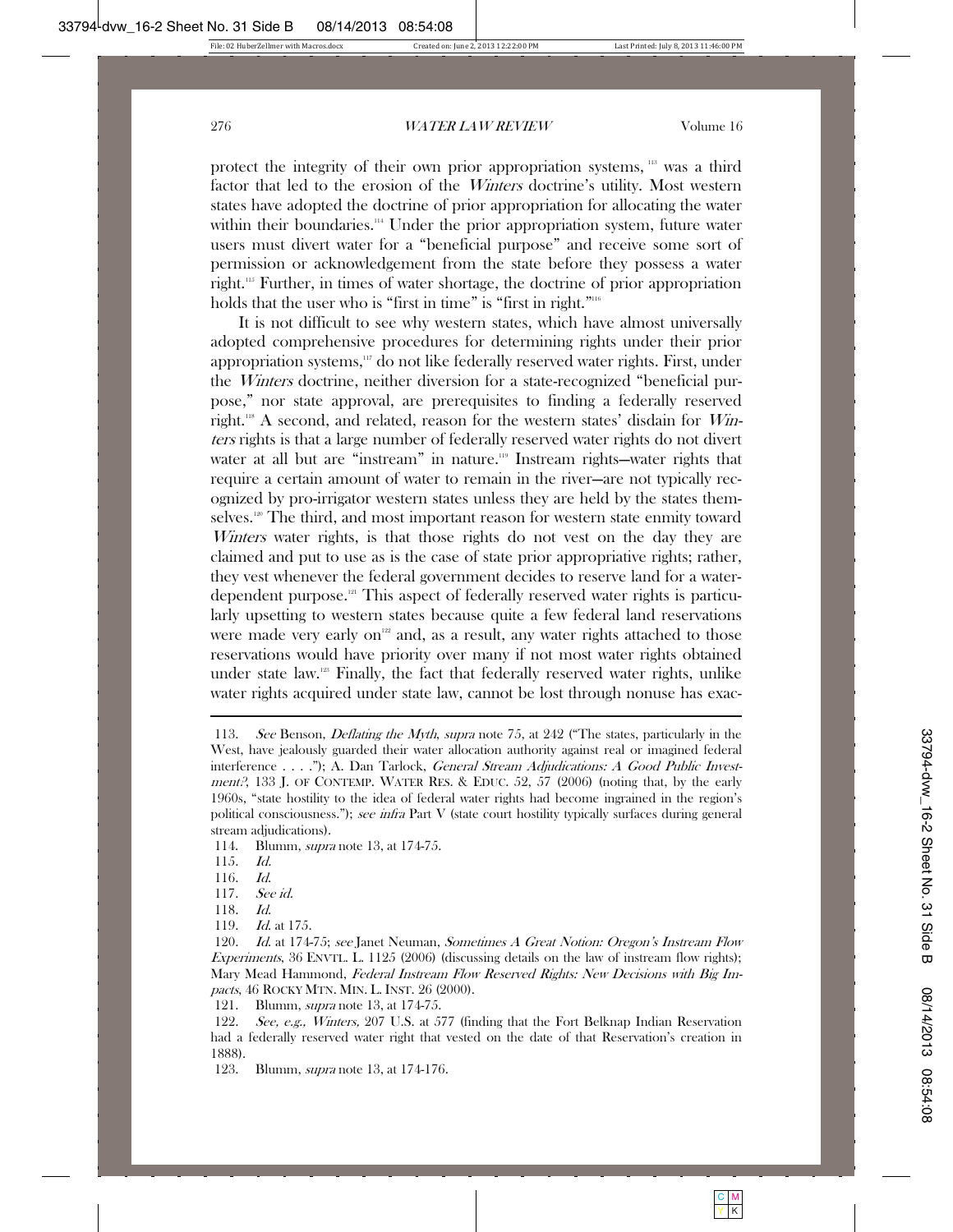erbated state animosity towards the federal government's assertion of those rights.<sup>124</sup>

#### D. INCONSISTENT CONGRESSIONAL ACTION

Inconsistent and ambiguous congressional action is the final factor that has played a significant role in the erosion of the utility of the Winters doctrine in the context of non-Indian implied reserved federal water rights.<sup>125</sup> Congress has failed to express its intent clearly with respect to the reservation of water for federal purposes both in its specific land reservations<sup>126</sup> and in the Organic Acts that authorize their management by the various federal land management agencies.<sup>127</sup>

Even though the US Supreme Court's decision in New Mexico made it clear that courts would base their decision about whether Congress intended to reserve water rights for particular parcels of land, in part, on a comparison of the language of the reservation at issue to other, similar statutory authority,<sup>128</sup> Congress has continued to act inconsistently when setting aside federal land.<sup>129</sup> It has sometimes made land reservations that are silent on federal water rights,<sup>130</sup> occasionally made reservations expressly claiming<sup>131</sup> or disclaiming federal water rights,132 and still other times made reservations disclaiming any claim or denial of those important rights.<sup>133</sup> And Congress has acted no more

129. Sax, supra note 79, at 936-39.

 <sup>124.</sup> Id.

<sup>125.</sup> See SAX ET AL., supra note 79, at 938 ("Congress has not always in recent years been able to fashion agreement on specific language that addresses water (other than a disclaimer) in legislating on federal land management issues.").

<sup>126.</sup> See id. at 936-38 (citing examples where Congress expressly reserved water, expressly not reserved water, or has not expressly addressed water rights at all).

 <sup>127.</sup> See id. at 932, 936 (comparing provisions addressing the reservation of water in Organic Act for the National Wildlife Refuge System, the Wilderness Act, and the Wild and Scenic Rivers Act).

 <sup>128.</sup> See New Mexico, 438 U.S. 696, 709 (1978) (comparing the Organic Administration Act, 16 U.S.C. §§ 473 et seq., with the National Park Service Act of 1916, 16 U.S.C. § 1 (1976 ed.)).

<sup>130.</sup> See id. at 936 fn. 12 (citing Las Cienegas National Conservation Area Act, 114 Stat. 2563 (2000), Black Rock Desert-High Rock Canyon Emigrant Trails National Conservation Area Act, 114 Stat. 2763 (2000), Santa Rosa and San Jacinto Mountains National Monument Act, 114 Stat. 1362 (2000), and Steens Mountain Cooperative Management and Protection Act, 114 Stat. 1655 (2000), as examples of congressional silence on federally reserved water rights).

 <sup>131.</sup> See id. at 937-38 (citing the Act establishing El Malpais National Monument, El Malpais National Conseravation Area, and other reservations, 101 Stat. 1539, 1549 (1987), and the Act designating wilderness area within Olympic National Park, Mount Ranier National Park, and North Cascades National Park Service Complex, 102 Stat. 3961, 3968 (1988), as examples of Congress expressly claiming federally reserved water rights). See also Arizona Desert Wilderness Act of 1990, Pub. L. 101-628, 104 Stat. 4469 § 101(g) (Nov. 28, 1990) (codified at 16 U.S.C. § 460ddd note) ("Congress hereby reserves a quantity of water sufficient to fulfill the purposes of this title . . . The Secretary and all other officers of the United States shall take steps necessary to protect the rights reserved by paragraph").

<sup>132.</sup> See Sax, supra note 79, at 938 (citing Hagerman Fossil Beds National Monument, 102) Stat. 4571, 4576, § 304 (1988), as an example of Congress expressly disclaiming federally reserved water rights).

 <sup>133.</sup> See e.g., Sawtooth National Recreation Area Act, 16 U.S.C. § 460aa-8 (2012).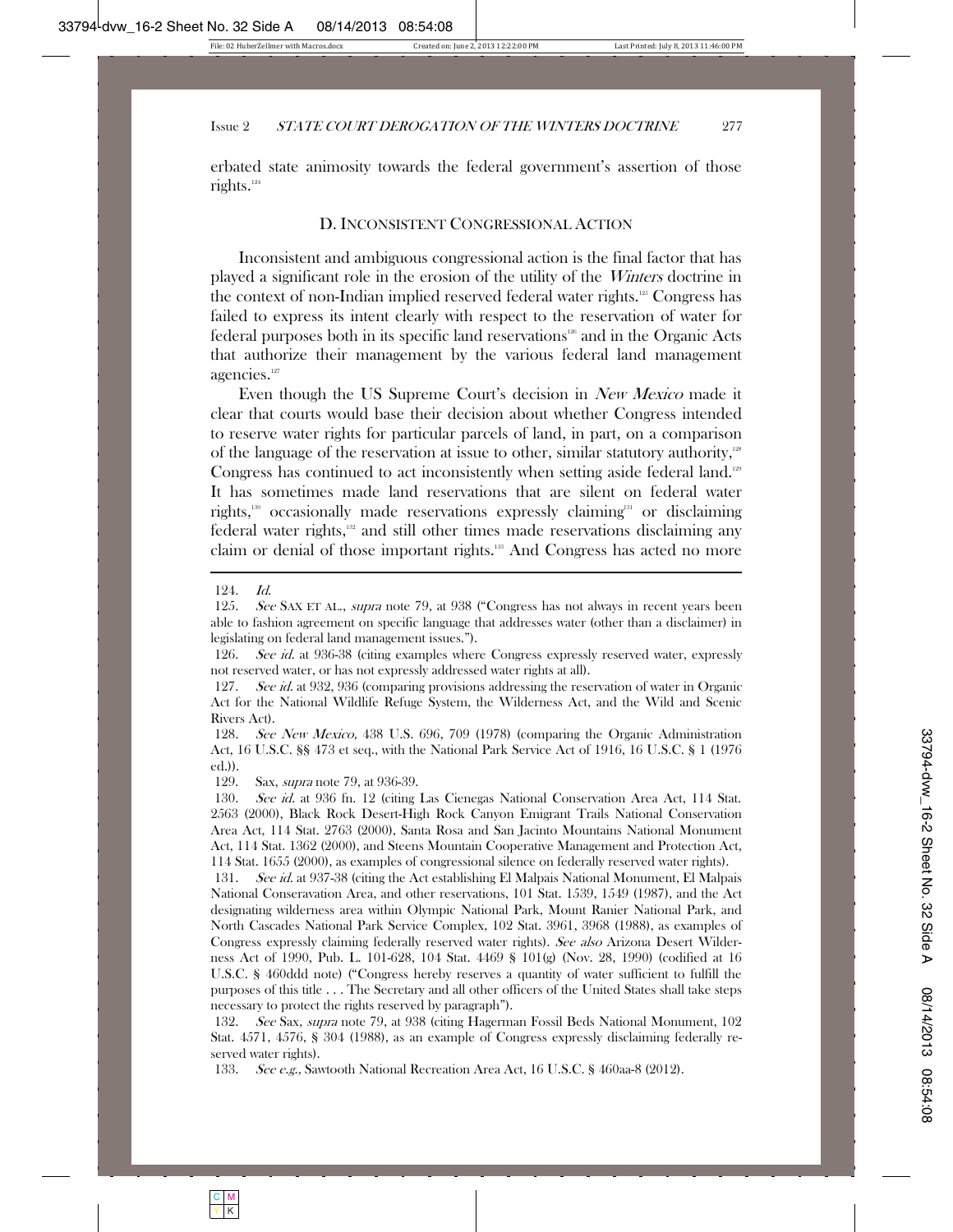consistently when crafting the Organic Acts that grant management authority for the various types of federal land reservations.<sup>134</sup> As a result, courts often have little congressional guidance when determining whether reserved rights exist and, if so, how much water may be necessary for the purposes of the reservation in question.

# IV. POST-UNITED STATES V. NEW MEXICO STATE COURT DEROGATIONS OF NON-INDIAN FEDERALLY RESERVED WATER RIGHTS

Following the passage of the McCarran Amendment in 1952,<sup>135</sup> many decisions regarding the existence and scope of reserved federal water rights have been issued by state courts vulnerable to the influence of state appropriators and other competing local interests.<sup>136</sup> This has impaired the utility of the *Win*ters doctrine in some states and thereby inhibited the ability of government administrators to effectuate federal land management goals.<sup>137</sup> These state court derogations of the Winters doctrine have been facilitated by the US Supreme Court's poor guidance in *New Mexico* and the continuing influence of that case in state courts,<sup>138</sup> as well as Congress's failure to protect federally reserved water rights in a consistent and unambiguous fashion.<sup>139</sup> For state courts that were already biased in favor of state-sanctioned diversionary uses of water, it has proven all too easy to take *New Mexico*'s cue and avoid finding federally reserved water rights.<sup>140</sup> In fact, it did not take long for state courts to heed New *Mexico*'s direction; in 1982, the Colorado Supreme Court authored a decision on reserved water rights that unmistakably bore the watermarks of New Mexi- $\cos$  influence.<sup>141</sup>

In *United States v. City and County of Denver*, the Colorado Supreme Court contemplated whether the federal government, by withdrawing various lands in western Colorado for specific federal purposes, also reserved water

139. See supra Part III(d).

<sup>134.</sup> See supra note 131 and accompanying text (describing Organic Acts for the National Wildlife Refuge System, Wilderness, and Wild and Scenic Rivers).

 <sup>135. 43</sup> U.S.C. § 666(a) (2012).

<sup>136.</sup> See Blumm, supra note 13, at 176.

<sup>137.</sup> See Tarlock, supra note 113, at 53 ("[General stream] adjudications, with the help of the United States Supreme Court, have succeeded in cabining, or tightly circumscribing, the extent of non-Indian federal reserved rights for public lands . . . .").

<sup>138.</sup> See SAX ET AL., supra note 79, at 925 (stating that *New Mexico* remains the leading modern federal reserved rights case).

 <sup>140.</sup> See, e.g., United States v. Jesse, 744 P.2d 491 (Colo. 1987); United States v. City & Cnty. of Denver, 656 P.2d 1 (Colo. 1982); United States v. State, 23 P.3d 117 (Idaho 2001); State v. United States (In re SRBA), 12 P.3d 1284 (Idaho 2000); Potlatch Corp. v. United States  $(In re SRBA)$  (*Potlatch II*), 12 P.3d 1260 (Idaho 2000); United States v. City of Challis (*In re* SRBA), 988 P.2d 1199 (Idaho 1999).

<sup>141.</sup> See generally Denver, 656 P.2d 1 (noting that, similar to the New Mexico case, the Colorado Supreme Court's task was to limit and contour the exercise of the federal power over water rights in Colorado; the Court explicitly relied on *New Mexico* when discussing judicial recognition of federal reserved water rights and extent of the application of the federal reserved water rights doctrine to the national forests, parks, and monuments).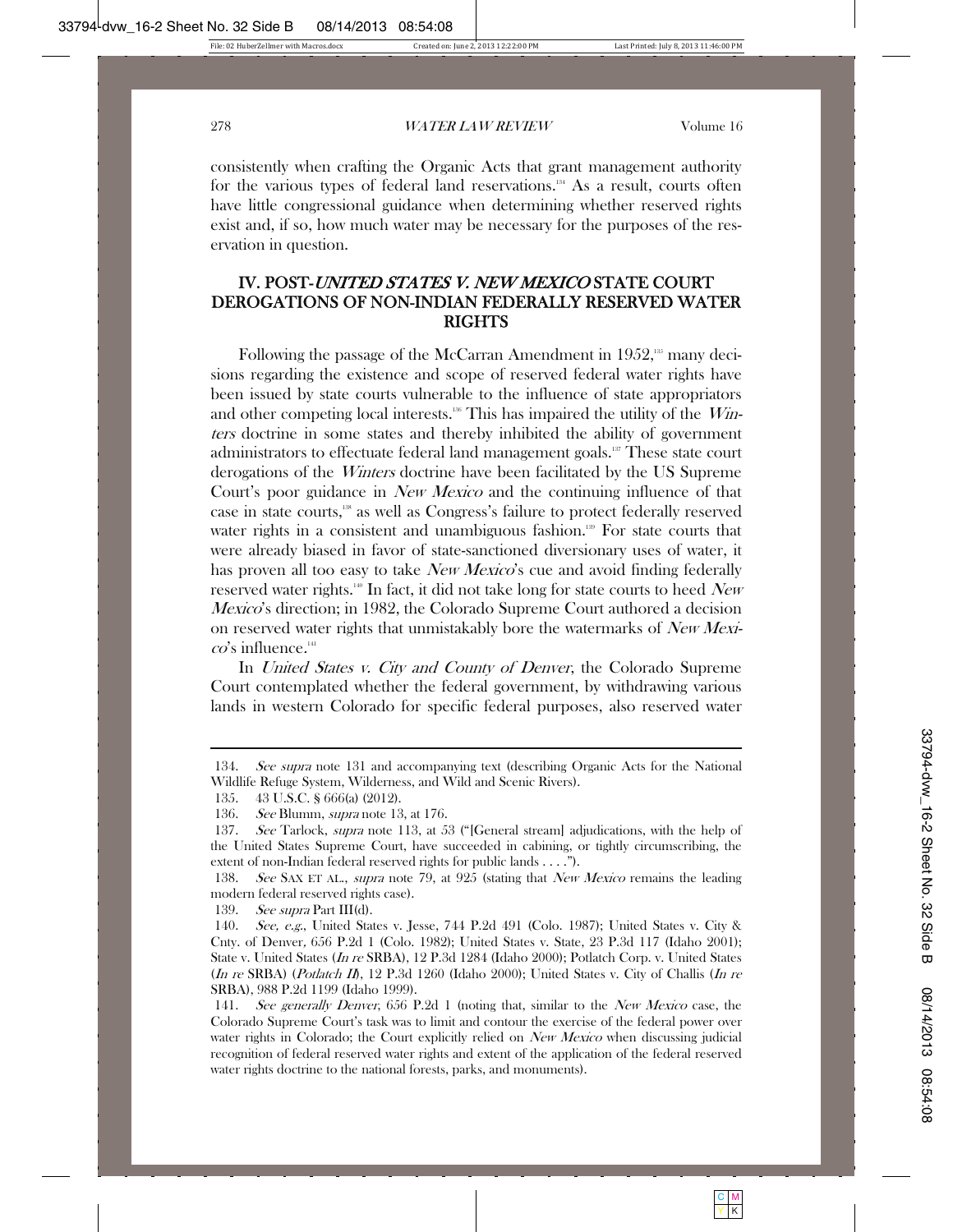for those purposes.<sup>142</sup> In light of the US Supreme Court's guidance in New Mexico and Cappaert, the Colorado Supreme Court correctly ruled on the basic issue, and held that the Winters doctrine was applicable to the federal lands at issue.<sup>143</sup> However, the Colorado court's restrictive interpretation of the scope and extent of the federally reserved water rights was undoubtedly tainted by New Mexico.<sup>14</sup> Most notably, the *Denver* court's conclusion that Congress' 1960 enactment of the Multiple-Use Sustained-Yield Act ("MUSYA")<sup>145</sup> did not reserve "additional water for the existing national forests with a 1960 priority date for recreational and wildlife conservation purposes" reflected the New Mexico opinion's influence.<sup>146</sup> With regard to the United States' claim that MUSYA reserved additional water for national forests for the purposes enumerated by that statute, the Colorado court came to the interesting conclusion that the US Supreme Court's opinion in New Mexico completely foreclosed such a claim.<sup>147</sup> The reasoning behind the Colorado court's holding on this issue is weak.148 It cannot be disputed that the issue before the Colorado court, whether the enactment of MUSYA in 1960 reserved water in existing forests for additional purposes with a 1960 priority date, was not at issue before the US Supreme Court in New Mexico.<sup>14</sup> The only MUSYA-related issue decided by the Court in New Mexico was whether MUSYA "confirm[ed] that Congress always foresaw broad purposes for the national forests and authorized the Secretary of the Interior as early as 1897 to reserve water for recreational, aesthetic, and wildlife-preservation uses."150 Because of the Court's express MUSYA disclaimer in New Mexico, the Court's discussion of that issue was dicta and not binding.<sup>151</sup>

150. *Id.* (emphasis in original).

151. *Id.* at 718 n.1 (Powell, J., dissenting).; see also 20 AM. JUR. 2d *Courts* § 134 ("For a case to be stare decisis on a particular point of law, that issue must have been raised in the action decided by the court, and its decision made part of the opinion of the case.").

<sup>142.</sup> Id. at 5-6 (involving the adjudication of the reservations of approximately 1,500 public waterholes, seven national forests, three national monuments, two mineral hot springs, and one national park).

<sup>143.</sup> *Id.* at 20.

<sup>144.</sup> See, e.g., id. at 20 (stating that Congress had generally deferred to state law); id. at 27; id. at 27 n.44 (weighing various interests when deciding whether implied reservation for recreational purposes existed at the Dinosaur National Monument); see SAX ET AL., supra note 79, at 925 ("[T]he Supreme Court's reading of the 1891 and 1897 Acts [in *New Mexico*] 'is arguably wrong because the reservation of water for instream uses is consistent with the original purpose of reservations.'" (citing Sally Fairfax & A. Dan Tarlock, No Water for the Woods: A Critical Analysis of United States v. New Mexico, 15 IDAHO L. REV. 509 (1979))).

 <sup>145. 16</sup> U.S.C. §§ 528-31.

 <sup>146.</sup> Denver, 656 P.2d at 24-27.

<sup>147.</sup> *Id.* (citing *New Mexico*, 438 U.S. 696).

<sup>148.</sup> See New Mexico, 438 U.S. at 713-15 n. 21, 22. Interestingly, the Colorado court's later reasoning with regard to the relative priority dates of various water rights for land originally reserved as a national forest then re-reserved as a national park might provide a tenable counterargument to some its MUSYA reasoning. See Denver, 656 P.2d at 30-31.

 <sup>149.</sup> New Mexico, 438 U.S. at 713 n.21 (asserting that the issue decided was not whether MUSYA "reserved additional water for use on national forests," and stating "[e]ven if the 1960 Act expanded the reserved water rights of the United States, of course, the rights would be subordinate to any appropriation of water under state law dating to before 1960").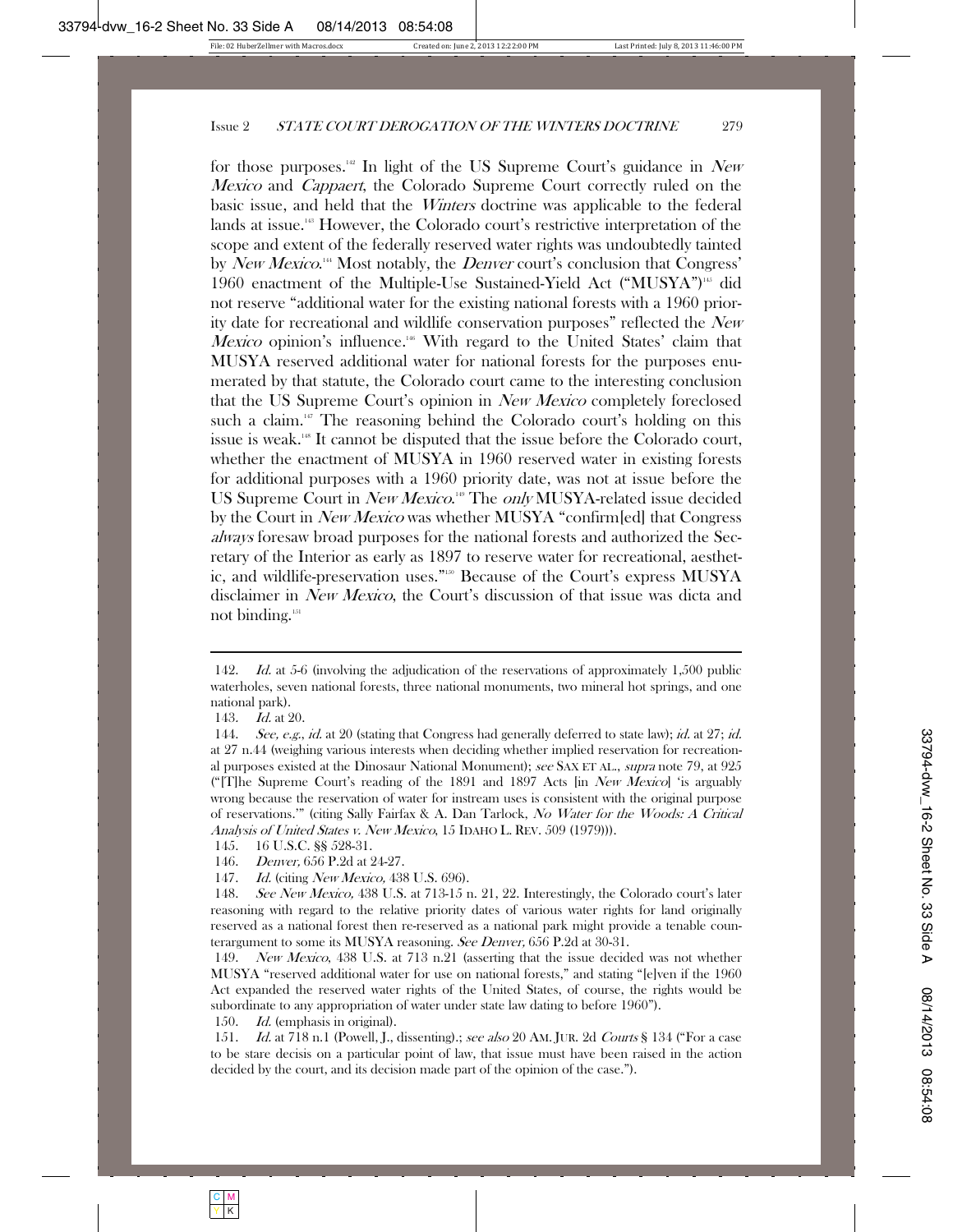The more pertinent aspect of the Colorado court's conclusion regarding MUSYA was how the court sought to justify it.<sup>152</sup> After finding that the New Mexico decision foreclosed the reservation of any water for MUSYA purposes, the Colorado court sought to bolster its argument in two ways that reflected the US Supreme Court's reasoning.<sup>158</sup> First, the Colorado court relied on legislative history to support its tenuous conclusion that MUSYA was only intended for the narrow purpose of giving the Forest Service the ability "to broaden its forest management practices" beyond logging.154 Second, the Colorado court engaged in an impermissible weighing of the competing state and federal interests.155 The court's statements in that portion of its opinion are a particularly telling example of a state court using *New Mexico*'s poor reasoning and Congress' inconsistent legislation to avoid finding federally reserved water rights.156 In Denver, the Colorado court reasoned:

We are convinced that the "implied-reservation-of-water doctrine" must be narrowly construed. Additional federal water rights in Colorado may reduce water available to satisfy long-held adjudicated water rights, especially in streams which have been fully appropriated. When Congress passed MUSYA, it was aware of the reserved rights doctrine. Congress, however, chose not to reserve additional water explicitly. In the face of its silence, we must assume that Congress intended the federal government to proceed like any other appropriator and to apply for or purchase water rights when there was a need for water.<sup>157</sup>

While the existence of implied federal reserved water rights is a matter of federal law, the Colorado court's decision regarding the application of the Winters doctrine to MUSYA is significant. It has, at a minimum, adversely affected the application of the doctrine within the jurisdiction of Colorado.<sup>158</sup> The Colorado court's subsequent decision in *United States v. Jesse* made that much clear.<sup>159</sup>

In *Jesse*, the Colorado court assessed whether the reservation of San Isabel and Pike National Forests impliedly reserved instream water rights for the

156. *Id.* at 25-27.

159. See id.

 <sup>152.</sup> See Denver, 656 P.2d at 24-27.

<sup>153.</sup> *Id.* at 25 (quoting *New Mexico*, 438 U.S. at 713-15).

<sup>154.</sup> Id. (citing H.R. Rep. No. 86-1551, at 3 (1960)). For details on MUSYA's history and broad congressional purposes, see George Coggins & Robert L. Glicksman, Capsule History of Multiple Use, Sustained Yield Law, 3 PUB. NAT. RESOURCES L. § 30:1 (2d ed.) (2013); George C. Coggins, Some Direction for Reform of Public Natural Resources Law, 3 J. ENVTL. L. & LITIG. 67 (1988); Marion Clawson, *The Concept of Multiple Use Forestry*, 8 ENVTL. L. 281 (1978).

<sup>155.</sup> Denver, 656 P.2d at 25-27; see also id. at 27 n. 44 (repeating this mistake in its analysis of whether the establishment of Dinosaur National Monument reserved water for recreational boating).

<sup>157.</sup> *Id.* at 26 (emphasis added) (internal citations omitted). The Colorado court added, "The federal government has the power to act in condemnation proceedings if it wishes to obtain water outside the state appropriation system for additional national forest purposes." Id.

 <sup>158.</sup> See United States v. Jesse, 744 P.2d 491, 496, 502 (Colo. 1987) (relying on the holding in Denver).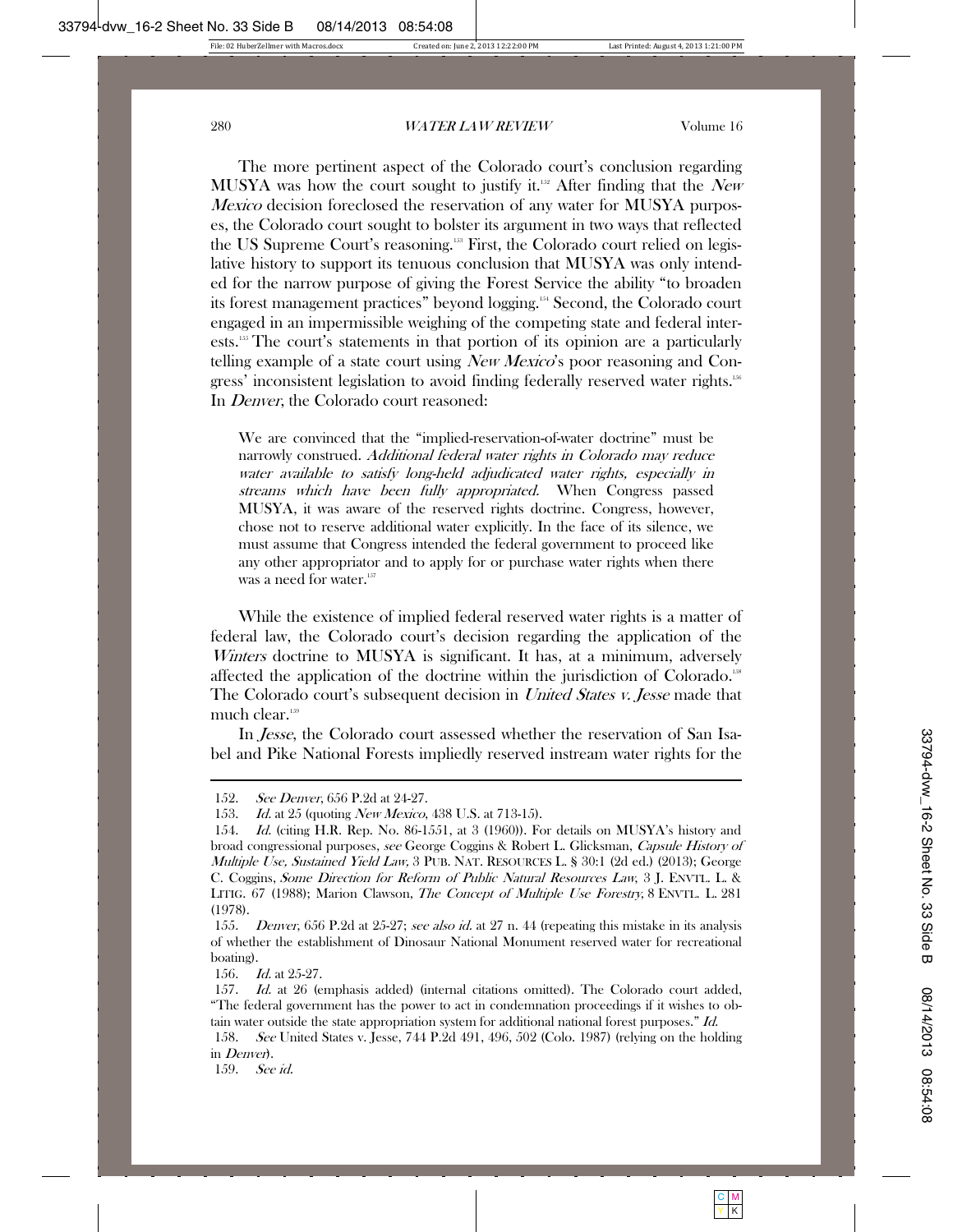purposes of "secur[ing] favorable conditions of water flows," and "furnish[ing] a continuous supply of timber."<sup>160</sup> In considering this issue, the court addressed an argument, advanced by various state appropriators, that the decision in Denver foreclosed any claim for federally reserved water rights in the national forests.<sup>161</sup> In its analysis, the court pointed out that the *Denver* decision held "(1) that the United States does not have reserved instream flow rights to protect recreational, scenic, or wildlife values in the national forests, and (2) that the United States did not claim or prove that instream flow rights were necessary to achieve the national forest purposes of timber and watershed protection."<sup>162</sup> Because the federal government had not claimed federally reserved water rights for national forests based on the Organic Act in *Denver*, the *Jesse* court concluded that "any language suggesting that minimum instream flow rights are not to be recognized [for national forests], as a matter of law, is dictum and not binding on us in the present case."<sup>163</sup> Although the Colorado court gave the appropriators' argument relatively short shrift, it only reached this decision after citing its own MUSYA decision in *Denver* approvingly and recounting its erroneous characterization of the MUSYA holding in New Mexi $co.^{164}$  It stated:

The Supreme Court [in *New Mexico*] also held that the adoption of MUSYA neither broadened the water rights impliedly reserved when the national forests were created, nor reserved additional water to achieve the supplemental purposes of preserving recreation, range and wildlife values. In [Denver], we applied *New Mexico* to a general adjudication of water rights  $\ldots$  No appeal was taken by party from our decision in  $[Denver].$ <sup>165</sup>

As a result, *Jesse* made it clear that Colorado state courts will not recognize implied federally reserved water rights for national forests under MUSYA.<sup>166</sup>

While the Colorado court's decision in *Denver* may have been one of the first state court opinions that utilized New Mexico's ill-advised revision to the

 <sup>160.</sup> Id. at 497 (citing United States v. New Mexico, 438 U.S. 696, 707-08 (1978)) (noting that these were the only two purposes identified by the US Supreme Court in New Mexico for the reservation of national forests).

<sup>161.</sup> *Id.* at 493, 498 (contending that "recent advances in the science of fluvial geomorphology demonstrate that minimum instream water flows are necessary to preserve efficient stream channels in the national forests and 'to secure favorable conditions of water flows,' one of the purposes for which the national forests were created under the Organic Act").

<sup>162.</sup> *Id.* at 497 (citing *Denver*, 656 P.2d at 22-23).

<sup>163.</sup> Id. at 503; see also supra Part IV (ironically, the Colorado court's argument why its decision in *Denver* did not foreclose it from considering the issue in *Jesse* shows why the former opinion's conclusion that New Mexico was dispositive of the MUSYA federally reserved water right claims before it was wrong).

 <sup>164.</sup> Jesse, 44 P.2d at 497, 502-03 (citing New Mexico, 438 U.S. at 707-08; Denver, 656 P.2d at 35).

<sup>165.</sup> *Id.* at 497 (citing *Denver*, 656 P.2d at 22-23).

<sup>166.</sup> Id. The federal district courts in Colorado, by contrast, have been more receptive to federal reserved water rights claims. See infra notes 241-45, 259 and accompanying text (citing High Country Citizens' Alliance v. Norton, 448 F. Supp. 2d 1235 (D. Colo. 2006); Sierra Club v. Block, 622 F. Supp. 842 (D. Colo. 1985)).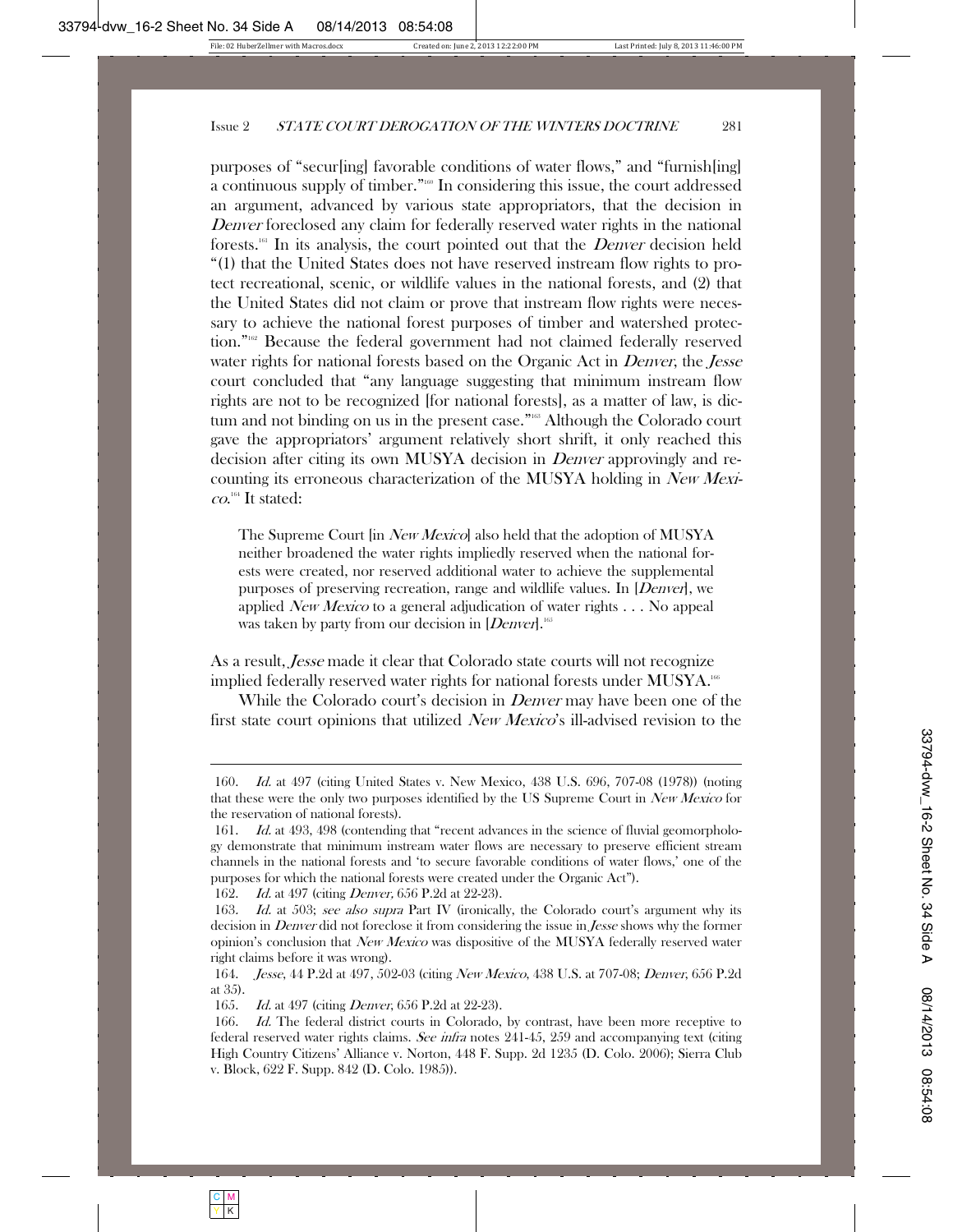Winters doctrine to avoid finding federally reserved water rights, $\frac{167}{16}$  it was certainly not the last, nor even the most significant. In 1987, the State of Idaho began a massive general stream adjudication of the Snake River Basin.<sup>168</sup> The Snake River Basin Adjudication ("SRBA") is still ongoing as of the date of publication of this article and involves ninety percent of all the water right claims in Idaho, including some 50,000 federal claims.<sup>169</sup> The SRBA has resulted in numerous Idaho state court decisions determining the existence (or, more frequently, the nonexistence) and extent of the reserved water rights of various types of federal public lands.<sup>170</sup>

In an early SRBA decision, *United States v. City of Challis*, the Idaho court addressed the exact same MUSYA question that the Colorado court had in *Denver*.<sup>171</sup> The issue received no better treatment in Idaho than it had in Colorado.172 In Challis, the United States argued:

New Mexico's language relating to MUSYA is dictum because the Supreme Court did not have before it the question of whether MUSYA established a federal reserved water right with a priority date of 1960, but rather addressed whether MUSYA reached back before its enactment to expand the purposes of national forests as of the date of the Organic Act of 1897.173

Although a fair reading of the *New Mexico* opinion supports the United States' argument,<sup>174</sup> the Idaho court rejected it and concluded "the Supreme" Court's analysis as to whether MUSYA reserved water for its purposes and thus created a federally reserved water right applies to either priority date."175 Thus, according to the Idaho court, MUSYA was not intended to re-reserve water for MUSYA's expanded list of national forest purposes, regardless of reservation or priority date.176 Noticeably, the Idaho court did not cite any authority addressing why the US Supreme Court's decision on one point of law

 <sup>167.</sup> Denver, 656 P.2d at 22-23.

 <sup>168.</sup> Blumm, supra note 13, at 180.

 <sup>169.</sup> Id. at 176, 180.

<sup>170.</sup> See generally United States v. State (In re SRBA), 23 P.3d 117 (Idaho 2001); State v. United States (In re SRBA), 12 P.3d 1284 (Idaho 2000); Potlatch Corp. v. United States (In re SRBA) (*Potlatch II*), 12 P.3d 1260 (Idaho 2000); Potlatch Corp. v. United States (*In re* SRBA) (Potlatch I), No. 24546, 1999 WL 778325 (Idaho Oct. 1, 1999), aff'd in part, rev'd in part, and vacated in part, 12 P.3d 1260; United States v. City of Challis (In re SRBA), 988 P.2d 1199 (Idaho 1999).

 <sup>171.</sup> Compare Challis, 988 P.2d at 1201 (considering whether MUSYA reserved additional water in national forests for its purposes with a 1960 priority date), *with Denver*, 656 P.2d at 24-27 (considering whether MUSYA reserved additional water in national forests for its purposes with a 1960 priority date).

<sup>172.</sup> Compare Challis, 988 P.2d at 1206-07 (holding that MUSYA does not create a federal reservation of water as of the date its enactment in 1960), with Denver, 656 P.2d at 27 (holding that MUSYA does not reserve additional water for outdoor recreation purposes).

 <sup>173.</sup> Challis, 988 P.2d at 1205.

<sup>174.</sup> See supra notes 151-56 and accompanying text.

 <sup>175.</sup> Challis, 988 P.2d at 1205.

 <sup>176.</sup> Id.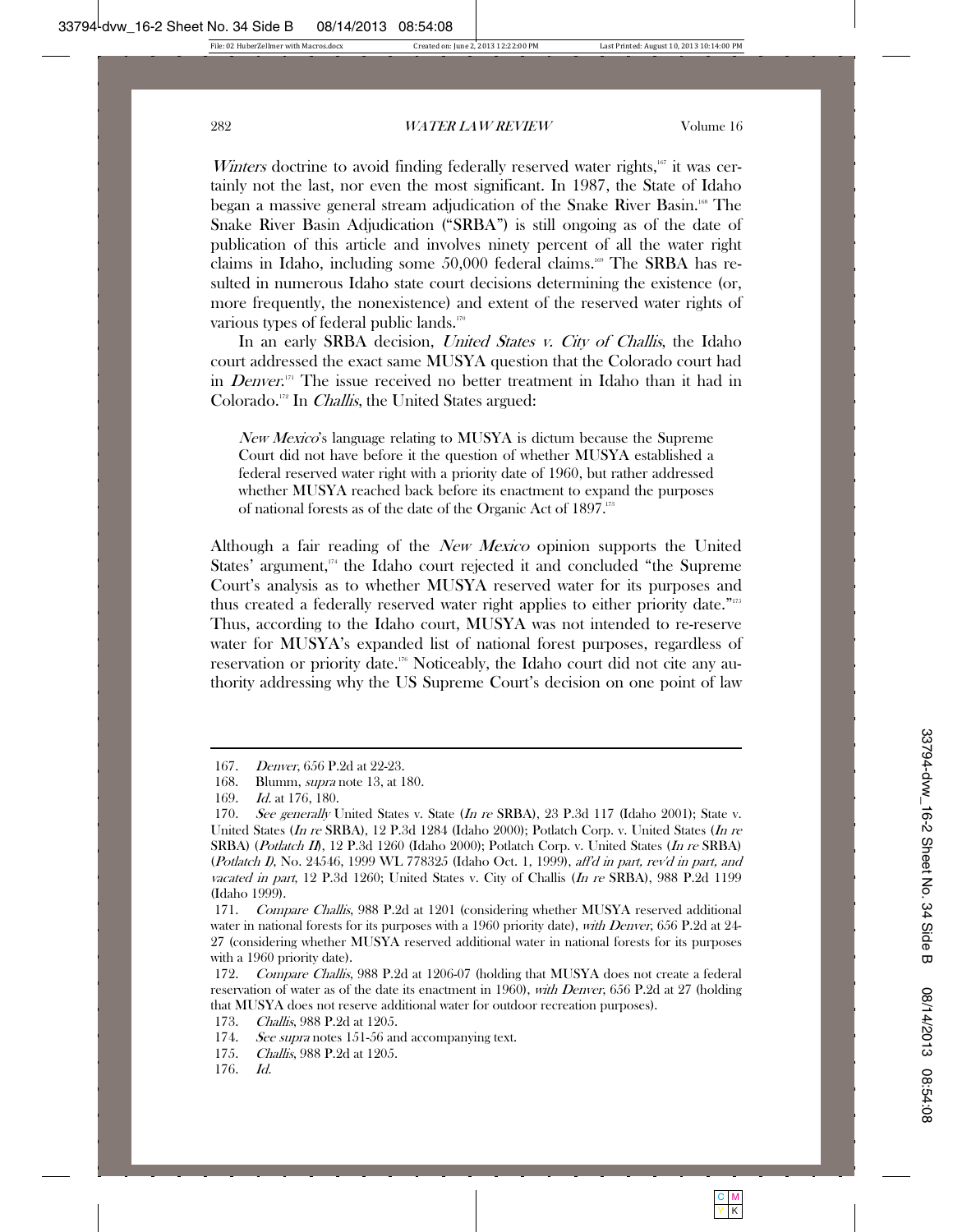would be binding on another, distinct, point of law that the US Supreme Court refused to decide. 177

The Idaho court also misread MUSYA's statement that national forests "are established and shall be administered for outdoor recreation, range, timber, watershed and wildlife and fish purposes."<sup>178</sup> The US reasonably posited that the statute's language evidenced an intent to re-reserve national forests for additional purposes. The Idaho court disagreed and chided that the statute states not only that the national forests "are established" but, *also*, that they "shall be administered" for MUSYA purposes.<sup>179</sup> Of course, the same criticism could be leveled against the Idaho court's own parsing of the statutory language. Specifically, the court's conclusion that "the statute as a whole indicates that MUSYA was intended only to expand the purposes for which the national forests are administered" reads the "are established" language right out of the statute.<sup>180</sup> Finally, the court stated that, even if it believed MUSYA constituted a re-reservation of national forests for additional purposes, the statute was not intended to expressly or impliedly reserve water for those purposes.<sup>181</sup> Its analysis on this point hinged almost entirely on the same legislative history that the New Mexico majority discussed when considering the MUSYA issue before  $it.$ <sup>182</sup>

Despite Idaho's hostility toward the assertion of federally reserved water rights, as was apparent in Challis and later SRBA decisions, another early decision arising out of the adjudication of the Snake River Basin served for a short time as an example of a state court faithfully adhering to the *Winters* decision and to sound reason.<sup>183</sup> The primary issue in *Potlach v. United States (Potlatch* I) was whether federal water rights were impliedly reserved upon the establishment of three wilderness areas.184 In the majority opinion, the Idaho Supreme Court analyzed this question in a straightforward and common sense fashion reminiscent of the US Supreme Court's pre-New Mexico opinions on the *Winters* doctrine. The Idaho court stated that, because the claims in question were based on the purposes of the Wilderness Act, its "analysis must begin with an examination of the Wilderness Act, the acts establishing the Wilderness Areas, and the circumstances and history surrounding their designation, to determine whether federal reserved water rights exist . . . ."185 The Idaho court took heed of the language of the Wilderness Act and noted that

 <sup>177.</sup> See id.

<sup>178.</sup> *Id.* (citing 16 U.S.C. §§ 528-31).

<sup>179.</sup> *Id.* (citing 16 U.S.C. §§ 528-31).

<sup>180.</sup> *See id.* (emphasis added).

 <sup>181.</sup> Id.

 <sup>182.</sup> Compare Challis, 988 P.2d at 1206 n.4, with New Mexico, 438 U.S. 696, 713-15 (footnotes omitted).

<sup>183.</sup> Potlatch I, No. 24546, 1999 WL 778325 (Idaho Oct. 1, 1999), aff'd in part, rev'd in part, and vacated in part, 12 P.3d 1260.

<sup>184.</sup> *Id.* at \*2.

<sup>185.</sup> Id. at \*3 (citing 16 U.S.C. §§ 1131-1136). Cf. Cappaert, 426 U.S. 128, 139-42 (beginning its analysis of whether federally reserved water rights existed with an examination of the statutory authority of the reservation and relying primarily on a natural reading of that authority to reach its conclusion) (citations omitted).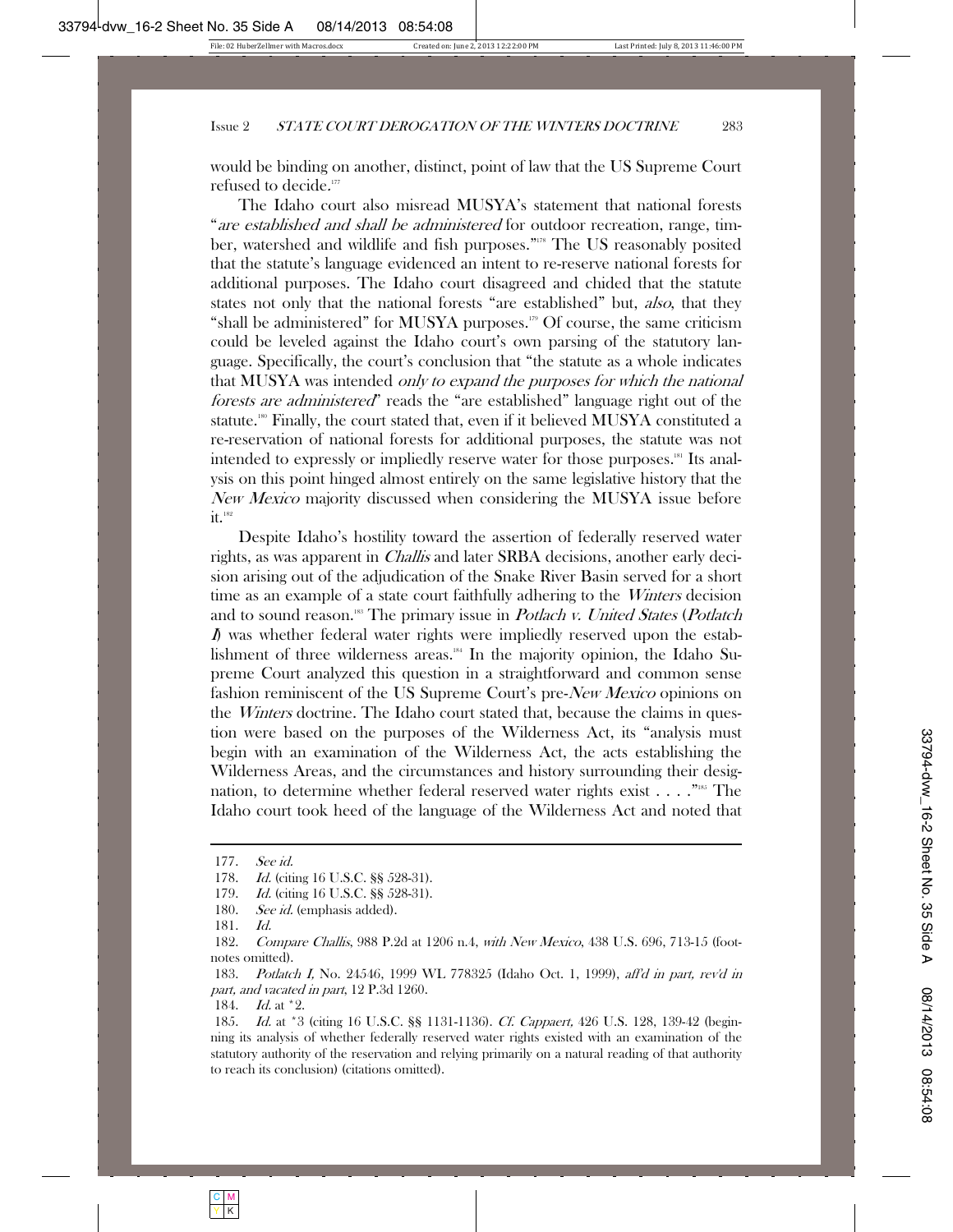the statute plainly proclaimed that wilderness areas were to be established "[i]n order to assure that an increasing population . . . does not occupy or modify all areas within the United States and its possessions, leaving no lands designated for the preservation and protection in their natural condition . . . to secure for the American people . . . the benefits of an enduring resource of wilderness."186

The court also noted the statute defined wilderness "as an area 'retaining its primeval character and influence, without permanent improvements or human habitations, which is protected and managed so as to preserve its natural conditions.'"187 Based on the Act's clear statutory language, the Idaho Supreme Court sensibly concluded that Congress's primary purpose in designating the three wilderness areas at issue was "wilderness preservation."<sup>188</sup> Consequently, because the court believed that human development under Idaho's system of prior appropriation was incompatible with wilderness preservation, the court in *Potlatch I* found the US government had reserved all of the thenunappropriated water within the wilderness areas upon the date it set them aside from the public domain.<sup>189</sup>

But the soundly reasoned decision in *Potlatch I* would not stand. To the great misfortune of both the doctrine of implied federally reserved water rights in Idaho and Idahoans that enjoy their state's wilderness, the Idaho Supreme Court's decision in *Potlach I* caused such a public outcry among that state's water appropriators and "states' righters" that the author of that decision, Justice Cathy Silak, lost her bid for reelection.<sup>190</sup> Following this, the Idaho Supreme Court decided to rehear the issues raised in *Potlatch I*.<sup>191</sup> Unsurprisingly, the court reversed its Wilderness Act decision upon rehearing the case.<sup>192</sup> The Idaho Supreme Court's second *Potlatch* opinion (*Potlatch II*) was, from start to finish, result-oriented and constitutes an egregious example of a state court embracing New Mexico's crabbed interpretation of the Winters doctrine.<sup>193</sup>

In *Potlatch II*, the Idaho Supreme Court again took up the issue of whether water rights were reserved when Congress designated the Frank Church River of No Return, Gospel-Hump, and Selway-Bitterroot Wilderness Areas.194 The new majority began its analysis of this issue by surveying the US Supreme Court's *Winters* jurisprudence,<sup>195</sup> but the analysis ignored the non-Indian federally reserved water rights holding in *Arizona* and cited New Mexi- $\cos$  in a way that made it look like that decision foreclosed the possibility of any impliedly reserved rights.196 The Idaho Supreme Court's analysis of the United

191. *Id.* at 188.

- 193. Id.
- 194. *Id.* at 1262.
- 195. Id. at 1263-64.
- 196. *Id.* at 1264-66.

 <sup>186.</sup> Potlatch I, 1999 WL 778325, at \*4 (quoting 16 U.S.C. § 1131(a)).

<sup>187.</sup> *Id.* (quoting 16 U.S.C. § 1131(c)).

<sup>188.</sup> *Id.* at \*4, \*8.

<sup>189.</sup> *Id.* at \*8.

<sup>190.</sup> See Blumm, *supra* note 13, at 186-88.

<sup>192.</sup> Potlatch Corp. v. United States (In re SRBA) (Potlatch II), 12 P.3d 1260 (Idaho 2000).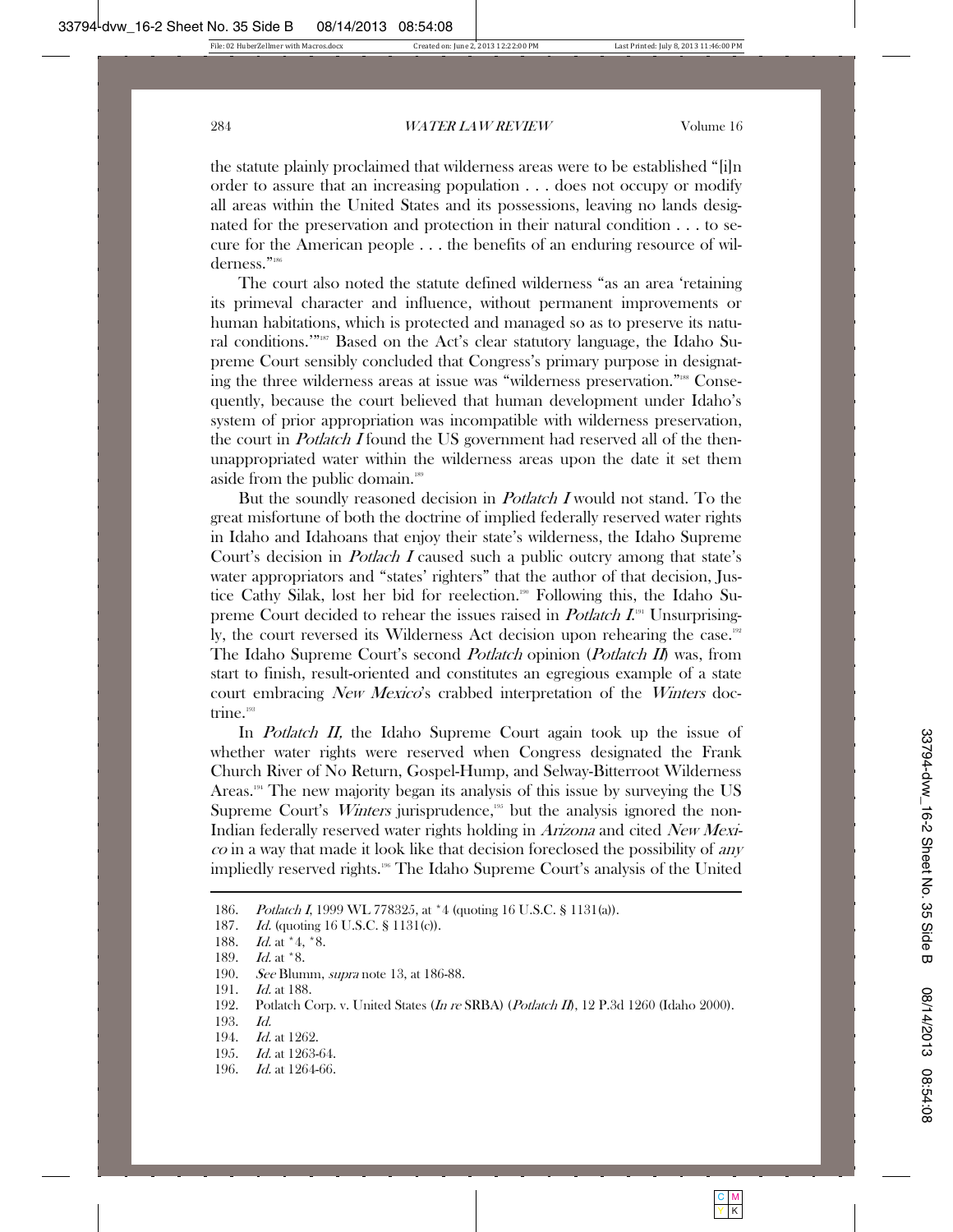States' Wilderness Act claims led the court to conclude that there was nothing within that Act compelling the conclusion that the Act's purposes would be defeated without water.<sup>197</sup> The court supported this holding by selectively citing some of the Wilderness Act's legislative history,<sup>198</sup> pointing to the availability of other means of protecting the wilderness areas' water,<sup>199</sup> and weighing state and federal interests.<sup>200</sup>

Fortunately, Justice Silak's time on the Idaho Supreme Court was not yet at an end. Silak wrote an impassioned dissent that rejected the majority opinion's contorted reasoning on many fronts.<sup>201</sup> Silak began by pointing out that the majority's discussion of the *Winters* doctrine precedent was "misleading."<sup>2002</sup> She continued by admonishing the majority for rejecting wilderness area water rights simply because other means of protecting those rights may have been available:

I disagree with the majority opinion's theory which simply stated is: because the structure of the Wilderness Act prevents development of the land in wilderness areas and, therefore, water will be protected as a natural side-effect of the limits on land-development, the federal government does not need a federal water right. The majority uses this theory as a substitute for implying a water right in wilderness areas. Although this is an attractive theory, only the United States Supreme Court may articulate new legal theories regarding federal law.<sup>203</sup>

Silak further characterized the majority's reasoning as "so restrictive that it eliminates the 'implied' aspect of the Winters doctrine and leaves no room for any Act of Congress to ever imply a 'water' right."204 Justice Silak then repeated her holding in *Potlatch I*: based on the express statutory language, the primary purpose of Wilderness Act designations was to "set aside certain designated areas and preserve their untouched wilderness character."205 She concluded that the majority should have found implied federal reserved water rights for the wilderness areas because the areas' purpose would be entirely defeated without water.<sup>206</sup>

The Idaho Supreme Court's abuse of the *Winters* doctrine did not end with *Potlatch II*; nearly all of that court's subsequent SRBA decisions regard-

 <sup>197.</sup> Id. at 1266-67.

<sup>198.</sup> *Id.* at 1280 (Silak, J., dissenting).

<sup>199.</sup> Id. at 1266-68 (majority opinion).

 <sup>200.</sup> Id.

<sup>201.</sup> *Id.* at 1273-83 (Silak, J., dissenting).

 <sup>202.</sup> Id. at 1273.

 <sup>203.</sup> Id. at 1273-74.

 <sup>204.</sup> Id. at 1276.

<sup>205.</sup> Id. at 1278; Potlatch Corp. v. United States (In re SRBA) (Potlatch I), No. 24546, 1999 WL 778325, at \*4 (Idaho Oct. 1, 1999), aff'd in part, rev'd in part, and vacated in part, 12 P.3d 1260.

<sup>206.</sup> Potlatch Corp. v. United States (In re SRBA) (Potlatch II), 12 P.3d 1260, 1282 (Idaho 2000).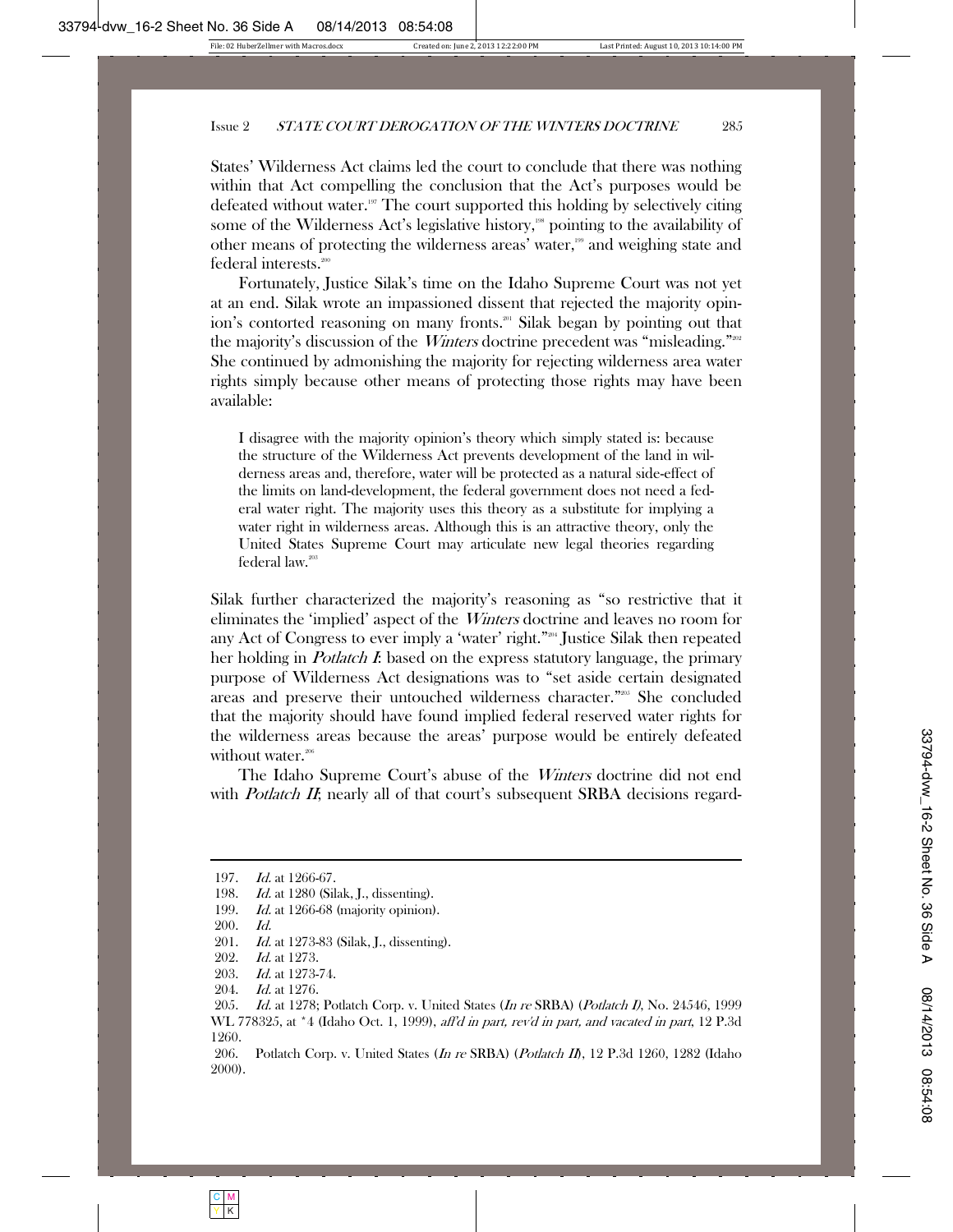ing federal reserved rights have been similarly flawed.<sup>207</sup> In *Idaho v. United* States, another SRBA opinion handed down on the same day as *Potlatch II*, the Idaho Supreme Court considered whether Congress, when it established the Sawtooth National Recreational Area ("Sawtooth NRA"), impliedly reserved water to satisfy the purposes of that reservation.<sup>208</sup> The Act establishing the Sawtooth NRA stated it was created "to assure the preservation and protection of the natural, scenic, historic, pastoral, and *fish and wildlife values* and to provide for the enhancement of the recreational values associated therewith."209

The Idaho Supreme Court began its analysis correctly by setting forth the bedrock principle that a "[c]ourt need merely apply the statute without engaging in any statutory interpretation" if the language of the Act is "clear and unambiguous," and by stating "[i]n this case, the primary purpose of the Act is clear from the plain language of the statute itself."210 However, after stating this, the court chose to ignore the principle it had just recounted and eschewed any reasonable reading of the plain language of the Sawtooth NRA Act.<sup>211</sup> Based on an extremely strained reading of the statute, the Idaho Supreme Court concluded "a review of the entire legislation reveals the primary purpose of the Act was to protect the Sawtooth NRA from the dangers of unrestricted development and mining operations."212 This contorted reading of the Act ultimately led the court to hold the Act did not expressly or impliedly reserve water for the purposes of the NRA.<sup>213</sup>

Still serving out her remaining time on the bench, Justice Silak was, yet again, the lone dissenter. Justice Silak argued that the majority's analysis of the primary purpose of the Sawtooth NRA Act was unsupportable:

[W]ithout support in either the Act itself or in the legislative history it confuses the means for the end: the "means" of preservation is regulating subdivisions and mining. The "end" is to "assure the preservation and protection of the natural, scenic, historic, pastoral and fish and wildlife values and to provide for the enhancement of the recreational values associated therewith . . . ." This is the primary purpose of the Act and it cannot be achieved, under the *Winters* doctrine, without water.<sup>214</sup>

In her view, the express words of the Act were sufficient to determine the primary purpose of the reservation and a more objective review of the Act's legislative history "reaffirm[ed] what Congress expressly stated in the statutory language."215

<sup>207.</sup> See generally Blumm, supra note 13 (criticizing the Idaho Supreme Court's SRBA decisions pertaining to implied federally reserved water rights).

 <sup>208.</sup> State v. United States (In re SRBA), 12 P.3d 1284, 1286 (Idaho 2000).

 <sup>209.</sup> Id. at 1286 (citing 16 U.S.C. § 460aa(a)) (emphasis added).

 <sup>210.</sup> Id. at 1288.

<sup>211.</sup> *See id.* at 1288-91.

<sup>212.</sup> *Id.* at 1289.

<sup>213.</sup> *Id.* at 1291.

<sup>214.</sup> *Id.* at 1291 (Silak, J., dissenting).

 <sup>215.</sup> Id.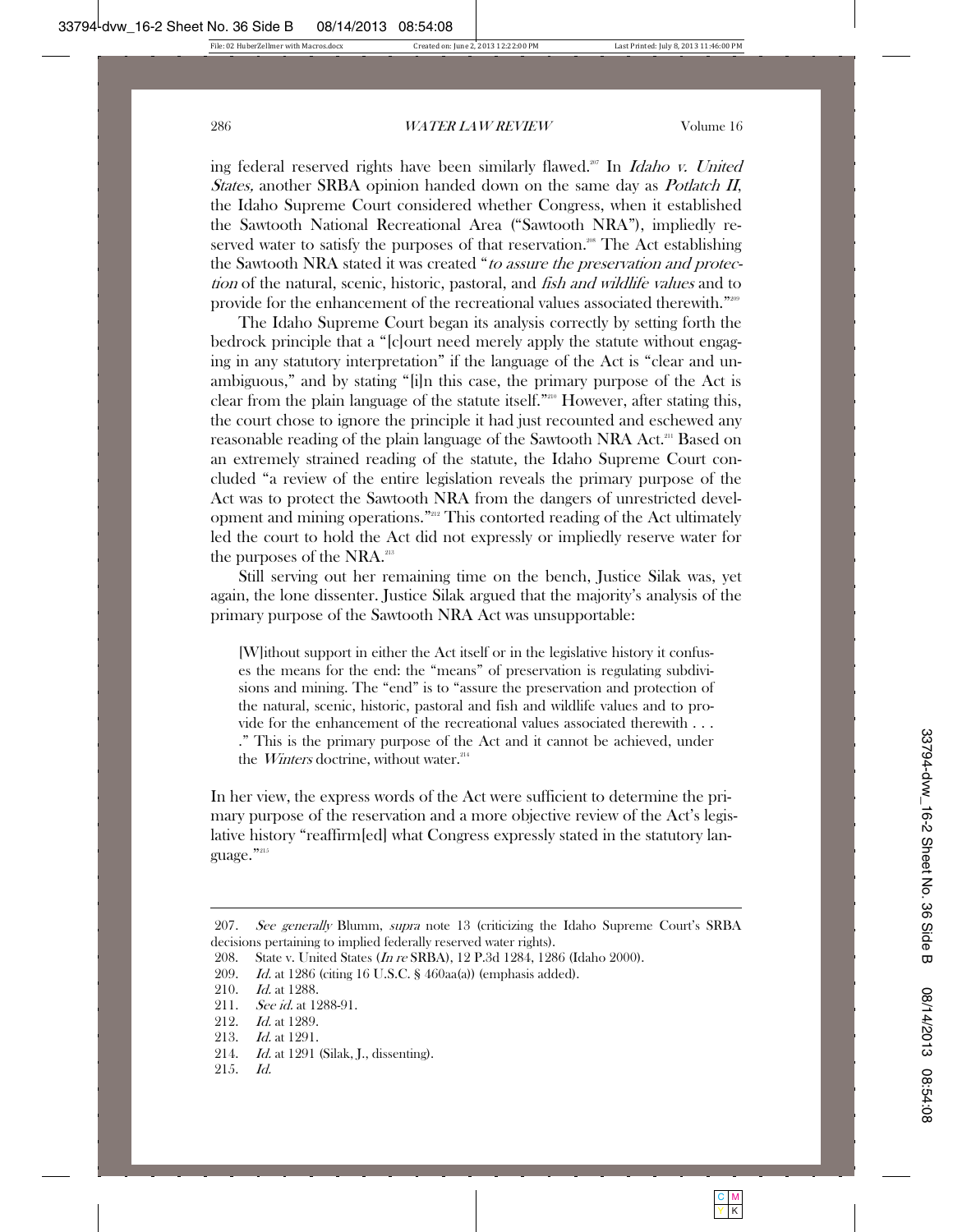The Idaho Supreme Court was not yet finished. One year after *Potlatch II* and *Idaho v. United States*, it decided another SRBA case dealing with non-Indian implied federally reserved water rights.<sup>216</sup> In *United States v. Idaho*, the Idaho court considered whether water was set aside by a series of executive and public land orders that reserved approximately ninety-four islands and created Deer Flat Migratory Waterfowl Refuge.<sup>217</sup> The various orders that withdrew the refuge islands from the public domain stated "all *islands* . . . within the . . . limits of the following described area . . . are hereby withdrawn as a refuge and breeding ground for migratory birds and other wildlife" in order to further the purposes of the Migratory Bird Conservation Act ("MBCA").<sup>218</sup> Based on this language, the United States argued that the purpose of reserving the Deer Flat islands would be frustrated without water because "[i]slands by definition must be surrounded by water, and waterfowl and many other migratory birds need riparian habitat and access to open water for feeding, breeding, resting, and protection from predators."219

Despite the soundness of the argument, and despite the US Supreme Court's decision thirty-eight years earlier in Arizona that the United States intended to reserve water for Havasu Lake National Wildlife Refuge and Imperial National Wildlife Refuge when they were established "as . . . refuge[s] and breeding ground[s] for migratory birds,"<sup>220</sup> the Idaho Supreme Court concluded that withdrawal of the Deer Flat islands had not impliedly reserved any water. $^{21}$  It conceded that the islands did indeed require water to remain islands, but refused to recognize its relevance to the question of whether the orders at issue also reserved water for the island refuge.<sup>222</sup> The court reasoned that "[i]t is the purpose of the reservation at issue, not the definition of the land reserved."<sup>223</sup>

Even though the reservations at issue in *Arizona* were identical in every material respect, the Idaho Supreme Court distinguished the Deer Flat Migratory Refuge reservations from those in Arizona.<sup>224</sup> The court made this distinction because Arizona was decided prior to New Mexico's introduction of the primary purpose rule and because, unlike the reservations in Arizona, the

 <sup>216.</sup> United States v. State, 23 P. 3d 117, 120 (Idaho 2001).

 <sup>217.</sup> Id.

<sup>218.</sup> Id. at 121 (citations omitted) (emphasis added).

<sup>219.</sup> Brief of Appellant United States at 26, United States v. State (In re SRBA), 23 P.3d 117 (Idaho 2001) (No. 25546), 1999 WL 33913490 at \*26.

<sup>220.</sup> See Arizona v. California, 373 U.S. 546, 601 (1963) (determining that the United States intended to reserve water for Havasu Lake National Wildlife Refuge and Imperial National Wildlife Refuge when the Refuges were established "as a refuge and breeding ground for migratory birds"); Exec. Order No. 8,647, 6 Fed. Reg. 593 (Jan. 22, 1941) (establishing Havasu Lake National Wildlife Refuge); Exec. Order No. 8,685, 6 Fed. Reg. 1016 (Feb. 14, 1941) (establishing Imperial National Wildlife Refuge).

<sup>221.</sup> United States v. State, 23 P.3d at 126.

 <sup>222.</sup> Id. at 125.

<sup>223.</sup> Id. Here, the Idaho Supreme Court's opinion ignored the fact that the US Supreme Court felt differently when it had previously addressed a reservation of federal land that similarly, by definition, included water in *Cappaert. See supra* Part IV; see also infra Part VI.

<sup>224.</sup> *United States v. State*, 23 P.3d at 127.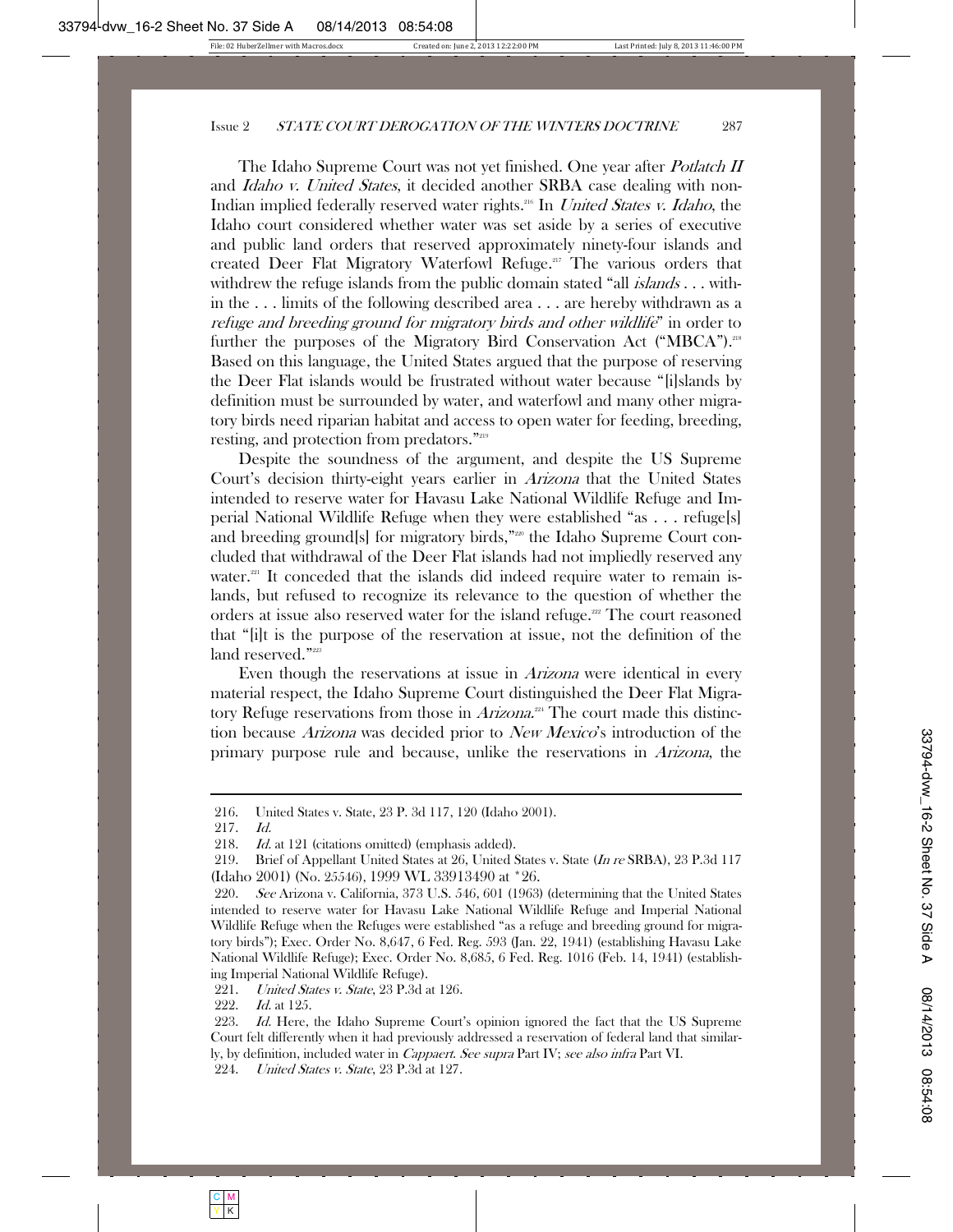Deer Flat reservations were made under the authority of the MBCA.<sup>225</sup> Based on its narrow reading of the MBCA's legislative history, the court reasoned that the primary purpose for the withdrawal of the Deer Flat islands was not to provide migratory waterfowl with a sanctuary in general.<sup>226</sup> Rather, the Court found that the islands' reservation was intended only prevent human predation.<sup>227</sup> As Justice Silak would have likely pointed out,<sup>228</sup> here, the Idaho Supreme Court confused the means of the MBCA—protection from human predation—with the end (*or purpose*) of the land reservations—migratory bird conservation.<sup>29</sup> Nevertheless, because the court's analysis determined the refuge would provide the birds with protection from hunting irrespective of the presence or absence of water and islands, the court concluded that the federal withdrawal of the refuge's islands did not reserve any water.<sup>230</sup>

As with the Colorado cases, the derogation of the *Winters* doctrine at the hands of the Idaho Supreme Court in its SRBA cases transcends these individual cases. While the decisions of the Idaho Supreme Court regarding federally reserved water rights are just that—state court decisions on federal law that are not binding on other state courts or federal courts—they are still interpretations of federal law that lower courts in Idaho are bound to follow (and that other state courts may be tempted to look to as persuasive precedent). In a span of just two years, the Idaho Supreme Court effectively destroyed the ability of the federal government to successfully assert its federally reserved water rights in Idaho state courts to meet the needs of national forests reserved for MUSYA purposes, national wilderness areas, and, possibly, any other federal land that is not withdrawn by an instrument that expressly reserves water for its purposes.<sup>231</sup>

# V. IMPLEMENTING JUSTICE SILAK'S PLEA AND BEYOND

Justice Silak's dissenting opinion in *Potlatch*  $I\!I$ <sup>22</sup> is notable not only for its faithful adherence to the *Winters* doctrine, but also for its insight and prudence. Near the end of that opinion, she identified the problem inherent in modern state court *Winters* jurisprudence as well as a solution.<sup>233</sup> There, she stated:

 <sup>225.</sup> Id.

<sup>226.</sup> *See id.* at 123-26.

 <sup>227.</sup> Id. at 123-24.

<sup>228.</sup> See supra note 214 and accompanying text.

<sup>229.</sup> See Migratory Bird Conservation Act, 16 U.S.C. §715c (2013); United States v. State, 23 P.3d at 123, 126.

<sup>230.</sup> *United States v. State*, 23 P.3d at 125-29.

<sup>231.</sup> See id.; United States v. City of Challis (In re SRBA), 988 P.2d 1199 (Idaho 1999). In a companion case, the Idaho court recognized that the Wild and Scenic River Act, in contrast to the other statutes at issue, expressly reserved federal water rights. See Potlatch v. U.S., 134 Idaho 912, 12 P.3d 1256 (2000) (citing 16 U.S.C. § 1284(b)).

<sup>232.</sup> Potlatch Corp. v. United States (In re SRBA) (Potlatch II), 12 P.3d 1260, 1273-83 (Idaho 2000) (Silak, J., dissenting).

 <sup>233.</sup> Id. at 1282.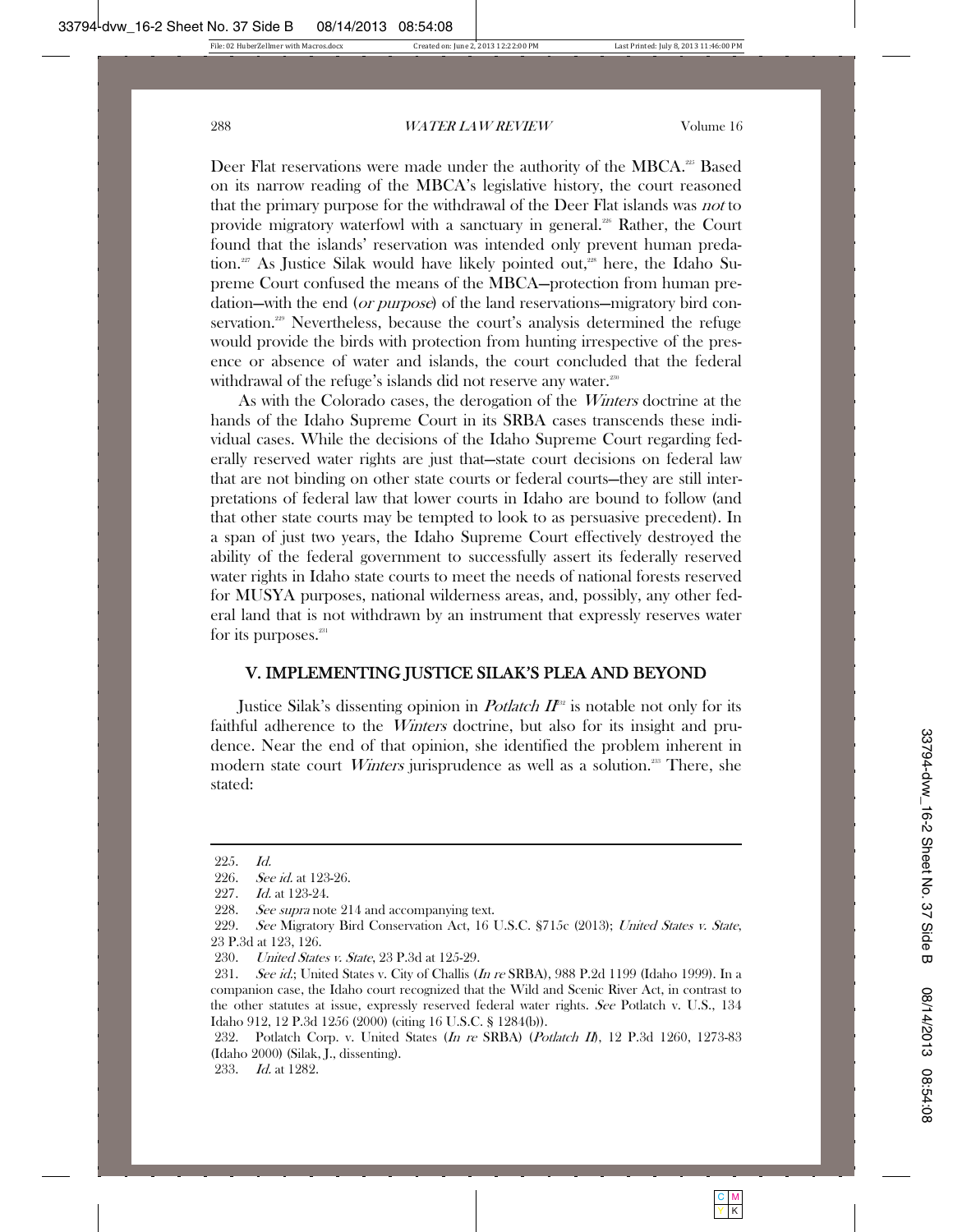In sum, it is not for this Court, nor any court, to make or change the law, but to interpret the law as enacted by the legislative branch. Until Congress enacts further legislation clarifying the Wilderness Act as to federal reserved water rights, or otherwise resolves this issue, courts must apply the *Winters* doctrine to resolve these disputes. In applying the *Winters* doctrine, some states will recognize an implied federal water right via the Wilderness Act and some states will not, resulting in a patchwork of different interpretations of the same federal statute across the country.<sup>234</sup>

This statement, like so many other aspects of Silak's *Potlatch II* dissent, hits the nail squarely on the head. Because it seems unlikely that the US Supreme Court will overrule its decision in New Mexico anytime soon<sup>25</sup> and it is even more unlikely that state appropriators will start looking kindly on water rights that have the potential to interfere with their own,<sup>256</sup> Congress may be the most appropriate body to solve this problem. Repealing the McCarran Amendment or amending the organic or enabling acts under which federal land reservations are made to require future land designations to be accompanied by express claim of water rights represent viable ways for Congress to resolve the problem created by state court abuses of the *Winters* doctrine.

#### A. REPEALING THE MCCARRAN AMENDMENT

An outright congressional repeal of the McCarran Amendment, at least as applied to federal reserved rights, would return the adjudication of federally reserved water rights to its pre-1952 *status quo* and put federal courts back in the driver's seat.<sup>237</sup> Repealing the Amendment would once again grant the federal government sovereign immunity in this area, $288$  and would prevent state courts of questionable neutrality from deciding the existence and extent of the federal government's reserved water rights.<sup>230</sup> This reinstatement of sovereign immunity would mean that the agencies charged with managing federal lands could litigate these issues exclusively in federal court.

Although there have not been many federal court decisions on the substantive parameters of the *Winters* doctrine with respect to non-Indian reservations,<sup>240</sup> those that have been issued by federal courts have been well-reasoned, by comparison to the state courts' decisions. For example, in *Sierra Club v.* Block, the Colorado federal district court considered whether federally re-

 <sup>234.</sup> Id.

<sup>235.</sup> The holding in United States v. New Mexico, 438 U.S. 696 (1978), was the Supreme Court's last substantive decision on non-Indian implied federal water rights. The Court has not since granted certiorari on a substantive reserved water rights issue, despite widespread recognition that several state court decisions have horribly misapplied the *Winters* doctrine. See generally Blumm, supra note 13; Leshy, supra note 68.

 <sup>236.</sup> See supra Part III.c.

<sup>237.</sup> *See supra* Part III.a.

 <sup>238.</sup> U.S. CONST. amend. XI.

 <sup>239.</sup> See Environmental Law—State Court Adjudication of Federal Reserved Water Rights, 13 J. URB. CONTEMP. L. 239, 240-41 (1977), available at http://digitalcommons.law.wustl.edu/urbanlaw/vol13/iss1/14/.

 <sup>240.</sup> See supra Part III.a.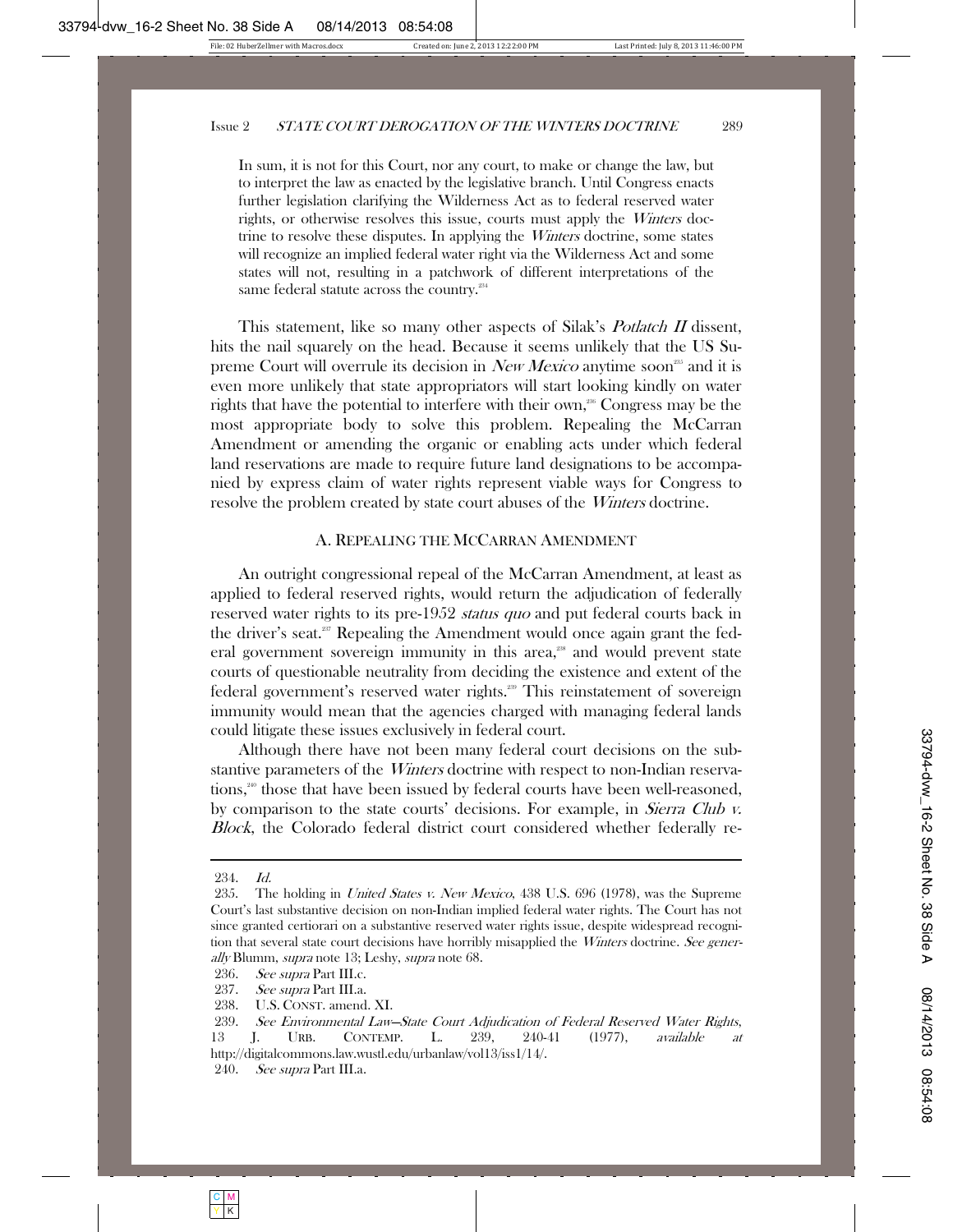served water rights existed for wilderness areas in Colorado.<sup>241</sup> In analyzing this issue, the court in Block examined both the Wilderness Act itself and the Act's legislative history to determine whether Congress intended to reserve water for the federal lands withdrawn as wilderness areas.<sup>242</sup> The federal court's conclusion about the purposes of wilderness areas, drawn from its examination of those sources, could not have been more different from the Colorado court's analysis of the federal land reserves at issue in *Denver* or, even more to the point, the Idaho Supreme Court's conclusion regarding wilderness areas in Potlatch II.<sup>243</sup> The court in Block concluded "the legislative history and the provisions of the Wilderness Act make it abundantly clear . . . [that] the primary motivation of Congress in establishing the wilderness preservation system was to 'guarantee that these lands will be kept in their original untouched natural state.'"244 This led the federal court to hold Congress did, indeed, intend to reserve water for wilderness areas "to the extent necessary" to accomplish this purpose:

It is beyond cavil that water is the lifeblood of the wilderness areas. Without water, the wilderness would become deserted wastelands. In other words, without access to the requisite water, the very purposes for which the Wilderness Act was established would be entirely defeated. Clearly, this result was not intended by Congress.<sup>245</sup>

Perhaps as important to the integrity of the *Winters* doctrine as restoring more neutral federal courts to their former preeminence in this area of federal law, a repeal of the McCarran Amendment with respect to federal reserved rights could undo most of the damage done to the Winters doctrine. The greatest impact of such a repeal would likely occur in states like Colorado and Idaho, whose high courts have foreclosed important issues associated with the doctrine.246 Following repeal, the federal government could avoid this foreclosure by, once again, refusing to have its rights in those states litigated by state courts, and by proactively championing its reserved water rights in federal courts.<sup>247</sup>

246. *See supra* Part IV.

 <sup>241.</sup> Sierra Club v. Block, 622 F. Supp. 842 (D. Colo. 1985).

<sup>242.</sup> *Id.* at 849-63.

<sup>243.</sup> See United States v. City & Cnty. of Denver, 656 P.2d 1 (Colo. 1982); Potlatch Corp. v. United States (In re SRBA) (Potlatch II), 12 P.3d 1260, 1262 (Idaho 2000). These cases are assessed supra notes 142-58, 192-206, and accompanying text.

 <sup>244.</sup> Block, 622 F. Supp. at 850.

<sup>245.</sup> Id. at 862. See also High Country Citizens' Alliance v. Norton, 448 F. Supp. 2d 1235 (D. Colo. 2006) (holding that the US could not abdicate its responsibility to maintain adequate streamflows by relinquishing its water rights to the state). Although federal courts have been receptive to federal implied reserved water rights for reserved or withdrawn lands (e.g., national parks, wildlife refuges, and wilderness areas), they have refused to recognize such rights for nonreserved public domain lands. Sierra Club v. Watt, 659 F.2d 203 (D.C. Cir 1981).

<sup>247.</sup> However, *res judicata* would preclude the establishment of federal reserved rights for areas that were previously adjudicated in state court so long as the claims involve the same issues and parties. See 18B CHARLES ALAN WRIGHT ET AL., FEDERAL PRACTICE AND PROCEDURE §§ 4468-69 (2d ed. 2012).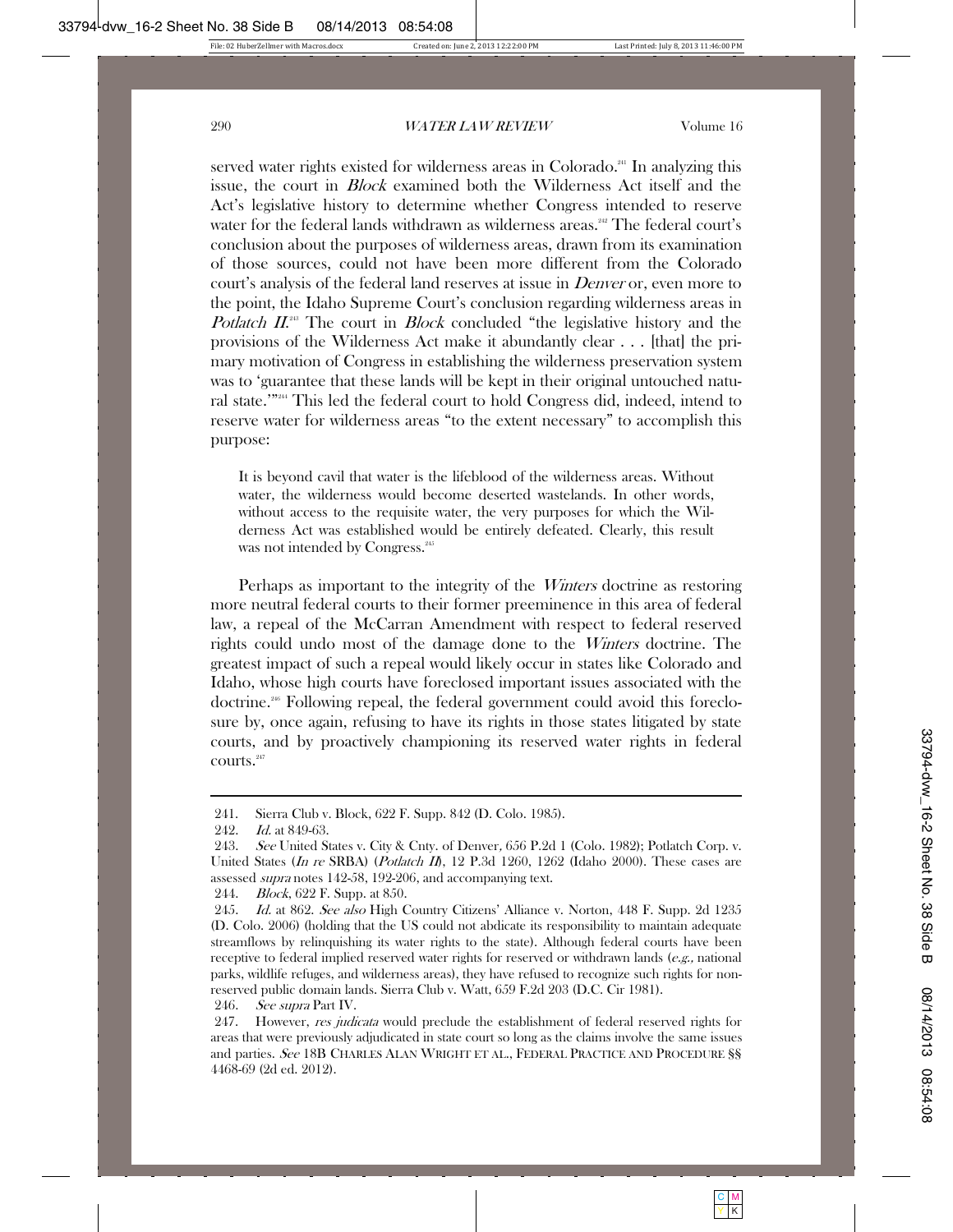One might question whether a repeal of the McCarran Amendment with respect to federal reserved rights is truly necessary, given that general stream adjudications are so few and far between these days. While basin-wide adjudications are not as prevalent as they once were, those that have occurred have established a "superstructure" for water management in the basins in question, and they will likely continue to set the playing field in at least portions of the West in the foreseeable future.<sup>248</sup> Furthermore, as Professor Dan Tarlock explains, "the experience to date suggests that general adjudications will function as one of several management instruments rather than the primary instrument as the western states struggle to cope with continued urbanization, the pressures to maintain and restore degraded watersheds, and global climate change."249

Admittedly, repealing the McCarran Amendment would be difficult to bring about politically. Opposing forces include the state water appropriators' influence in western states,<sup>250</sup> the full-throated support for states' rights among many congressional members, and congressional antipathy toward the environment in recent years.<sup>251</sup> Moreover, repealing or even amending the McCarran Amendment may not undo the harm already done to the federal lands at issue in the state cases discussed above.<sup>252</sup>

# B. EXPRESS RESERVATIONS IN FEDERAL PUBLIC LANDS ORGANIC AND ENABLING ACTS

Alternatively, Congress could amend the organic acts for the various types of federal lands, or the enabling acts under which specific federal land reservations are made, to include an express claim of federally reserved water rights.<sup>253</sup> Amending the various statutes that grant authority for federal reservations of land in such a way would prevent future federal withdrawals from being deprived of water through result-oriented judicial ingenuity by state courts.<sup>254</sup> Other than a repeal of the McCarran Amendment, such an action likely represents

254. See supra Part IV. For specific examples, see supra note 131 and accompanying text.

<sup>248.</sup> Andrea K. Gerlak & John E. Thorson, *General Stream Adjudications Today: An In*troduction, 133 UCOWR J. CONTEMP. WATER RES.&EDUC. 2 (2006). This Article should not be construed as a call to do away with General Stream Adjudications ("GSAs") altogether. They have fulfilled some important objectives, for example, empowering "Indian tribes to obtain congressional water rights settlements that give them much more economic and ecological benefits" than they might otherwise have achieved. Tarlock, supra note 113, at 53. Yet "[c]ontrary to the hopes of the proponents of general adjudications, most [GSAs] have not proceeded to the entry of a final decree in a reasonable period of time and at a reasonable cost." *Id.* at 59.

 <sup>249.</sup> Tarlock, supra note 113, at 59.

 <sup>250.</sup> See supra Parts III.c., IV.

 <sup>251.</sup> See Sandra Zellmer, Treading Water While Congress Ignores the Environment, 88 NOTRE DAME L. REV. (forthcoming 2013) (analyzing post-1990 congressional gridlock on environmental issues).

<sup>252.</sup> See supra note 247 (describing res judicata effect of judgments).

<sup>253.</sup> See Leshy, supra note 68, at 280 (arguing that explicit provisions on federal water rights, albeit difficult to craft, are desirable and that "[p]unting to the courts to decide the matter at some future time is playing a form of roulette with the outcome, given the historical shifts of the Supreme Court on the subject").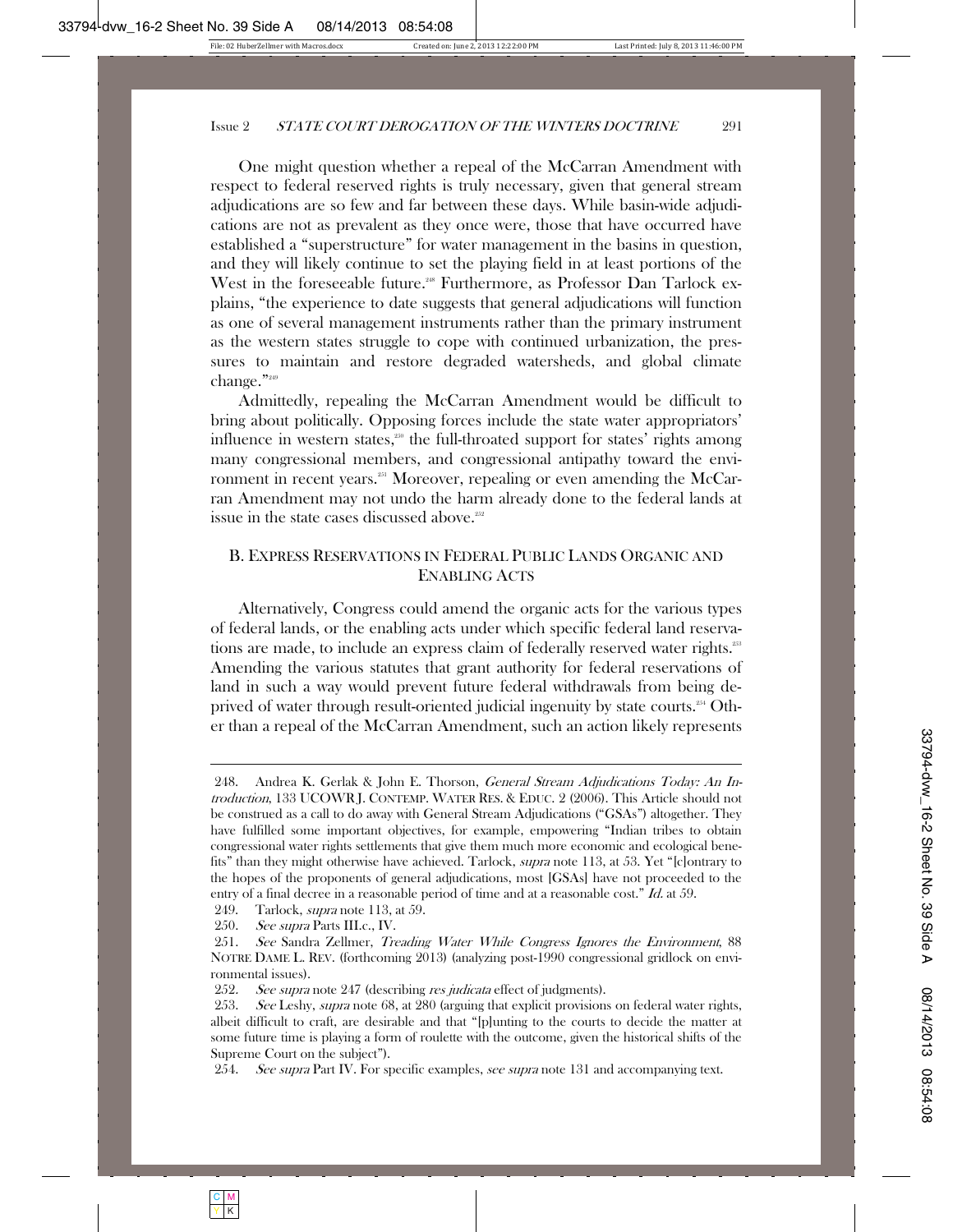the next most effective way to resolve the problem that state courts have created in the federally reserved water rights doctrine.

In the foreseeable future, however, Congress may be unlikely to adopt even the most discrete reforms to federal public lands laws.<sup>255</sup> Beyond the general environmental gridlock experienced in recent congressional sessions, congressional disputes over federal water rights have stalemated the passage of new laws that reserve federal lands for conservation purposes.<sup>256</sup> Sidestepping the issue altogether and leaving it for the courts to sort out is sometimes the only way to move legislation forward. Moreover, amending the existing organic acts and existing and future enabling acts would only partially resolve the problem, as it is unlikely that federal reserved water rights of federal lands set aside prior to the passage of such an amendment would benefit. The New Mexico opinion cast serious doubt on the likelihood of success of any attempt to retroactively assert new statutory purposes for previously reserved federal lands.<sup>257</sup>

#### C. MANAGING THE <sup>W</sup>INTERS RIGHTS OF FEDERAL LANDS ABSENT LEGISLATIVE REFORM

Given that Congress may be disinclined to take action to strengthen federally reserved water rights, it is important for federal agencies to be aware that they are not entirely without the means of preventing the lands they manage from being disseized of Winters rights. A fair understanding of the nature of the problem affecting the assertion of federally reserved rights suggests a way for federal land management agencies to circumvent it—avoid litigating non-Indian Winters claims before state courts. Responsible federal agencies can achieve this by proactively asserting their federal reserved water rights claims in federal courts.

As discussed above, federal courts have proven themselves to be much fairer arbiters of the *Winters* doctrine than have state courts.<sup>258</sup> Consequently, should Congress fail to act, federal land management agencies can best protect the lands they manage by bringing their federally reserved water rights before federal courts. Rather than feeling powerless in the face of state and/or appropriator opposition and being reticent with their reserved rights claims while state-sanctioned water appropriations threaten the lands appurtenant to those rights, agencies should be emboldened to go as far as the evidence will support

 <sup>255.</sup> See generally Zellmer, Treading Water, supra note 251.

<sup>256.</sup> See Leshy, *supra* note 68, at 277-78 (noting that "Silence is a convenient way to paper over differences on a difficult or controversial aspect of the proposal under consideration," but also noting that stalemates over reserved water have been broken in some instances by negotiated provisions that either explicitly reserve water or define alternative ways to protect water resources within the federal lands).

<sup>257.</sup> See United States v. New Mexico, 438 U.S. 696, 713 (rejecting the argument that the passage of MUSYA, 16 U.S.C. §§ 528-31, "confirm[ed] that the Congress always foresaw broad purposes for the national forests and authorized . . . as early as 1897 [the reservation of] water for recreational, aesthetic, and wildlife-preservation uses").

<sup>258.</sup> See supra Part V.a. It is also worth noting that *Cappaert* originated in federal court (in contrast to New Mexico, which started as a state GSA). See supra note 50, and accompanying text.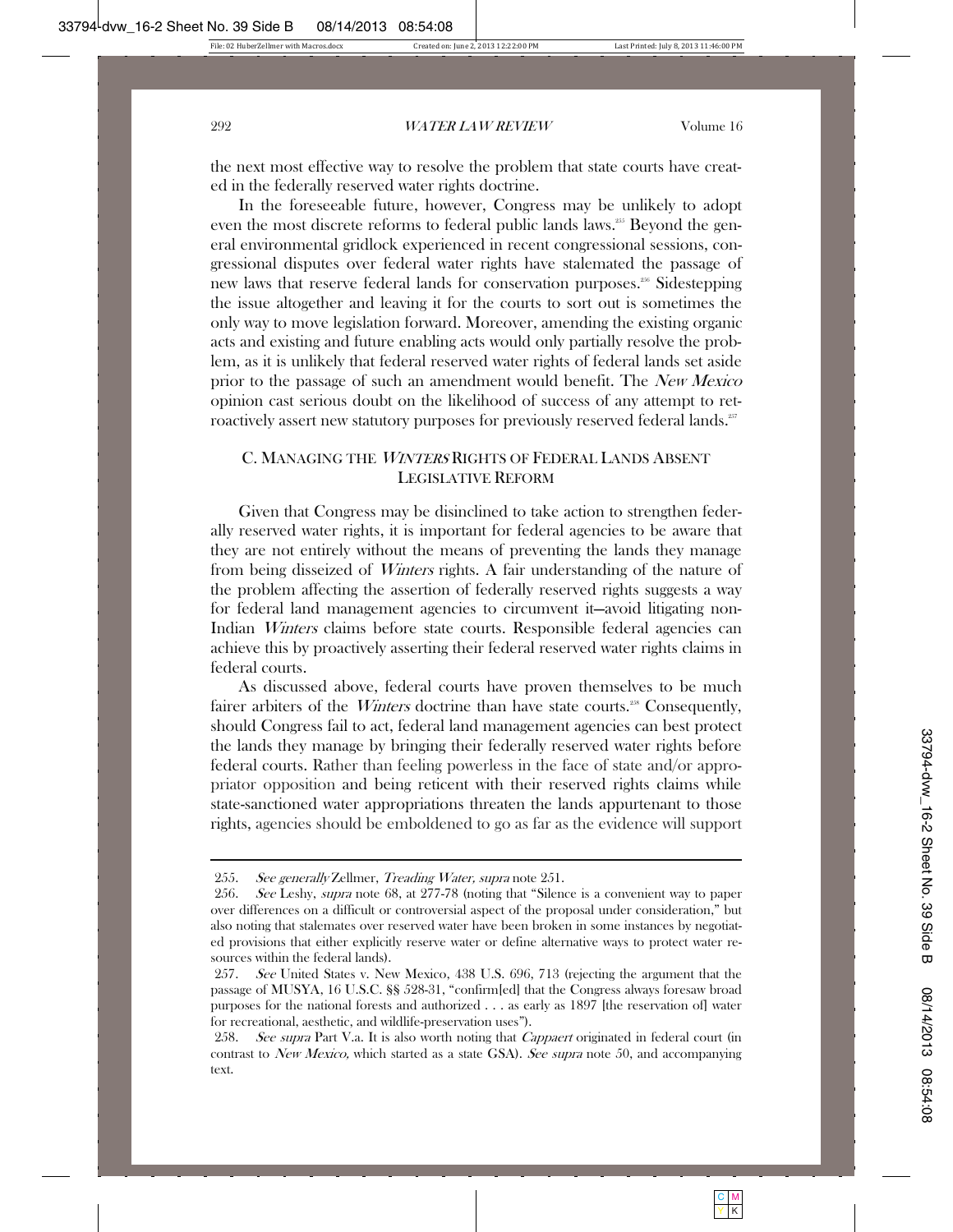regarding streamflows needed to fulfill reservation purposes. Indeed, at least one federal court has recognized that federal land management agencies have the *duty* to protect the federally reserved water rights of the lands they oversee.<sup>259</sup> Absent the initiation of a general stream adjudication in state court—and those are few and far between these days<sup>260</sup>—agencies whose resources are in jeopardy should not wait until they are forced to assert their Winters claims before a potentially hostile state court.

# VI. CONCLUSION

Recent years have witnessed a significant erosion of the *Winters* doctrine's ability to protect federal lands and help agencies managing those lands meet their management goals.<sup>261</sup> As the survey of cases in this Article makes clear, this erosion is due, in large part, to state court decisions that deny the existence of non-Indian implied federal reserved water rights.<sup>362</sup> In the post-McCarran Amendment world, where state courts have become the primary arbiters of federally reserved water rights, New Mexico's poor reasoning has allowed hostile state courts to contort the *Winters* doctrine to the utmost extremes in order to deny implied federal water rights, frustrating the very reasons the doctrine was created in the first place and creating an incongruous patchwork of decisions.263 . While not all state courts have engaged in the type of resultoriented abuses evident in the SRBA cases and, to a lesser extent, Denver,<sup>364</sup> the problem represented by such cases should not be ignored. Even though the *Winters* doctrine is federal law, the decisions in *Denver* and the SRBA cases have unquestionably impaired the federal government's ability to assert its reserved water rights and thereby protect federal land management goals within Colorado and Idaho.<sup>265</sup>

Despite this ongoing derogation, Congress continues to act in an inconsistent or ambiguous manner when passing laws affecting federal reservations.<sup>266</sup> This serves to exacerbate the problem and allows state courts to further limit the usefulness of a doctrine originally intended to give effect to the intent of the often thinly-worded statutes, executive orders, and proclamations that set aside federal land.<sup>267</sup>

260. See supra notes 248-49 and accompanying text.

261. See generally Blumm, supra note 13.

267. See supra Part II.

 <sup>259.</sup> See High Country Citizens' Alliance v. Norton, 448 F. Supp. 2d 1235 (D. Colo. 2006) (holding that federal agencies may not relinquish Organic Act and Wilderness Act responsibilities for preserving necessary stream flows in the Black Canyon of the Gunnison by delegating those responsibilities to state agencies). This opinion is all the more notable because US District Judge Clarence Brimmer wrote it. See Ray Ring, Tipping the Scales, HIGH COUNTRY NEWS, Feb. 16, 2004 (noting that Brimmer "often rules against environmental concerns").

 <sup>262.</sup> See supra Part IV.

<sup>263.</sup> See supra Part IV.

<sup>264.</sup> See supra Part IV. For example, the Arizona Supreme Court gave relatively fair treatment to the federally reserved water rights at issue in In re Gen. Adjudication of All Rights to Use the Gila River Sys. & Source, 989 P.2d 739, 745-49 (Ariz. 1999).

<sup>265.</sup> *See supra* Part IV.

 <sup>266.</sup> See supra Part III.D.